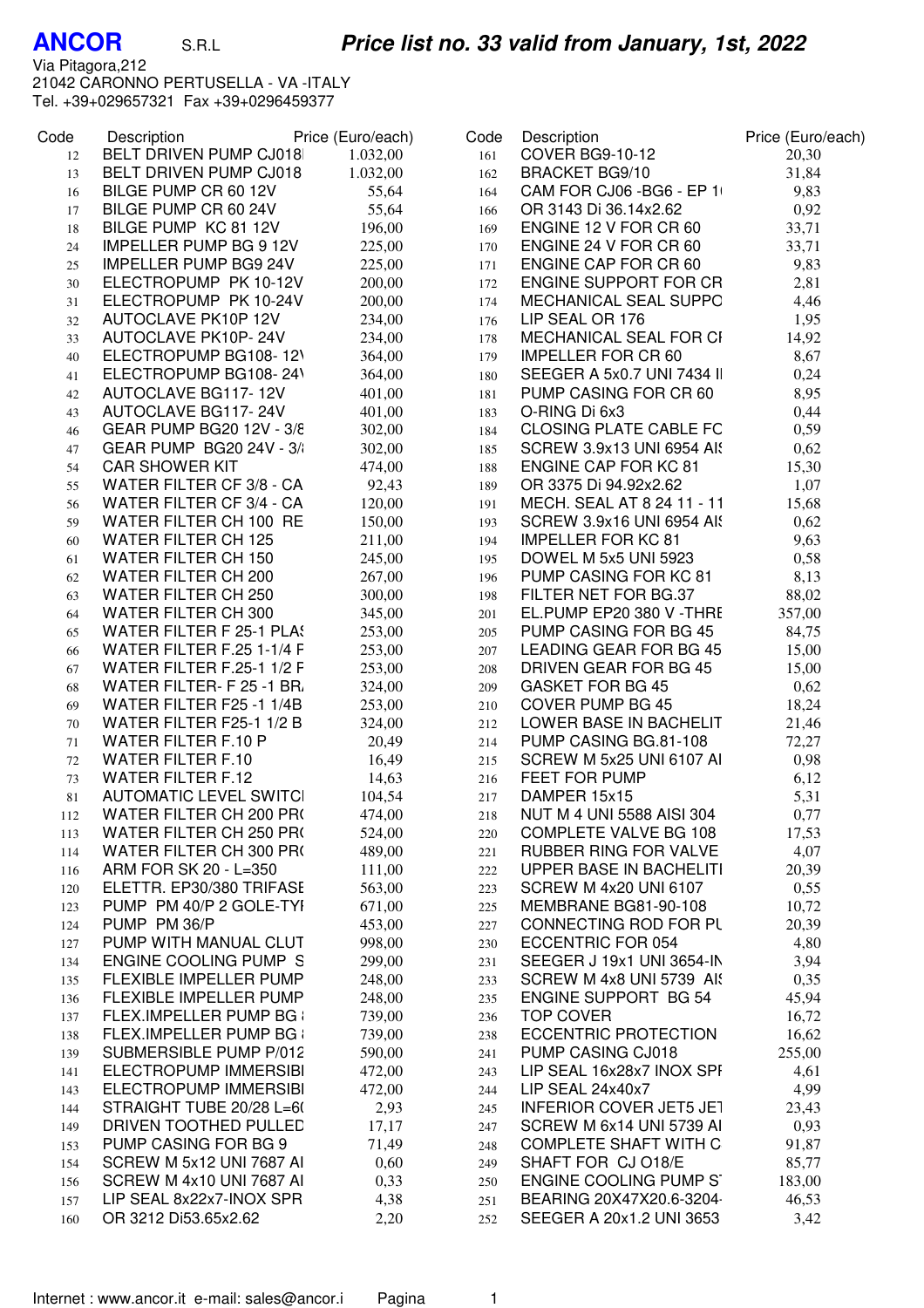| Code | Description                   | Price (Euro/each) | Code | Description                | Price (Euro/each) |
|------|-------------------------------|-------------------|------|----------------------------|-------------------|
| 253  | BEARING STOPPER CJ018         | 22,76             | 350  | CONNECTING ROD FOR PI      | 11,16             |
| 254  | LIP SEAL 20x35x7              | 4,94              | 351  | LUBRICATOR M6              | 1,06              |
| 255  | ENGINE COOLING PUMP S'        | 175,00            | 353  | ENGINE 12 V FOR PK 10      | 66,22             |
| 256  | OR 3275 Di 69.52x2.62         | 0,98              | 354  | ENGINE 24 V FOR PK 10      | 66,22             |
| 257  | COVER FOR PUMP CJ018          | 28,93             | 355  | SCREW M 4x12 UNI 7687 AI   | 0,32              |
| 258  | PULLEY SUPPORT CJ018/1        | 94,50             | 356  | PUMP CASING FOR PK 10P     | 43,84             |
| 259  | PULLEY FOR CJ 018             | 92,30             | 357  | PUMP CASING CJ 018 E       | 239,00            |
| 263  | <b>CONE FOR FRICTION CJ01</b> | 34,83             | 358  | SEEGER A 35x1.5 UNI 3653   | 2,00              |
| 264  | EL.PIN d 5x36 UNI 6873        | 1,36              | 360  | NUT 1/4 FOR MANOSTAT       | 4,77              |
| 266  | PIN d 4x22 ELASTIC DIN 148    | 2,07              | 361  | ENGINE COOLING PUMP ST     | 181,00            |
| 267  | <b>HANDLE SUPPORT</b>         | 12,86             | 363  | PUMP TANK BG81/90/108      | 20,58             |
| 273  | IMP.PUMP WITH FOOTSTAI        | 149,00            | 364  | <b>FASTENING SCREW</b>     | 4,93              |
| 274  | SUPPORT FOR PUMP CJ01         | 26,49             | 365  | TANK LT.2 - STEEL          | 41,20             |
| 275  | ELASTIC WASHER 6 UNI17!       | 0,05              | 366  | CHIAVETTA 5x5x12 UNI 660   | 2,28              |
| 276  | SUPPORT FOR CJ 018 E          | 83,76             | 367  | CAM FOR Sp=3 mm (1/2)      | 26,40             |
| 278  | POINTED DOWEL M 10x12         | 0,77              | 368  | CAM FOR Sp=4 mm (2/3)      | 15,05             |
| 279  | ELECTROPUMP SPECIAL 3         | 582,00            | 369  | BRASS WASHER 25.5X38X      | 5,16              |
| 280  | ELECTROPUMP EP40/220 -        | 702,00            | 371  | ELETTR.EP40/380 TRIFASE    | 601,00            |
| 282  | NUT M 6 UNI 5588 AISI 304     | 0,49              | 372  | BEARING 20x52x15 6304 2F   | 21,58             |
| 283  | SPECIAL WASHER 24x6.1x        | 3,55              | 374  | NON RETURN VALVE 3/4 -F    | 22,62             |
| 285  | ELECTROPUMP PK m 60 M         | 284,00            | 377  | TANK L.24                  | 130,00            |
| 290  | ELECTRIC ENGINE 750W 2        | 627,00            | 388  | NUT M 5 UNI 5588 AISI 304  | 1,32              |
| 291  | SHOULDER WASHER               | 6,71              | 389  | PUMP FOOTSTALL             | 55,76             |
| 292  | TUBO De 115x85 TRASPAR        | 32,98             | 391  | <b>AXIAL MANOMETER</b>     | 18,59             |
| 293  | TUBE De 115x65 TRASPARI       | 27,94             | 392  | PUMP CASING FOR ST 147     | 117,00            |
| 294  | PUMP CASING FOR ST.143        | 105,99            | 393  | <b>JOINT FOR PUMP</b>      | 49,49             |
| 297  | WATER FILTER CF 1/2 GAS       | 127,00            | 394  | 5 WAYS JOINT -1            | 15,59             |
| 298  | ENGINE COOLING PUMP PI        | 197,00            | 395  | ENGINE COOLING PUMP S      | 181,00            |
| 305  | OVAL PLATE FOR BG 81/10       | 8,24              | 398  | SHAFT FOR CZ 3/4           | 33,15             |
| 306  | CONNECTING ROD COMPL          | 32,07             | 399  | BEARING 3202-2RS-15X35X    | 86,41             |
| 307  | BEARING 7X19X6-2RS-607        | 9,62              | 407  | SCREW M 5x10 UNI 7687 AI   | 0,44              |
| 308  | ECCENTRIC FOR BG 81/108       | 16,81             | 408  | OR 3225 Di 56.82x2.62      | 1,99              |
| 309  | DOWEL M 5x6 UNI 5927 PO       | 0,66              | 409  | COVER FOR CZ 3/4           | 19,48             |
| 310  | <b>ECCENTRIC SUPPORT</b>      | 67,36             | 412  | LIP SEAL 24x35x7           | 4,99              |
| 311  | <b>ENGINE FOOTSTALL</b>       | 22,71             | 413  | LIP SEAL 8x22x7 M.I. VITON | 5,55              |
| 313  | BEARING 9X24X7-609-2RS-       | 11,38             | 416  | ENGINE COOLING PUMP S      | 237,00            |
| 314  | SHAFT FOR BG 81/108           | 17,05             | 418  | PIN EL. d 5x24 UNI 6873    | 1,56              |
| 316  | SEEGER J 24X1.2 UNI3654-      | 2,54              | 419  | DIESEL CARTRIDGE NACG      | 37,87             |
| 317  | DRIVEN PULLEY 36 XL 037       | 47,09             | 420  | OR 3262 Di 66.35x2.62      | 2,29              |
| 318  | ARM PANT. W600 L=450 mn       | 239,00            | 421  | PUMP COVER CZ1             | 22,53             |
| 319  | BELT GATES 110XL 037          | 13,75             | 425  | ARM PANT.W600 L=550 mm     | 239,00            |
| 320  | PULLEY ENGINE 12 XL 037       | 23,61             | 426  | ARM FOR LEVER COMPLET      | 18,05             |
| 321  | SCREW M 5x16 UNI 6107 AI      | 0,71              | 427  | PLUG 1/4 GAS BRASS Ni      | 4,45              |
| 322  | ELECTROPUMP IMM.SG 15         | 595,00            | 428  | PUMP CASING BG 90 E 126    | 79,18             |
| 323  | ENGINE 12V 120W FOR PUI       | 96,32             | 430  | WIPER BLADE 600mm FOR      | 66,76             |
| 324  | ENGINE 24V 120W FOR PUI       | 96,32             | 431  | WIPER BLADE500mm PANT      | 61,46             |
| 328  | PUMP CASING FOR BG 80         | 108,00            | 433  | WIPER BLADE 400mm FOR      | 55,15             |
| 333  | OR 3250 Di63.17x2.62          | 2,29              | 434  | WIPER BALDE 500mm - SPA    | 30,27             |
| 334  | COVER FOR BG 80               | 40,10             | 435  | WIPER BLADE 600 mm-SP/     | 42,85             |
| 336  | FITTING 1 GAS-De25-Di21       | 11,37             | 439  | BOWL FOR CA 32 E CF 3/4    | 30,22             |
| 337  | PUMP CASING FOR PK 10         | 41,01             | 440  | CASING FOR CA 22 - CF 3/8  | 56,75             |
| 338  | PUMP TANK FOR PK10            | 11,94             | 442  | FILTER NET CF.3/8-CA.22    | 9,74              |
| 339  | LOWER COVER FOR PK 10         | 18,08             | 443  | BOWL FOR CF 3/8 E CA 22    | 24,80             |
| 342  | FITTING 3/8 X 16 P.PVC        | 2,25              | 445  | NET FILTER FOR CF 3/4 - C  | 15,62             |
| 343  | VALVE COMPLETE FOR PK         | 15,11             | 446  | NET FILTER COMPLETE FC     | 37,56             |
| 344  | GASKET FOR VALVE PK 10        | 4,63              | 447  | COVER F 25 OLD VERSION     | 30,59             |
| 345  | VALVE SUPPORT FOR PK 1        | 4,41              | 448  | OR 4475 Di120.20x3.53      | 1,62              |
| 346  | MEMBRANE FOR PK 10            | 8,66              | 449  | BODY FOR F 25              | 223,00            |
| 347  | WASHER FOR PK 10              | 4,32              | 452  | TUBE FOR CH 150-H=145 D    | 46,29             |
|      |                               |                   |      |                            |                   |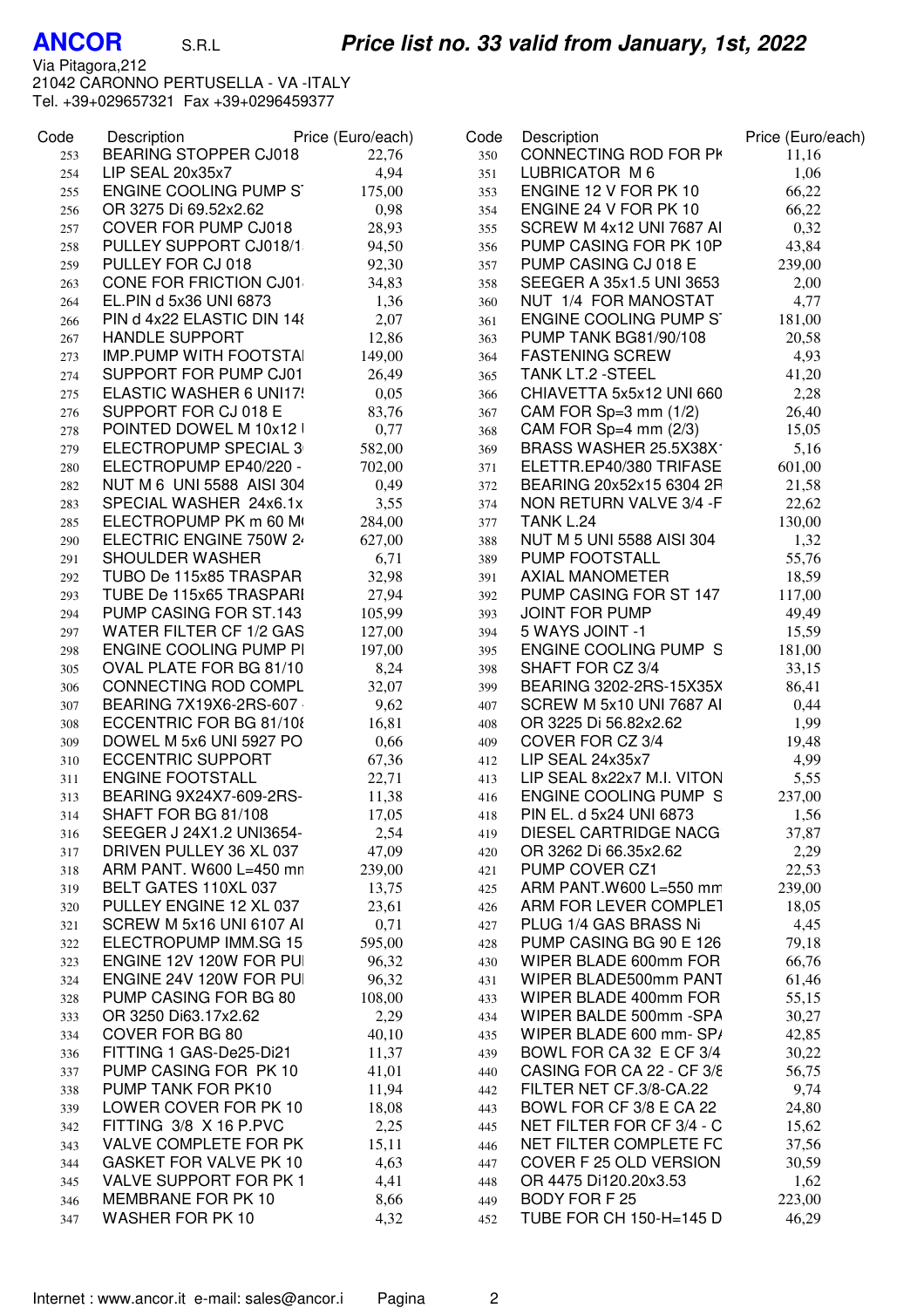| Code | Description                     | Price (Euro/each) | Code | Description                    | Price (Euro/each) |
|------|---------------------------------|-------------------|------|--------------------------------|-------------------|
| 453  | WING NUT M10-UNI5448 AI:        | 2,44              | 590  | ELECTRIC CLUTCH 55W-12         | 382,00            |
| 454  | <b>COVER FOR CH</b>             | 49,63             | 591  | ELECTRIC CLUTCH 55W-24         | 382,00            |
| 455  | STUD BOLT M6X110-CH100          | 3,42              | 594  | PULEG. PER POMPA CJ 018        | 162,00            |
| 456  | FILTRANT ELEMENT FOR C          | 19,66             | 595  | SINGLE ARM SK20-L=200mi        | 111,00            |
| 457  | FLEXIBLE STUD PIPE INOX         | 721,00            | 599  | FITTING 3/8 - Di6.5X10 PVC     | 2,25              |
| 458  | O-RING OR 2018 Di 4.48 x1.      | 0,31              | 600  | WINDSH.WIPER W500 12V          | 385,00            |
| 465  | SUPPORT FOR WATER FIL           | 14,65             | 601  | WINDSH.WIPER W500 24V          | 385,00            |
| 468  | WINDSH.WIPER W600 12V           | 524,00            | 602  | SINGLE ARM W600 L=400m         | 111,00            |
| 469  | WINDSH.WIPER W600 24V           | 524,00            | 603  | SINGLE ARM W600 L=500m         | 111,00            |
| 472  | ENGINE FOR WIPER W 600          | 118,00            | 604  | WIPER BLADE 400 mm-SP/         | 33,62             |
| 473  | ENGINE FOR WIPER W 600          | 118,00            | 605  | ARM PANT. W600 L=500 mn        | 239,00            |
| 477  | HELICOIDAL WEEL COMPL           | 92,33             | 606  | ARM PANT.W600 L=800 mm         | 239,00            |
| 478  | ARM PANT.W600 L=400 mm          | 239,00            | 607  | ARM PANT. W600- L=900 m        | 239,00            |
| 479  | ARM PANT.SK 20 L=500 mm         | 239,00            | 608  | ARM PANT. W600 L=1000 m        | 239,00            |
| 480  | BRACCIO PANT.W600 L=35          | 239,00            | 611  | SPRAY NOZZLE PANT.CON          | 68,12             |
| 485  | ELASTIC MEMBRANE FOR            | 57,01             | 620  | <b>AUTOCLAVE INOXJET 8L-1:</b> | 1.148,00          |
| 486  | PUMP MFF57 RAFF.MOT. 1:         | 1.025,00          | 621  | AUTOCLAVE INOXJET 8L-2         | 1.148,00          |
| 487  | <b>ENG.COOLING PUMP MFF5</b>    | 890,00            | 624  | <b>AUTOCLAVE INOXJET 24 1:</b> | 1.384,00          |
| 488  | OR 3525 Di133.02x2.62           | 3,43              | 625  | AUTOCLAVE INOXJET 24 24        | 1.384,00          |
| 489  | OR 2158 Di 120.32x2.62          | 4,00              | 627  | MINIJET LITER 2 12V            | 467,00            |
| 490  | FILTER NET CH 250 COMPL         | 105,67            | 628  | MINIJET LITRI 2 24V            | 467,00            |
| 491  | FILTER NET CH 300 COMPL         | 129,00            | 638  | RIVET D.3x6 TB 5.3x1.8 COI     | 0,39              |
| 493  | ZERO SETTINGS FOR WSF           | 69,64             | 640  | <b>BUSH FOR THREADED TUE</b>   | 1,52              |
| 494  | SCREW M 5x6 UNI 7687 AIS        | 0,60              | 641  | <b>BUSH FOR COVER</b>          | 0,81              |
| 498  | SEEGER A 8 UNI 3653 INOX        | 0,64              | 648  | ELETTR. EP40/24V - BRONZ       | 1.470,00          |
| 501  | ARM PANT.W600 L=600 mm          | 239,00            | 649  | <b>REAR SUPPORT WIPER W</b>    | 33,36             |
| 502  | ARM PANT. W600- L=660 m         | 239,00            | 656  | PULLEY A TYPE D. 150           | 68,13             |
| 503  | ARM PANT.W 600-L=850mm          | 239,00            | 668  | PULLEY D.90 1 RACE TYPE        | 44,45             |
| 505  | <b>COVER FOR PUMP</b>           | 15,30             | 670  | PULLEY D100-d16                | 72,52             |
| 509  | ARM PANT. W600 L=650 mn         | 239,00            | 672  | PULLEY D120 1 RACE TYPE        | 72,52             |
| 510  | ARM PANT. W600 L=750 mn         | 239,00            | 673  | PULLEY Dp150-2 RACES TY        | 122,00            |
| 511  | ARM PANT. W600 L=950 mn         | 239,00            | 674  | <b>ENGINE SUPPORT ELECTF</b>   | 7,90              |
| 513  | WINDSH.WIPER W 600 12V          | 524,00            | 675  | COVER BG 4 - BG 6 - BG 8       | 17,07             |
| 514  | WINDSH.WIPER W 600 24V          | 524,00            | 676  | REDUCTION M/F 1 - 3/4          | 7,38              |
| 515  | WINDSH.WIPER W 600 12V          | 524,00            | 679  | TRANSPARENT CUP FG21/          | 51,01             |
| 517  | WINDSH.WIPER W 600 24V          | 524,00            | 680  | ENGINE COOLING PUMP ST         | 579,00            |
| 518  | PUMP SHAFT PM13                 | 37,90             | 681  | SINGLE ARM ADJUSTABLE          | 176,00            |
| 520  | ARM PANT. W600 L=700 mn         | 239,00            | 683  | <b>TRANSPARENT CUP PFG21</b>   | 39,35             |
| 522  | SINGLE ARM W600 L=700 m         | 111,00            | 684  | ENGINE COOLING PUMP ST         | 313,00            |
| 523  | SINGLE ARM W600 L=1000          | 111,00            | 688  | PUMP NAUTIC 30 DOUBLE          | 386,00            |
| 524  | SINGLE ARM W600 L=800 m         | 111,00            | 690  | IMPELLER PUMP EP35-12V         | 181,00            |
| 527  | WIPER ENGINE 500W               | 14,98             | 691  | IMPELLER PUMP EP 35-24'        | 181,00            |
| 532  | <b>CYLINDRICAL PIN 3x14 UNI</b> | 0,59              | 694  | IMPELLER PUMP EP 10-12V        | 157,00            |
| 533  | STUD BOLT M6X16-LEFT S          | 2,81              | 695  | IMPELLER PUMP EP 10-24V        | 157,00            |
| 536  | <b>IMPELLER NITRILE BG 06 -</b> | 13,26             | 696  | IMPELLER PUMP EP 45-12V        | 207,00            |
| 537  | TIE ROD FOR HANDLE              | 11,16             | 697  | IMPELLER PUMP EP 45-24V        | 207,00            |
| 551  | PUMP SPECIAL 25                 | 387,00            | 701  | ENGINE COOLING PUMP ST         | 214,00            |
| 556  | WING NUT M 6 UNI 5448 AIS       | 2,90              | 702  | ENGINE COOLING PUMP C.         | 1.113,00          |
| 557  | KEY 4.762x4.762x16 UNI 660      | 3,05              | 706  | PUMP CASING BG 10              | 39,81             |
| 563  | <b>BUSH 12X19X12</b>            | 15,59             | 711  | ELECTRIC ENGINE 160W-1         | 105,96            |
| 564  | PLANE POINT DOWEL M4X           | 0,35              | 713  | ELECTRIC ENGINE 160W-2         | 105,96            |
| 567  | <b>BOWL FILTER PFG10-PFG1</b>   | 9,92              | 715  | SHAFT CZ 3/4 D                 | 75,05             |
| 568  | IMP.DE 51 DI 8.1 H21 CEF 5      | 21,50             | 719  | PUMP CASING BG 20              | 132,00            |
| 569  | NON RETURN VALVE 1/2 -F         | 11,38             | 720  | <b>LEADING GEAR BG 20</b>      | 21,64             |
|      | KEY 6x6x50 UNI6604              | 5,92              |      | COVER BG 20                    | 24,80             |
| 576  | <b>BILGE SUCTION PIPE D. 25</b> | 31,29             | 721  | DRIVEN GEAR BG 20              | 21,24             |
| 578  | MANUAL PUMP OIL EXTRA           | 78,63             | 722  | LIP SEAL Di 50.52x1.78 OR :    | 0,77              |
| 579  | SHAFT FOR PUMP CJ 018           | 38,97             | 724  | SEEGER J 62x2 UNI 3654         | 2,93              |
| 584  | <b>TRAVERSE FOR PUMP</b>        | 8,37              | 740  | SEEGER A 30x1.5 UNI 3653       | 5,40              |
| 588  |                                 |                   | 741  |                                |                   |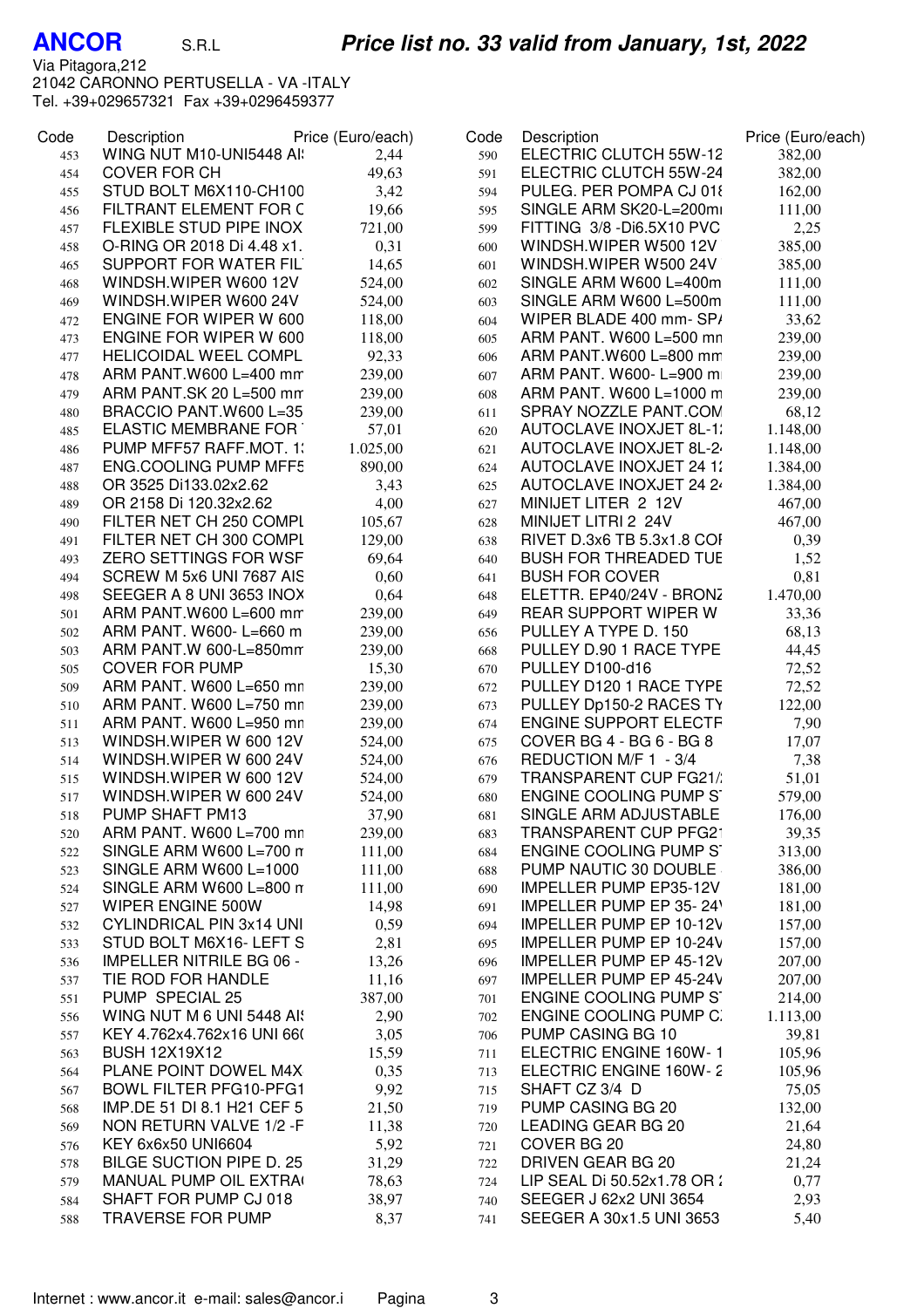| Code | Description                                      | Price (Euro/each) | Code       | Description                                | Price (Euro/each) |
|------|--------------------------------------------------|-------------------|------------|--------------------------------------------|-------------------|
| 742  | ELECTROPUMP EP50/380'                            | 968,00            | 847        | <b>LIP GASKET</b>                          | 2,01              |
| 743  | SEEGER A 25x1.2 UNI 3653                         | 5,31              | 859        | PROTECTION CAP SK 20                       | 1,73              |
| 746  | PUMP ST 99                                       | 357,00            | 860        | NUT M16X1.5-H=13 AISI 304                  | 5,57              |
| 747  | MECHANICAL SEAL 25X50X                           | 36,94             | 861        | PLANE WASHER 16x48x2.5                     | 2,16              |
| 750  | SEEGER A 18X1.2 UNI3653-                         | 2,93              | 863        | COVER SK 20                                | 6,76              |
| 752  | TRANSMISSION RAP. 1/1 RI                         | 97,93             | 865        | <b>CONTROL LEVER ECCENTI</b>               | 11,30             |
| 753  | TRANSMISSION RAP. 1/2 RI                         | 97,93             | 868        | WORM SCREW SK.20                           | 20,58             |
| 754  | TRANSMISSION RAP.1/4 RE                          | 97,93             | 869        | GASKET CASING SK 20                        | 1,65              |
| 755  | <b>COLLAR COMPLETE FOR T</b>                     | 36,33             | 871        | <b>ENGINE BASE</b>                         | 2,44              |
| 761  | <b>TRANSMISSION ANGLE R.1</b>                    | 113,00            | 875        | COMPLETE CASING FOR W                      | 25,00             |
| 762  | TRANSM. ANGLE RAP.1/1 C                          | 110,00            | 877        | WORM SCREW W 600                           | 32,30             |
| 766  | TRANSMISSION R.1/1 FIX S                         | 75,97             | 879        | SPACER FOR ENGINE                          | 0,55              |
| 774  | AUTOCLAVE JET 5 12V                              | 542,00            | 880        | PLANE WASHER DIAM. 8 X                     | 0,60              |
| 775  | AUTOCLAVE JET 5-24V                              | 542,00            | 886        | <b>GASKET COVER</b>                        | 0,52              |
| 778  | PUMP PM 40F-PULLEY.D.20                          | 1.005,00          | 887        | BUSH 8x11x8                                | 1,99              |
| 780  | ELECTROPUMP IMMERSED                             | 402,00            | 888        | <b>BICCHIERE FILTRO PFG 8-</b>             | 15,09             |
| 781  | ELECTROPUMP IMMERSEL                             | 402,00            | 890        | PROTECTION CAP W600                        | 1,36              |
| 784  | ENGINE COOLING PUMP ST                           | 280,00            | 891        | <b>BRACKET FOR W500</b>                    | 4,89              |
| 785  | FILTER GASOLINE COMPL.                           | 3,10              | 895        | <b>OVAL PLATE</b>                          | 6,18              |
| 786  | FILTER GASOLINE COMPLI                           | 3,58              | 896        | NUT M 8 UNI 5588 AISI 304                  | 0,49              |
| 787  | DIESEL FILTER COMPLETE                           | 5,97              | 897        | SUPPORT FOR WIPER PAN                      | 39,74             |
| 788  | DIESEL FILTER COMPLETE                           | 11,35             | 902        | CAM FOR ZERO SETTINGS                      | 24,33             |
| 792  | PRESSURE SWITCH WITH                             | 53,41             | 909        | SPRING ARM SK20                            | 2,47              |
| 793  | PUMP CASING COMPLETE                             | 148,00            | 910        | DIESEL FILTER CATRIDGE                     | 17,46             |
| 796  | MEMBRANE VALVE                                   | 2,42              | 913        | <b>PIN D.2.5X8</b>                         | 1,95              |
| 800  | MANUAL PUMP EXCELSIOF                            | 453,00            | 914        | <b>SCREW M 3x16 UNI 5739 AI</b>            | 0,35              |
| 804  | LIP SEAL 30x52x7                                 | 6,57              | 915        | NUT M 3 UNI 5588 AISI 316                  | 0,31              |
| 805  | BEARING 30x62x23.8 3206 2                        | 73,88             | 916        | SUPPORT FOR WIPER SK 2                     | 25,81             |
| 811  | SCREW M 8x12 UNI 5739 AI                         | 0,68              | 921        | CHIAVETTA 6x6x40                           | 1,46              |
| 812  | FILTER BODY CA 32 - CF 3/4                       | 70,75             | 946        | SHAFT FOR PUMP                             | 101,38            |
| 813  | TUBE FOR CH 125-H=120                            | 38,28             | 947        | ALBERO POMPA ST 113                        | 119,00            |
| 814  | TUBE FOR CH 90-H=95                              | 32,30             | 957        | ELECTROPUMP TYPE AG6(                      | 614,00            |
| 815  | TUBE FOR CH 200-H=170 1.                         | 52,37             | 958        | TANK LITERS 8/3 - INOX                     | 233,00            |
| 816  | TUBE FOR CH 250-H=212 1.                         | 64,86             | 961        | INOX CRANK F/F 1 BRASS/                    | 10,89             |
| 817  | TUBE FOR CH 300-H=252                            | 73,19             | 962        | MANOMETER D52-1/4 -                        | 17,51             |
| 818  | NET FILTER CH 100 COMPL                          | 41,02             | 965        | ELECTROPUMP TYPE AG60                      | 614,00            |
| 819  | FILTER BODY CH 125                               | 125,00            | 968        | TANK LITRE 24/8 - INOX                     | 137,00            |
|      |                                                  |                   |            |                                            |                   |
| 820  | FILTER BODY CH 150<br>FILTER BODY CH 200         | 166,00<br>166,00  | 969<br>970 | BRACKET INOXJET 24L<br>FLEXIBLE TUBE 1 M/F | 285,00<br>63,99   |
| 821  | FILTER BODY CH 250                               | 183,00            |            | SCREW M 8x20 UNI 5739 AI                   | 0,39              |
| 822  | BASE CH 100-125-150-200-2                        | 103,03            | 972<br>973 | REDUCTION 1/8 X 3/8                        | 4,52              |
| 823  | STUD BOLT M6X135-CH125                           | 4,00              |            | <b>BUSH</b>                                |                   |
| 824  | STUD BOLT M6X162-CH150                           | 6,71              | 977        | ALBERO PER RUOTA                           | 0,50              |
| 825  |                                                  |                   | 979        | <b>COVER WIPER W600</b>                    | 4,08              |
| 826  | STUD BOLT M6X185-CH200<br>STUD BOLT M6X228-CH250 | 7,05              | 991        | COVER WIPER W 500                          | 11,29             |
| 827  | STUD BOLT M6X268-CH300                           | 8,13              | 993        | SPRING FOR ARM - W600                      | 7,88              |
| 828  |                                                  | 8,29              | 997        | CRANK 3/4 GAS-90°M/F                       | 10,72             |
| 830  | FILTER BODY F 25 1 1/2                           | 181,00            | 1.003      |                                            | 11,29             |
| 831  | LIP SEAL Di 68.26x3.53 OR                        | 2,29              | 1.004      | FITTING 3/4 GAS-De20-Di16                  | 6,86              |
| 832  | LIP SEAL Di88.5x3.53 OR 43                       | 2,35              | 1.005      | FITTING 5V 3/4X1                           | 14,63             |
| 834  | STUD BOLT M 6x25 UNI 592                         | 1,37              | 1.010      | <b>REAR FLANGE CZE</b>                     | 132,00            |
| 835  | <b>CENTRAL PIN F 25</b>                          | 53,31             | 1.011      | PUMP CASING CZE 200                        | 194,00            |
| 837  | REDUCTION M 14x15x3/8                            | 4,34              | 1.012      | PUMP CASING INTERM. CZ                     | 140,00            |
| 838  | REDUCTION 1/4 X3/8                               | 4,89              | 1.013      | <b>IMPELLER CZE 200</b>                    | 110,00            |
| 841  | REDUCTION 3/4 x1/2                               | 9,16              | 1.014      | COVER CZE 200                              | 148,00            |
| 842  | FILTER BODY CH 300                               | 134,00            | 1.015      | FRONT COVER CZE200                         | 26,33             |
| 843  | FILTER NET CH 125 COMPL                          | 49,84             | 1.016      | <b>BACK COVER CZE200</b>                   | 43,00             |
| 844  | FILTER NET CH 150 COMPL                          | 51,57             | 1.017      | SHAFT CZE 200                              | 176,00            |
| 845  | FILTER NET CH 200 COMPL                          | 59,09             | 1.018      | SEEGER BLOCK RING                          | 9,14              |
| 846  | MANOSTAT ITALTECNICA 1                           | 40,60             | 1.019      | <b>SHOULDER RING</b>                       | 10,14             |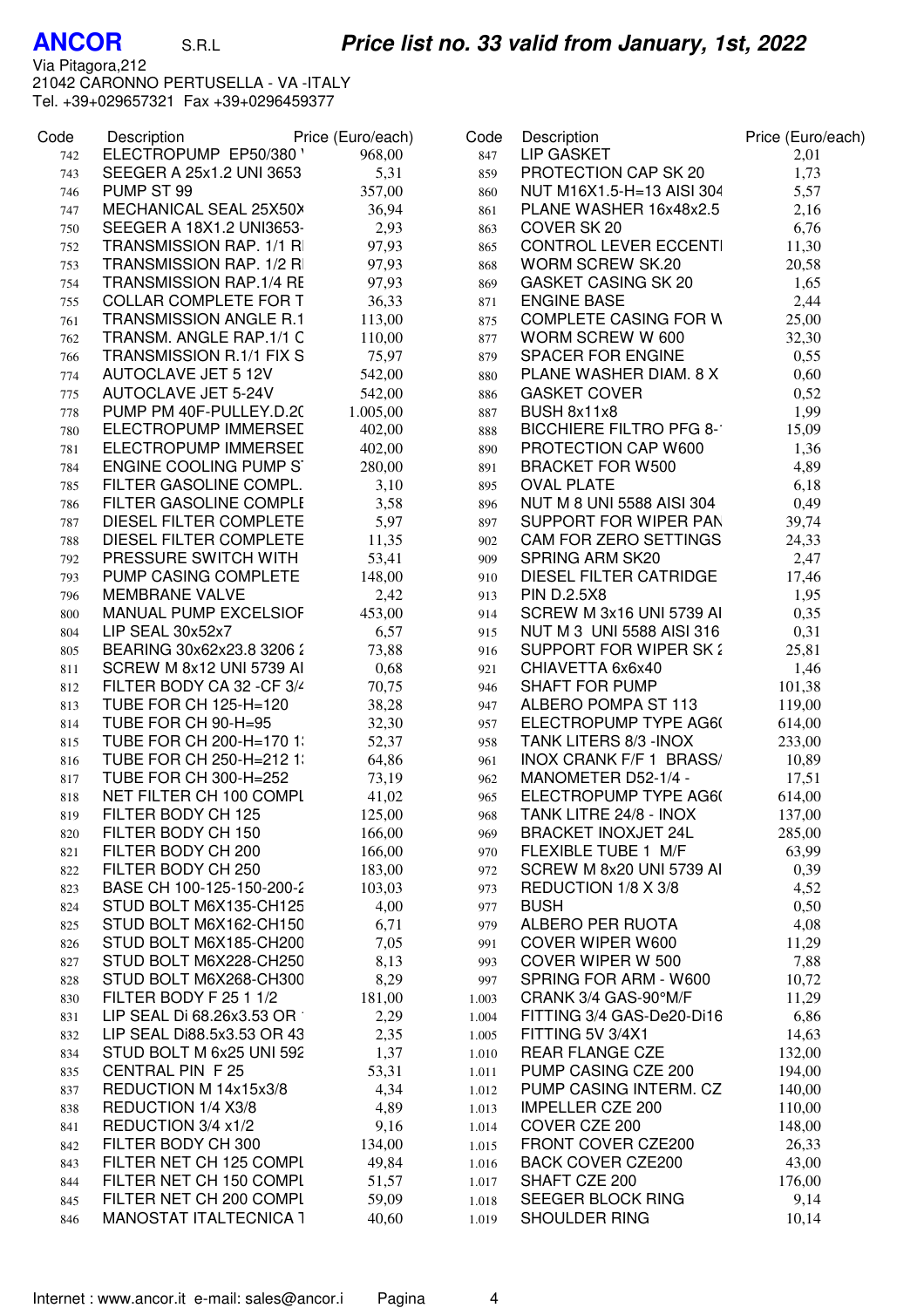| Code      | Description                    | Price (Euro/each) | Code  | Description                     | Price (Euro/each) |
|-----------|--------------------------------|-------------------|-------|---------------------------------|-------------------|
| 1.020     | SPLASH GUARD                   | 1,56              | 1.165 | CONNECTOR 2 1/2 De70-D          | 39,88             |
| 1.021     | KEY 5x9x21.6 ML                | 8,20              | 1.166 | CONNECTOR 3 GAS-De78-           | 39,74             |
| 1.022     | RING NUT FOR IMPELLER          | 19,24             | 1.168 | CRANK 1/2 GAS-90°-F/F           | 8,10              |
| 1.023     | KEY 5x7x20.5 ML                | 7,12              | 1.188 | ELASTIC PIN D 2.5X10 - INC      | 0,58              |
| 1.024     | LIP SEAL Di 145.72x2.62 OR     | 2,47              | 1.189 | <b>ENGINE 12 V - BG 80</b>      | 522,00            |
| 1.028     | MECHANICAL SEAL FRONT          | 35,06             | 1.190 | ENGINE 24 V - BG 80 - 2600-     | 522,00            |
| 1.029     | <b>MECHANICAL SEAL BACK S</b>  | 35,06             | 1.191 | CONNECTOR 1/4 GAS               | 4,16              |
| 1.030     | LIP SEAL 32x50x10              | 6,41              | 1.221 | LEVER CONTROL COMPLE            | 10,66             |
| 1.031     | LIP SEAL 25x45x10 INOX SF      | 5,92              | 1.227 | BEARING 25x52x18                | 63,32             |
| 1.032     | BEARING 25X52X20.6-3205        | 79,11             | 1.230 | SEEGER J 25x1.2 UNI 3654-       | 2,94              |
| 1.033     | BEARING 20X42X12 -6004 2       | 15,39             | 1.234 | <b>SCREW M 5x40 UNI 5931 DI</b> | 1,29              |
| 1.034     | <b>REINFORCING WASHER</b>      | 1,17              | 1.235 | DADO M 12x1.75 UNI 5588 /       | 1,19              |
| 1.035     | SEEGER J 42X1.75 UNI3654       | 4,08              | 1.237 | <b>HEAD FOR FILTRE</b>          | 49,19             |
| 1.039     | ALBERO PM 36/S                 | 71,07             | 1.238 | LIP SEAL i13.10x2.62 OR 11      | 0,35              |
| 1.050     | LIP SEAL Di 39.34x2.62 OR :    | 0,60              | 1.241 | CONNECTOR 3/4 x 1               | 11,58             |
| 1.051     | KEY 8x7x32-UNI6604             | 1,69              | 1.247 | <b>INDENTED WASHER Di.12 I</b>  | 0,41              |
| 1.052     | LIP SEAL Di 101.27x2.62 OR     | 1,80              | 1.254 | NET EST. INOX CH 250            | 84,82             |
| 1.067     | SEEGER A 25x1.2 UNI 3653       | 4,63              | 1.267 | CONNECTOR 1/2 - Di15-De1        | 5,67              |
|           | LIP SEAL Di 53.98x3.53 OR 1    | 0,98              |       | CRANK M/F 3/8                   | 4,98              |
| 1.068     | LIP SEAL 25x35x7 INOX SPI      |                   | 1.268 | NON RETURN VALVE                |                   |
| 1.069     |                                | 5,02              | 1.272 |                                 | 40,39             |
| 1.070     | BEARING 35X62X9-16007-N        | 14,63             | 1.273 | NIPPLES 1 X1.1/4 M/M            | 12,19             |
| 1.071     | LIP SEAL 35x52x7               | 6,15              | 1.278 | KEY 6x6x35 UNI6604              | 4,23              |
| 1.072     | BEARING 25x52x15-6205-2F       | 21,54             | 1.283 | MICRO V-163-1A6-OMRON           | 30,61             |
| 1.073     | SEEGER J 80x2.5 UNI 3654       | 4,40              | 1.285 | SCREW M 4x35 UNI 7687 A         | 0,43              |
| 1.074     | SEEGER J 52X2 UNI 7437 -       | 11,25             | 1.287 | SEEGER A9X1 UNI3653 BRO         | 2,07              |
| 1.077     | SCREW TE M6x12 UNI 5739        | 0,59              | 1.288 | WASHER 11X15X1                  | 0,60              |
| $1.080\,$ | CON.LI/16-29.5-5               | 11,18             | 1.295 | SELF-LOCK NUT M5 DIN982         | 0,60              |
| 1.081     | ANELLO PER TENUTA              | 0,77              | 1.298 | CONNECTOR 3/8 GAS-De1           | 4,11              |
| 1.085     | SCREW M 4x16 UNI 6107 AI       | 0,24              | 1.300 | DIESEL FILTER FG 13             | 13,96             |
| 1.086     | SCREW M 5x16 UNI 5739 AI       | 0,36              | 1.307 | <b>CONTR.SWITCH CASE T50</b>    | 162,00            |
| 1.089     | SCREW M 6x16 UNI 5739 AI       | 0,43              | 1.309 | SELF-LOCKING NUT M8 UN          | 0,65              |
| 1.092     | LIP SEAL Di10.78x2.62 OR 3     | 0,11              | 1.317 | WASHER EL. A 8 UNI 1751 I       | 0,05              |
| 1.094     | <b>PLUG</b>                    | 28,23             | 1.321 | PUMP SUPPORT                    | 191,00            |
| 1.095     | LIP SEAL Di20.29x2.62 OR 3     | 0,31              | 1.322 | PUMP CASING MFF57               | 342,00            |
| 1.098     | <b>NUT M 28x1.5</b>            | 13,92             | 1.323 | PIN d 5x8                       | 3,07              |
| 1.100     | WASHER 8X17.5X1.5 UNI 65       | 0,61              | 1.324 | LIP SEAL 28x38x7 BRONZE         | 5,29              |
| 1.102     | PULLEY d.130 SPZ               | 140,00            | 1.325 | SHAFT FOR PUMP MFF57            | 164,00            |
| 1.103     | PUMP CASING PFF 12             | 105,96            | 1.326 | KEY 4.8x9.8x25 ML               | 9,38              |
| 1.104     | SHAFT FOR PUMP PFF 12          | 40,56             | 1.328 | BEARING 30X62X16-2RS-62         | 13,62             |
| 1.106     | COVER PFF12-ST122              | 7,36              | 1.332 | KEY d 22x4x7 ML                 | 3,58              |
| 1.107     | <b>WEAR PLATE JH10-24569 3</b> | 5,05              | 1.334 | NIPPLES 3/8 GAS-F/F             | 4,98              |
| 1.109     | BEARING 10X26X8-6000-2R        | 17,51             | 1.363 | LIP SEAL 10x24x7 INOX SPI       | 4,83              |
| 1.110     | SEEGER A 10 UNI 3653-INO       | 0,49              | 1.365 | NON RETURN VALVE 3/8 G.         | 14,73             |
| 1.111     | SEEGER J 26 UNI 3654-INO.      | 3,43              | 1.375 | STUD BOLT M 8x40 UNI 592        | 5,22              |
| 1.112     | BEARING 30X62X16-6206-S        | 29,21             | 1.376 | <b>SCREW M 2x12 UNI 6107</b>    | 0,11              |
| 1.124     | PLANE WASHER 5X10X1 UI         | 0,06              | 1.378 | WING NUT M 5 UNI 5448 AI        | 1,59              |
| 1.130     | CRANK 1/8 GAS-90°M/F           | 3,54              | 1.386 | <b>BODY SK 20</b>               | 38,97             |
| 1.131     | TWO WAYS COCK 3/8 M/F          | 14,45             | 1.387 | SEAL S-3/B11-PFF1               | 13,63             |
| 1.132     | THREE WAYS COCK 3/8 F/         | 66,32             | 1.397 | DIES.CARTRIDGE YAN.416!         | 55,13             |
| 1.137     | GASKET FOR COVER W 60          | 1,56              | 1.401 | LIP SEAL 20x37x7                | 5,66              |
| 1.138     | NIPPLE 1/2 GAS-F/F Ni          | 4,17              | 1.402 | LIP SEAL 30x47x7                | 6,01              |
| 1.139     | CONNECTOR 1/2 X20-PVC          | 3,43              | 1.403 | LIP SEAL 35x50x10               | 6,33              |
| 1.140     | LIP SEAL 25x42x7               | 5,44              | 1.411 | PIN FOR BG 37                   | 17,02             |
| 1.141     | SCREW M5x10 UNI 5739 DII       | 0,33              | 1.421 | SCREW M5X35 UNI6107             | 0,41              |
| 1.149     | SELF-LOCKING NUT M 6 UN        | 0,77              | 1.425 | <b>DIESEL CARTRIDGE</b>         | 7,38              |
| 1.161     | LIP SEAL Di31.47x1.78 OR2      | 0,41              | 1.428 | NON RETURN VALVE 1 - F/F        | 19,52             |
|           | CONNECTOR 1-1/4-De40-          | 9,99              |       | PREFILTER GAS-OIL PFG2(         | 144,00            |
| 1.162     | CONNECTOR 1-1/2-De45>          | 13,50             | 1.430 | PREFILTER GAS-OIL PFG 2         | 217,00            |
| 1.163     | CONNECTOR 2 -De 54X49          |                   | 1.432 | DIESEL FILTER FG 114            |                   |
| 1.164     |                                | 15,17             | 1.439 |                                 | 14,28             |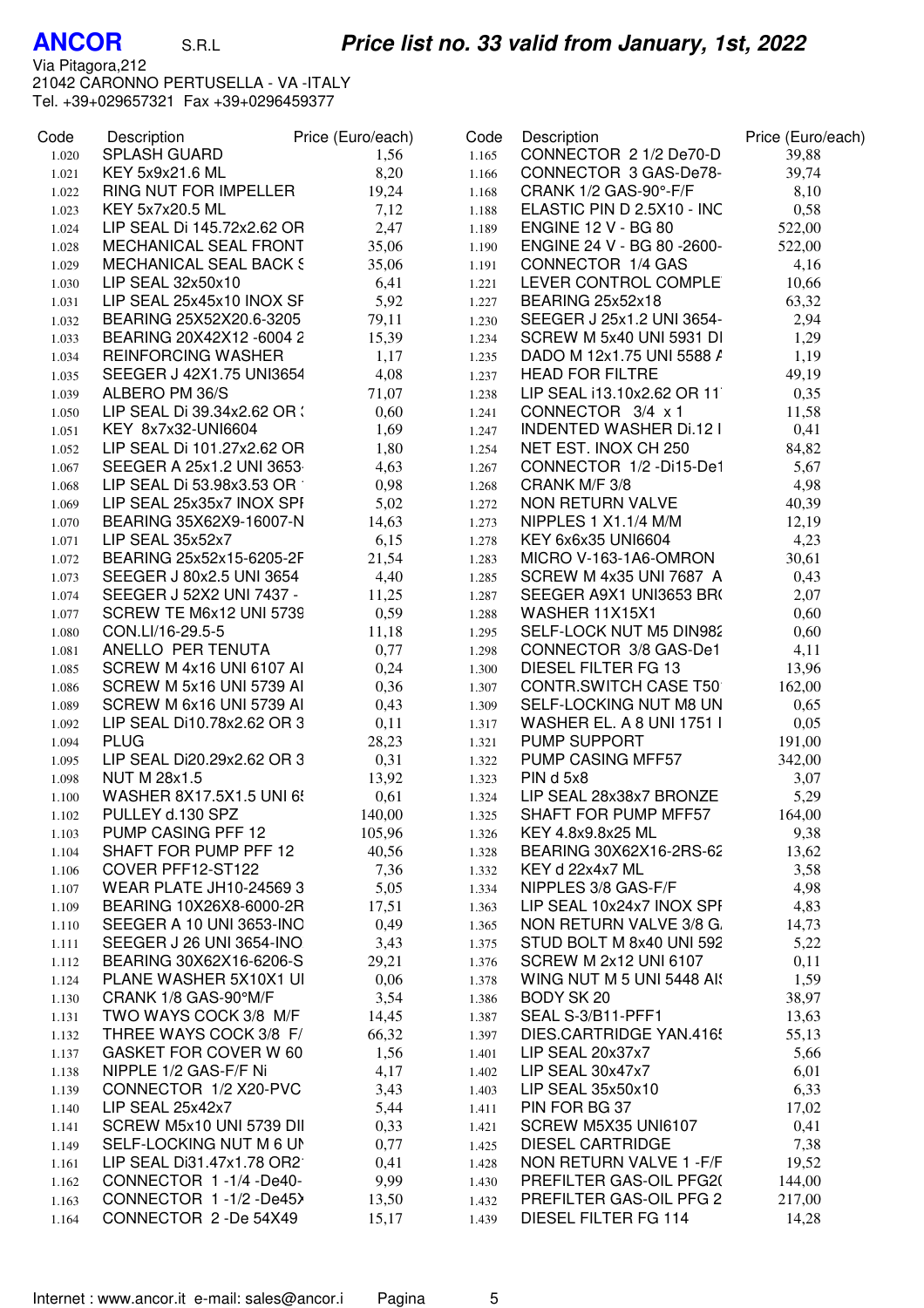| Code  | Description                   | Price (Euro/each) | Code  | Description                    | Price (Euro/each) |
|-------|-------------------------------|-------------------|-------|--------------------------------|-------------------|
| 1.441 | INOX CLAMP 415-430 W30        | 40,06             | 1.553 | COLONNETTA PW70/A-COM          | 16,36             |
| 1.456 | PRE-FILTER GAS-OIL PFG1       | 113,00            | 1.554 | GLASS CUP PFG14 D.17           | 17,71             |
| 1.464 | LIP SEAL 30x42x7              | 5,89              | 1.555 | SPRING FOR DRAIN COCK          | 1,17              |
| 1.465 | LIP SEAL 25x42x10 INOX SF     | 5,63              | 1.556 | SCREW 8/32 UNC L=10/32         | 1,52              |
| 1.466 | LIP SEAL 18x35x8              | 5,45              | 1.558 | LIP SEAL Di 107.62x2.62 OR     | 1,01              |
| 1.468 | <b>CONTR.SWITCH CASE T50:</b> | 174,00            | 1.559 | PLUG FOR ANODE M18X1.5         | 11,80             |
| 1.469 | PLUG 1/4 GAS CONIC            | 10,26             | 1.560 | PLUG FOR ANODE M 16x1.         | 9,82              |
| 1.470 | FILTER NET CH 100             | 21,80             | 1.561 | SUPPORT FOR FILTER M14         | 34,20             |
| 1.476 | SHAFT FOR PUMP ST 108         | 37,65             | 1.562 | PLUG M 14x1.5 T8               | 2,57              |
| 1.477 | ENGINE COOLING PUMP ST        | 308,00            | 1.563 | MALE UNION M 14x1.5            | 4,69              |
| 1.482 | LIP SEAL 30x40x7              | 5,51              | 1.564 | <b>WASHER 14x20x1.5 - RAME</b> | 0,58              |
| 1.486 | WASHER COPPER 17X22X          | 0,41              | 1.565 | <b>GASKET FOR CARTRIDGE</b>    | 1,17              |
| 1.488 | PREFILTRO PFG14DOUBLE         | 90,29             | 1.566 | LIP SEAL Di15.08x2.62 OR 1     | 0,61              |
| 1.491 | <b>BOWL FOR FILTERS PFG21</b> | 42,14             | 1.567 | <b>DRAIN COCK</b>              | 7,90              |
| 1.492 | <b>BOWL FOR FILTERS PFG21</b> | 45,61             | 1.568 | <b>GASKET FOR DRAIN COCK</b>   | 0,95              |
| 1.493 | WASHER COPPER 18X24X          | 0,44              | 1.570 | OR18.64x25.7x3.53- AIFO 14     | 0,98              |
| 1.494 | FIBRE GASKET 13x18x1.5        | 0,40              | 1.571 | <b>RUBBER PROFILE</b>          | 3,30              |
|       | LIP SEAL Di7.66x1.78 OR 20    | 0,66              | 1.572 | LIP SEAL Di113.7x5.34 OR 6     | 2,13              |
| 1.498 | PLASTIC TAP BG 45             | 0,05              |       | GASKET - AIFO 4930157          |                   |
| 1.500 | FILTER CASING PFG21-3/8       |                   | 1.573 |                                | 2,72              |
| 1.501 |                               | 120,00            | 1.574 | GASKET - AIFO 4918921          | 5,89              |
| 1.503 | PLUG M10X1.5- BRASS           | 5,61              | 1.575 | GASKET AIFO 4918916            | 5,75              |
| 1.504 | SPRING D. F2LL40 DE 27        | 2,16              | 1.576 | GASKET AIFO 498915             | 5,69              |
| 1.506 | SPHERE VALVE -1/8 -ART.3      | 16,64             | 1.577 | RING OR.217-MOT.AIFO 49        | 1,58              |
| 1.507 | LIP SEAL Di 107.5x3.53 OR 4   | 1,01              | 1.578 | <b>RUBBER PROFILE NBR70</b>    | 6,39              |
| 1.508 | FILTER COVER - PFG21-23       | 36,06             | 1.579 | GASKET AIFO 14467580 OF        | 3,50              |
| 1.509 | ANODE D10X20-M8X10            | 4,92              | 1.580 | <b>GASKET PROFILE L.135</b>    | 3,25              |
| 1.510 | PLUG 1/4 GAS -M8              | 9,64              | 1.581 | GASKET CUP PFG10 e 11          | 2,74              |
| 1.511 | SUPPORT FOR FILTER-PFC        | 12,85             | 1.582 | <b>GASKET FILTERING ELEMN</b>  | 1,13              |
| 1.512 | GASKET 10X15X1.5-COPPE        | 0,43              | 1.583 | DOUBLE SUPPORT FOR FII         | 38,97             |
| 1.513 | WASHER COPPER 12X18X          | 0,29              | 1.584 | ANODE AIFO WITH TAP M1         | 23,67             |
| 1.514 | PUMP CASING ST 108            | 62,39             | 1.585 | ANODE NANNI MERCEDES           | 8,81              |
| 1.515 | FILTER CASING PFG23 -1/2      | 120,00            | 1.586 | <b>GASKET FOR STUD BOLD</b>    | 0,58              |
| 1.517 | <b>BRACKET FILTER NAPFG12</b> | 8,27              | 1.587 | TIE ROD                        | 12,55             |
| 1.520 | PLUG D.1/2 GAS CONICAL        | 7,77              | 1.588 | FILTER NET GUIDI 1162 2.5      | 97,67             |
| 1.521 | NUT M 12x1.25 UNI 5589        | 1,19              | 1.590 | PL35 MILK LIGHT PASTE L.I      | 18,90             |
| 1.522 | BOWL 15/10 WS LONG            | 20,24             | 1.593 | PROTECTIVE BOWL                | 18,64             |
| 1.523 | STUD BOLT M8X160-PFG20        | 5,94              | 1.595 | <b>DETERGENT SENTINET Lite</b> | 256,00            |
| 1.524 | <b>HEAD FOR NAPFG20</b>       | 36,49             | 1.599 | DETERGENT SAIL CLEANE          | 9,17              |
| 1.525 | <b>GASKET FOR BOWL</b>        | 3,75              | 1.602 | DETERGENT MORGEN L.1           | 9,81              |
| 1.526 | <b>GASKET FOR FILTER ELEN</b> | 2,07              | 1.603 | RELEASING LUBRICANT TK         | 12,26             |
| 1.527 | <b>ANCHORAGE TAP</b>          | 12,29             | 1.604 | ZINC-BASED WHITE GREAS         | 100,75            |
| 1.528 | DRAIN PLUG 8x1.25             | 3,47              | 1.605 | <b>LUBRICANT LI RULL GREAS</b> | 8,93              |
| 1.529 | SPRING FOR FILTERING EL       | 1,38              | 1.606 | SPECIAL DRY LUBRICANT .        | 15,65             |
| 1.532 | COPPER SEALING RING FC        | 2,72              | 1.607 | LUBRICANT TK GEAR OIL n        | 8,51              |
| 1.533 | <b>GASKET FOR COPPER SEA</b>  | 2,07              | 1.608 | ZINC-BASED WHITE GREAS         | 8,51              |
| 1.534 | <b>SCREW FOR IMPURITY DR</b>  | 15,08             | 1.609 | <b>SRAY SYNTHETIC GREASE</b>   | 19,11             |
| 1.535 | <b>BLACK CUP FOR PFG20-PF</b> | 27,66             | 1.610 | PUMP CASING ST 191             | 114,00            |
| 1.536 | <b>BLACK METAL CUP FILTER</b> | 22,82             | 1.611 | CAN RED SPRAY PAINT            | 14,73             |
| 1.537 | HEAD FOR PFG17 - PFG30        | 37,51             | 1.612 | YAMAHA OCEAN BLUE SPF          | 14,73             |
| 1.538 | WASHER FIBER 8X14X2           | 0,65              | 1.613 | YAMAHA MARINE BLEU 84          | 14,73             |
| 1.540 | STUD BOLT M8X126-PFG17        | 5,41              | 1.614 | MERCURY BLACK SPRAY F          | 14,73             |
| 1.541 | PLUG FOR ANODE AIFO M         | 8,56              | 1.615 | MARINER GREY SPRAY PA          | 14,73             |
| 1.542 | ANODE D.10x18-AIFO            | 7,99              | 1.616 | MARINER LIGHT GREY SPF         | 14,73             |
| 1.543 | <b>TESTINA PFG16</b>          | 35,33             | 1.617 | <b>COLOUR WHITE JHN/MAN/I</b>  | 14,73             |
| 1.545 | ALUMINIUM CUP PFG14           | 22,44             | 1.618 | JOHNSON WHITE 81-83 SP         | 14,73             |
| 1.546 | SCREW 1/4 W X57-FOR PF(       | 2,56              | 1.619 | <b>JOHNSON PLATINIUM 84 SI</b> | 14,73             |
|       | <b>GUARNIZIONE WC101/S13</b>  | 0,31              |       | JOHNSON GT GREY MET S          | 14,73             |
| 1.548 | GUARNIZIONE WC010 10x         | 0,39              | 1.620 | CATERPILLAR YELLOW SP          | 14,73             |
| 1.549 | PLUG 1/2 PW0248/C             |                   | 1.621 | EVINRUDE BLEU MET.69-82        |                   |
| 1.552 |                               | 2,54              | 1.623 |                                | 14,73             |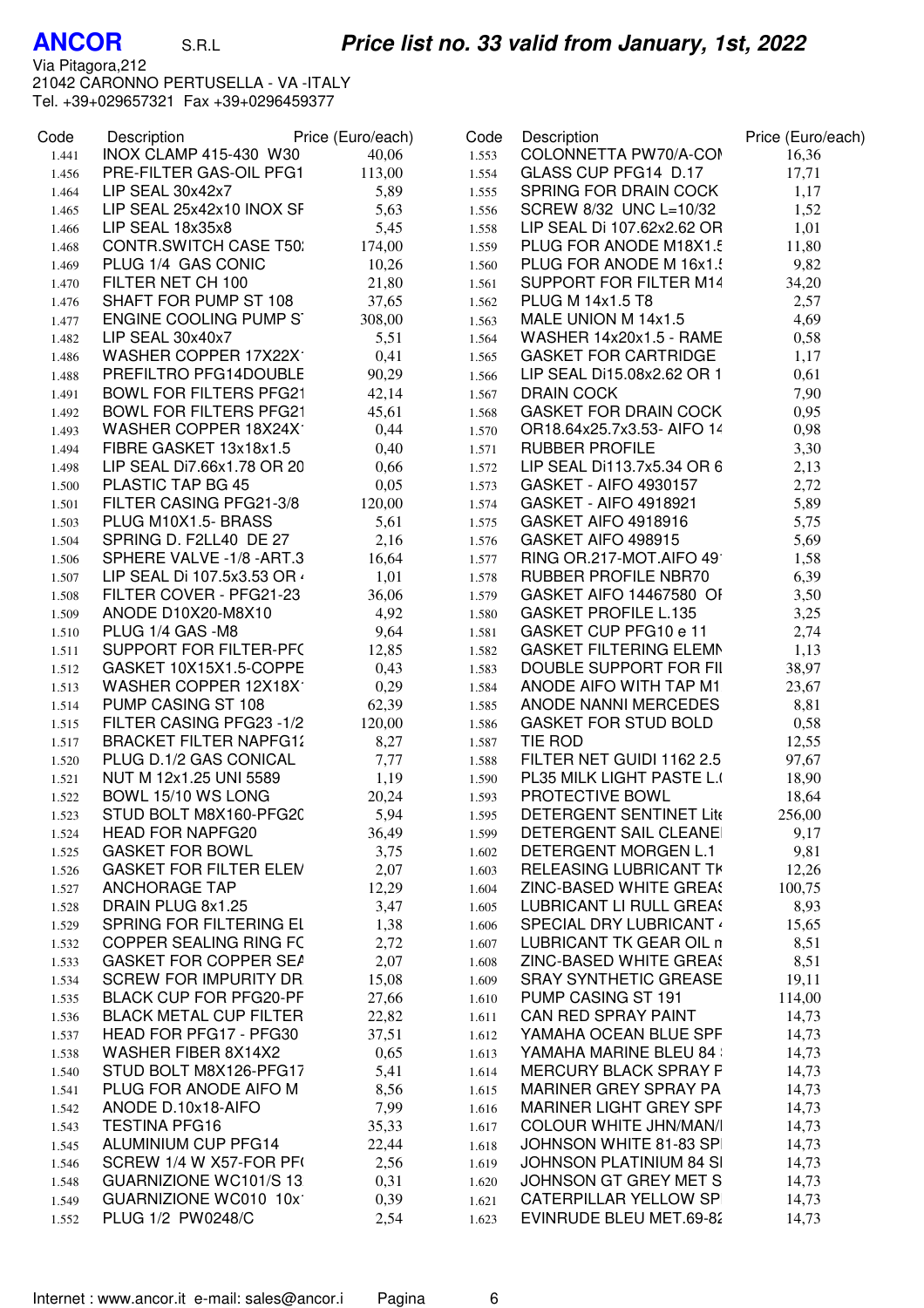| Code  | Description                     | Price (Euro/each) | Code  | Description                   | Price (Euro/each) |
|-------|---------------------------------|-------------------|-------|-------------------------------|-------------------|
| 1.624 | EVINRUDE SILVER 84 SPR/         | 14,73             | 1.799 | LIP SEAL 13x30x8              | 12,64             |
| 1.625 | EVINRUDE BLEU XP SPRAY          | 14,73             | 1.800 | BEARING 17X35X8-16003 S       | 18,87             |
| 1.626 | SUZUKI GREY SPRAY PAIN          | 14,73             | 1.810 | <b>SCREW FOR STUD BOLT</b>    | 2,14              |
| 1.627 | SUZUKI GREY 89 SPRAY P/         | 14,73             | 1.831 | HEAD FOR PFG17-M14X1.5        | 20,49             |
| 1.628 | SELVA BLEU SPRAY PAINT          | 14,73             | 1.834 | SMALL EXTRACTOR FOR IN        | 96,34             |
| 1.629 | SELVA BLEU METALIZED S          | 14,73             | 1.835 | <b>BIG EXTRACTOR FOR IMPE</b> | 105,40            |
| 1.630 | AIFO MARINE BLEU SPRAY          | 14,73             | 1.850 |                               | 127,00            |
| 1.631 | YANMAR GREY SPRAY PAII          | 14,73             | 1.854 | SHAFT FOR PUMP ST 131         | 38,23             |
| 1.632 | ONAN IVORY SPRAY PAINT          | 14,73             | 1.855 | SHAFT FOR PUMP PM40F          | 145,00            |
| 1.633 | <b>VOLVO PENTA GREEN SPF</b>    | 14,73             | 1.856 | PULLEY 2 RAIL SPB D.150       | 111,00            |
| 1.634 | <b>VOLVOPENTA ACQUAMATI</b>     | 14,73             | 1.857 | SPACER FOR PUMP ST 103        | 4,89              |
| 1.635 | G.M. ALPINE GREEN SPRAY         | 14,73             | 1.860 | SCREW M5X14 UNI 5739 AI       | 0,39              |
| 1.636 | <b>VOLVO PENTA RED SPRAY</b>    | 14,73             | 1.861 | STUD BOLT FOR LEVER PI        | 9,76              |
| 1.637 | <b>BMW-GM MARINE SILVER \$</b>  | 14,73             | 1.862 | <b>HANDGRIP IL24M8</b>        | 3,12              |
| 1.638 | <b>ANTIRUST FOSFOZINC GRI</b>   | 14,73             | 1.863 | <b>ECCENTRIC COMPL.BG 81-</b> | 16,91             |
| 1.639 | TRANSPARENT SPRAY PAI           | 14,73             | 1.864 | COVER FOR PUMP BG9-10         | 12,08             |
| 1.640 | <b>VOLVO PENTA ACQUAM.89</b>    | 14,73             | 1.865 | <b>BELLOWS INOX</b>           | 231,00            |
| 1.641 | <b>VETUS MOTOR YELLOW SI</b>    | 14,73             | 1.868 | PUMP CASING ST 103            | 72,58             |
| 1.642 | NANNI BLEU METALIZED SI         | 14,73             | 1.870 | COVER FOR PUMP ST 103         | 8,59              |
| 1.643 | <b>DETERGENT SENTINET Lite</b>  | 14,73             | 1.872 | IMP.FOR PUMP ST 103 JB 9      | 16,03             |
| 1.644 | <b>DETERGENT SENTINET Lite</b>  | 66,64             | 1.875 | BLOCK 4 WAYS - JET 2          | 12,09             |
| 1.645 | LUBRICANT TK 2 400 ml.          | 19,35             | 1.876 | BRASS TAP 1/4 Gas             | 2,76              |
| 1.646 | AIFO MARINE RED SPRAY I         | 14,73             | 1.877 | BLOCK 4 WAYS - JET 5          | 53,21             |
| 1.647 | PROTECTIVE TK-SLIDE-900         | 14,08             | 1.878 | SUPPORT FOR JET.2e5-litri     | 66,17             |
| 1.657 | <b>CARTRIDGE IN CLOTH EFP</b>   | 40,94             | 1.880 | NIPPLE 1/2 GAS-M/M            | 6,33              |
| 1.664 | SHAFT FOR ST 159                | 43,09             | 1.885 | LIP SEAL Di18.77x1.78 OR 2    | 0,32              |
| 1.673 | PAPER CARTRIDGE NAEFC           | 11,09             | 1.886 | STUD BOLT M18X1.5X114+I       | 10,66             |
| 1.674 | SPARE CARTRIDGE NAEFI           | 14,63             | 1.887 | NUT M18X1.5 UNI5587-Fe        | 1,46              |
| 1.675 | <b>SPARE CARTRIDGE NAEFI</b>    | 17,13             | 1.888 | <b>INDENTED WASHER d. 18</b>  | 0,60              |
| 1.688 | PUMP CASING ST 146/A.F.         | 75,20             | 1.892 | <b>INDENTED WASHER D.16</b>   | 0,44              |
| 1.691 | PUMP SHAFT PM40/EM              | 125,00            | 1.893 | <b>SCREW M 10x16 UNI 5739</b> | 1,47              |
| 1.692 | <b>FLANGE FOR FRICTION CL</b>   | 39,38             | 1.894 | ELETTR.EP MAIOR 50 GAR.       | 2.232,00          |
| 1.739 | PLUG FOR ANODE 1/4 NPT          | 10,26             | 1.896 | DAMPER AMS DD 50x30-M1        | 32,38             |
| 1.743 | REDUCTION 1/2 X 3/8 FF          | 3,27              | 1.900 | STUD BOLT M14x1.5x70+M        | 9,66              |
| 1.748 | COPERCHIO PREMI MOLLA           | 33,85             | 1.901 | NUT M 14x1.5 UNI 5587         | 1,03              |
| 1.750 | <b>TOHATSU KOBALT- BLUE S</b>   | 14,73             | 1.902 | <b>INDENTED WASHER D.14</b>   | 0,41              |
| 1.751 | <b>BOAT CLENEAR L.5</b>         | 29,62             | 1.903 | PLANE WASHER d 12x36x2        | 2,63              |
| 1.752 | <b>BOAT CLENEAR L.1</b>         | 6,61              | 1.904 | STUD BOLT M16X1.5X75+M        | 8,78              |
| 1.753 | <b>CUP FOR SHAFT</b>            | 7,69              | 1.905 | NUT M16X1.5 UNI 5587          | 2,07              |
| 1.754 | PUMP CASING PM40F               | 274,00            | 1.906 | INDENTED WASHER D.16 -        | 0,65              |
| 1.759 | SCREW M5X8 UNI 5739-AIS         | 0,44              | 1.907 | NIPPLE 3/8 GAS-M/M            | 4,11              |
| 1.760 | SHAFT FOR PUMP ST 134           | 39,87             | 1.915 | TUBE FOR SPRAY NOZZLE         | 6,17              |
| 1.761 | <b>ECCENTRIC FOR BEARING</b>    | 16,81             | 1.916 | ENGINE COOLING PUMP ST        | 363,00            |
| 1.762 | BEARING 15X24X5-2RS- 61         | 27,16             | 1.917 | ELASTIC PIN d 4x6 INOX        | 0,65              |
| 1.763 | PUMP CASING ST.134-ST.1         | 73,07             | 1.918 | NIPPLE 1 GAS-M/M              | 10,24             |
| 1.764 | PUMP SHAFT ST110                | 17,60             | 1.925 | SEEGER A 12 UNI 3653 INO      | 1,14              |
| 1.765 | WEAR PLATE 39X13X1.5            | 4,26              | 1.926 | SHAFT (4932396)               | 308,00            |
| 1.766 | ANODE SINGLE                    | 5,14              | 1.927 | MECHANICAL SEAL JB 226        | 38,28             |
| 1.770 | HAND-PRIMER                     | 7,80              | 1.928 | <b>SHAFT GM 5193552</b>       | 238,00            |
| 1.772 | <b>SPHERE</b>                   | 1,00              | 1.929 | <b>SHAFT GM 5196169</b>       | 194,00            |
| 1.773 | INOX CLAMP 165/6                | 0,94              | 1.934 | SPACER d 25x30x10.8           | 8,57              |
| 1.774 | CLAMP IN NYLON 17X19.4          | 0,50              | 1.935 | BEARING 25x47x12-2RS-60(      | 19,69             |
| 1.780 | CRANK 1 GAS-90°M/F              | 10,41             | 1.936 | SHAFT FOR PUMP PM 40          | 120,00            |
| 1.790 | SEEGER A6X0.7 UNI 3653-II       | 1,03              | 1.937 | LIP SEAL 15x24x7              | 4,46              |
| 1.793 | <b>CYLINDRICAL PIN D3X18 UI</b> | 0,98              | 1.948 | PART OF ELECT. CLUTCH !       | 226,00            |
| 1.794 | <b>BEARING HOLDER BUSH16</b>    | 18,60             | 1.955 | BEARING 8X22X7                | 6,36              |
| 1.796 | SHAFT FOR PUMP ST 109           | 25,95             | 1.956 | BEARING 8X22X7-608 2Z         | 8,98              |
| 1.797 | <b>JOINT ST 141</b>             | 17,18             | 1.957 | BEARING 10X30X9-6200 2R       | 14,73             |
| 1.798 | PUMP CASING ST140-141           | 108,00            | 1.958 | BEARING 35X72X17-2RS          | 48,71             |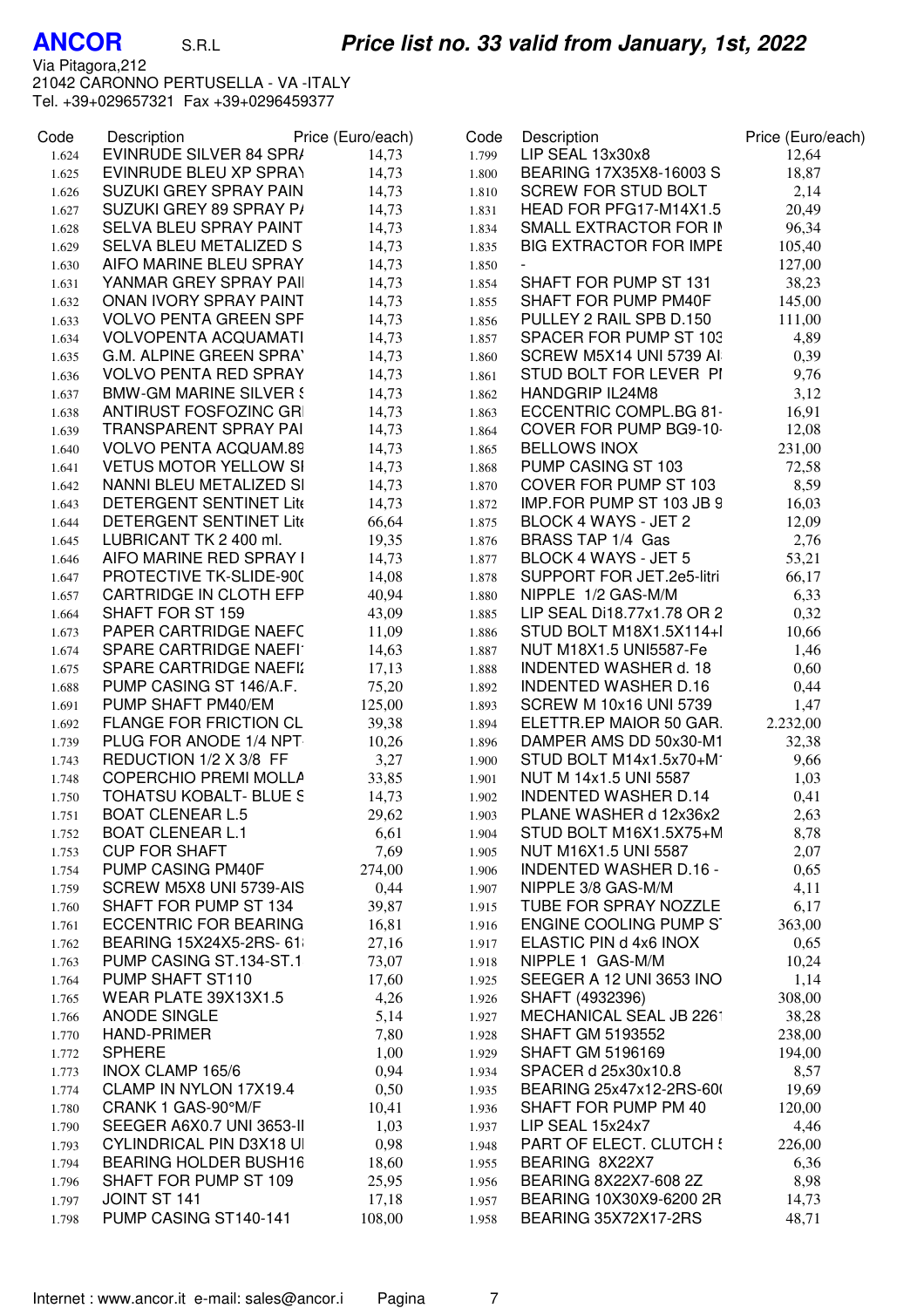| Code  | Description                   | Price (Euro/each) | Code  | Description                     | Price (Euro/each) |
|-------|-------------------------------|-------------------|-------|---------------------------------|-------------------|
| 1.959 | HUB FOR SHAFT PM 40           | 55,17             | 2.036 | IMPELLER JB 4598-0001 FU        | 23,44             |
| 1.962 | DRIVE BLOCK TWIN DISK 5       | 4,12              | 2.037 | IMPELLER SW 9959 JB1883         | 23,49             |
| 1.963 | FLEXIBLE STUD PIPE INOX       | 116,00            | 2.038 | IMPELL.JB 836-0001-JH 09-       | 51,43             |
| 1.964 | FLEXIBLE STUD PIPE INOX       | 128,00            | 2.039 | IMPELL.JB 920-0001-JH 09-1      | 19,21             |
| 1.965 | FLEXIBLE STUD PIPE INOX       | 136,00            | 2.040 | IMPELL. JB1210-0001 JH 09       | 17,55             |
| 1.966 | CORPO POMPA BG.81-108         | 21,14             | 2.041 | IMPELL.JB 4568-0001 JH 09       | 20,00             |
| 1.967 | FLEXIBLE STUD PIPE INOX       | 165,00            | 2.042 | IMP. JB 17937-0001              | 21,14             |
| 1.968 | FLEXIBLE STUD PIPE INOX       | 176,00            | 2.043 | IMP.JB 4528-0001 JH 09-806      | 10,87             |
| 1.969 | FLEXIBLE STUD PIPE INOX       | 272,00            | 2.044 | IMP.YM 128170-42070 JB214       | 13,26             |
| 1.970 | LIP SEAL 25x50x10 INOX SF     | 5,55              | 2.045 | IMPELL.JB 6760-0001-JH 09       | 54,21             |
| 1.971 | ANODE FLANGE D.110            | 22,63             | 2.046 | IMPELL.JB 673-0001-JH 09 1      | 14,46             |
| 1.972 | ANODE WITH THREAD M10         | 4,34              | 2.047 | <b>IMPELLER SW 10615 JB 189</b> | 25,15             |
|       | ANODE MASE 80160              | 4,37              | 2.048 | IMPELL. JH 09 808B JB 224(      | 13,50             |
| 1.973 | ANODE FOR CH 10.5x35x6.:      |                   |       |                                 |                   |
| 1.974 |                               | 5,05              | 2.049 | <b>IMPELLER RC 48300055</b>     | 15,73             |
| 1.975 | PLUG FOR ANODE 1/2 FOF        | 10,73             | 2.050 | IMPELL.RC 48300006 - CEF        | 27,18             |
| 1.976 | ANODE d.10 x 18 - FORD-LC     | 10,25             | 2.051 | IMP. YM12422342091              | 14,30             |
| 1.977 | ANODE FOR TAP d 1/2 gas       | 9,02              | 2.052 | IMPELL.ONAN KUBOTA HP           | 13,06             |
| 1.979 | CARTRIDGE WITH INOX NE        | 27,03             | 2.053 | IMPELL.JB 17935-0001 JH 0       | 43,35             |
| 1.982 | GYROFIN MERCURY 50 HP         | 23,15             | 2.054 | IMPELLER JB17936-0001-JH        | 52,98             |
| 1.983 | <b>GYROFIN MERCRUISER 80</b>  | 22,71             | 2.055 | <b>IMPELLER WT 6-12HP</b>       | 14,45             |
| 1.984 | FOOT PLATE OMC                | 10,89             | 2.056 | IMPELLER WT 20-25 HP            | 12,86             |
| 1.985 | ANODE FLANGE D.110 IN C       | 53,13             | 2.057 | IMP.ME 47-65957/89981 4.5-      | 11,29             |
| 1.986 | ANODE WITH TAP 1/4 NPT-       | 10,84             | 2.058 | IMP.ME 47-65958/89982 20 I      | 14,64             |
| 1.987 | ANODE WITH TAP 1/4 GAS        | 10,84             | 2.059 | IMP.ME 47-65959/89983-MA        | 18,03             |
| 1.989 | FLEX.STUB PIPE INOX AIFC      | 234,00            | 2.060 | IMP.ME 47-65960/89984-MA        | 17,82             |
| 1.990 | ANODE FLANGE D. 70 IN CO      | 20,93             | 2.061 | IMP.ME 47-68988/89980 3.6-      | 11,56             |
| 1.991 | LIP SEAL Di60x4-NBR70         | 1,07              | 2.062 | <b>IMPELLER ME 47-42038 8 H</b> | 21,08             |
| 1.995 | PLUG 1/4 NPT CONICO           | 5,45              | 2.063 | IMP.YH 682-44352 ME 47-84       | 18,75             |
| 1.997 | POINTED DOWEL M4X20 UI        | 0,95              | 2.064 | IMP.YH 662-44352 ME 47-9!       | 16,48             |
| 1.998 | POINTED DOWEL M5X25 UI        | 1,03              | 2.066 | IMPELL.YH 689-44352 ME 4        | 22,36             |
| 2.002 | CRANK F/F 1 1/4 GAS 90°       | 14,99             | 2.067 | IMP.HD 7.8-8 HP 19210-811-      | 16,91             |
| 2.003 | CRANK M/F 1-1/4 GAS 90°       | 15,68             | 2.068 | IMPELLER JH 277181 6 HP         | 14,81             |
| 2.007 | MANUAL FRICTION PUMP F        | 895,00            | 2.069 | IMPELLER JH 389642              | 14,15             |
| 2.008 | ELECTRIC CLUTCH PUMP I        | 890,00            | 2.070 | IMP.OM 377230 40 HP- JH 5       | 19,70             |
| 2.009 | ELECTRIC CLUTCH PUMP I        | 890,00            | 2.071 | IMP. OM 389589 50 55 60 H       | 11,13             |
| 2.010 | <b>FRICTION CLUTCH PUMP F</b> | 1.005,00          | 2.072 | IMP. OM 389576 6HP- EV 7.       | 12,28             |
| 2.011 | EC 30 12V CENTRIFUGE PL       | 214,00            | 2.073 | IMPELLER OM 386084 9.9 1        | 13,93             |
|       | EC 30 24V CENTRIFUGE PL       | 214,00            |       | IMPELLER OM 395289 25HF         | 18,97             |
| 2.012 | EC 60 12V CENTRIFUGE PL       | 241,00            | 2.074 | IMPELL.OM 389289 391538         | 20,22             |
| 2.013 | EC 60 24V CENTRIFUGE PL       |                   | 2.075 | IMPELL.JB 920-0003-JH 08-       |                   |
| 2.014 |                               | 241,00            | 2.077 |                                 | 20,98             |
| 2.015 | FRICTION PUMP PM40/EM-        | 1.026,00          | 2.078 | IMPELL.JB 1210-0003-JH 10       | 19,70             |
| 2.016 | IMPELLER PUMP PM40/EM-        | 1.026,00          | 2.079 | IMP. JH 09-1052B-9 JH 09-10     | 11,44             |
| 2.018 | <b>IMP.PUMP WITH FOOTSTAI</b> | 217,00            | 2.080 | IMPELL. JB 6303-0003- JH 0      | 14,00             |
| 2.020 | <b>IMP.PUMP WITH FOOTSTAI</b> | 383,00            | 2.081 | IMPELLER EP34 - EP60 - PN       | 21,08             |
| 2.021 | <b>IMP.PUMP WITH FOOTSTAI</b> | 555,00            | 2.082 | BLENDOR FARYMANN CON            | 158,00            |
| 2.022 | ENGINE COOLING PUMP ST        | 168,00            | 2.083 | ANODE AIFO Serie 821 D.14       | 6,17              |
| 2.023 | <b>ENGINE COOLING PUMP S'</b> | 176,00            | 2.084 | ANODE BUKH D.12 L. 35           | 13,63             |
| 2.024 | ENGINE COOLING PUMP S         | 217,00            | 2.085 | ANODE ONAN D10x30 d8X6          | 3,51              |
| 2.025 | ENGINE COOLING PUMP ST        | 175,00            | 2.086 | ANODE V.P.Serie 200-250-2       | 12,53             |
| 2.026 | ENGINE COOLING PUMP ST        | 181,00            | 2.087 | ANODE MERCRUISER                | 9,96              |
| 2.027 | ENGINE COOLING PUMP ST        | 190,00            | 2.088 | ANODE VOLVO PENTA D.25          | 14,55             |
| 2.028 | ENGINE COOLING PUMP ST        | 288,00            | 2.089 | ANODE AIFO Serie 828 D.20       | 13,63             |
| 2.029 | ENGINE COOLING PUMP ST        | 292,00            | 2.090 | ANODE NANNI MERCEDES            | 6,60              |
| 2.030 | ENGINE COOLING PUMP ST        | 329,00            | 2.091 | ANODE YANMAR 8-12 HP            | 16,64             |
| 2.031 | ENGINE COOLING PUMP ST        | 343,00            | 2.092 | ANODE WITH TAP M16X1.5          | 13,23             |
| 2.032 | CORK FOR IMPELLER d 27>       | 0,36              | 2.093 | ANODE WITH TAP M 18 x 1.        | 17,09             |
| 2.033 | <b>MANUAL PUMP</b>            | 720,00            | 2.094 | <b>COLLAR ZINC BUKH</b>         | 43,78             |
| 2.034 | MANUAL PUMP OIL EXTRA         | 96,48             | 2.095 | ANODE VM M.8 D.14 L.20          | 9,26              |
| 2.035 | MAN.PUMP OIL EXTRACT. I       | 105,52            | 2.096 | ANODE WITH TAP D 1/2            | 24,66             |
|       |                               |                   |       |                                 |                   |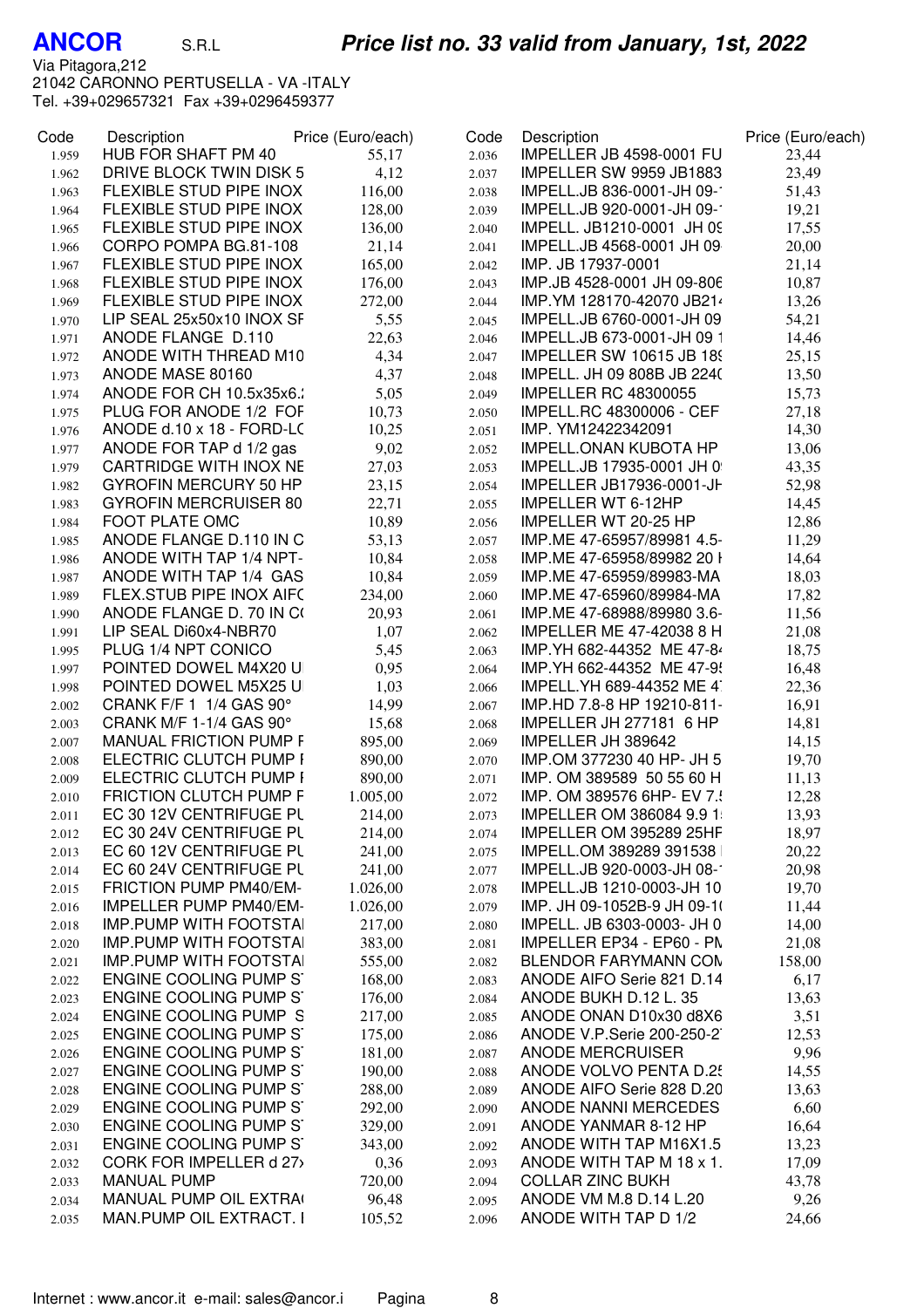| Code  | Description                    | Price (Euro/each) | Code  | Description                     | Price (Euro/each) |
|-------|--------------------------------|-------------------|-------|---------------------------------|-------------------|
| 2.097 | FLEX.STUB PIPE INOX-AIF(       | 200,00            | 2.241 | DIESEL CARTRIDGE YANM.          | 8,77              |
| 2.098 | STUB PIPE INOX-AIFO 4932       | 200,00            | 2.242 | <b>CARTRIDGE RACOR 2020 C</b>   | 34,28             |
| 2.099 | STUB PIPE INOX-AIFO 4935       | 145,00            | 2.243 | AIR FILTER CLOTH VOLVO          | 19,84             |
| 2.100 | STUB PIPE INOX-AIFO 4936       | 145,00            | 2.244 | <b>GASOLINE FILTER WIX.322</b>  | 25,93             |
| 2.101 | FLEXIBLE STUD PIPE INOX        | 150,00            | 2.245 | DIESEL FILTER FG10              | 12,20             |
| 2.102 | FLEXIBLE STUD PIPE INOX        | 167,00            | 2.246 | SPARE KIT CARTRIDGE PF          | 9,53              |
| 2.103 | FLEXIBLE STUD PIPE INOX        | 199,00            | 2.249 | DIESEL FILTER FG31              | 10,88             |
| 2.104 | FLEXIBLE STUD PIPE INOX        | 195,00            | 2.250 | <b>DIESEL FILTER FG 35</b>      | 11,68             |
|       | FLEXIBLE STUD PIPE INOX        | 247,00            | 2.251 | DIESEL FILTER FG38              | 15,35             |
| 2.105 | FLEXIBLE STUD PIPE INOX        | 255,00            |       | DIESEL FILTER FG40              | 10,85             |
| 2.106 | GASKET ENGINE 804 M - 80       |                   | 2.252 |                                 |                   |
| 2.107 |                                | 13,70             | 2.253 | CARTRIDGE FOR OIL FORE          | 12,49             |
| 2.108 | GASKET 8061 MSM 8361 MS        | 17,18             | 2.254 | CARTRIDGE FOR OIL B.M.V         | 13,35             |
| 2.109 | GASKET 821 M - 828 MSM         | 20,30             | 2.255 | CARTRIDGE FOR OIL FORE          | 11,79             |
| 2.110 | GASKET 8281 M - SRM 8210       | 15,41             | 2.256 | CARTRIDGE FOR OIL CO11          | 20,69             |
| 2.111 | ELASTIC INSERT TWIN DIS        | 4,55              | 2.257 | CARTRIDGE FOR OIL CO12          | 11,79             |
| 2.112 | ELASTIC INSERT FOR TF 5        | 5,45              | 2.258 | CARTRIDGE FOR OIL CO12          | 7,46              |
| 2.113 | RUBBER TUBE VOLVO PEN          | 14,92             | 2.259 | CARTRIDGE FOR OIL NANN          | 15,47             |
| 2.114 | BELLOWS V.P.CONICAL 87         | 35,79             | 2.284 | PRE - FILTER PFG 8 - D.8        | 93,19             |
| 2.115 | BELLOWS V.P.875848 CYLII       | 24,37             | 2.285 | PRE-FILTER PFG8V - D.8          | 93,19             |
| 2.116 | BELLOWS 876294 CONICAL         | 59,14             | 2.286 | <b>CARTRIDGE DIESEL INOX 1</b>  | 14,59             |
| 2.117 | BELLOWS 875841 CYLINDE         | 38,79             | 2.287 | TRANSPARENT CUP PFG1(           | 17,14             |
| 2.118 | HAND-PRIMER WITH TUBE          | 29,71             | 2.289 | PRE-FILTER PFG11-D.8            | 87,23             |
| 2.119 | HAND-PRIMER WITH VALVI         | 14,45             | 2.290 | PRE-FILTER PFG11V - D.8         | 86,76             |
| 2.120 | HAND-PRIMER WITH TUBE          | 34,71             | 2.291 | <b>CARTRIDGE EFC 13</b>         | 36,38             |
| 2.122 | DAMP.ZT-TR 115x50 VT M1.       | 34,44             | 2.292 | <b>CARTRIDGE CLOTH STAR :</b>   | 23,49             |
| 2.123 | DAMPER CCF 62X30-M10-6         | 38,86             | 2.293 | <b>CARTRIDGE EFI 13</b>         | 20,49             |
| 2.124 | DAMPER WITH PIN M 14x1.        | 58,96             | 2.295 | PRE FILTER PFG14/V WS           | 161,00            |
| 2.125 | DAMPER WITH PIN M16X2 -        | 72,26             | 2.296 | <b>CARTRIDGE DIESEL FUEL-</b>   | 28,90             |
|       | DAMPER CCF 92x45 PIN M1        | 73,88             |       | <b>CARTRIDGE DIESEL FUEL-</b>   |                   |
| 2.126 |                                |                   | 2.298 |                                 | 34,50             |
| 2.128 | DAMPER CCF 92x45 M16x2         | 55,49             | 2.299 | PRE-FILTER GASOLINE PFI         | 116,00            |
| 2.131 | DAMPER CF 160 M18x2.5 6(       | 87,09             | 2.300 | <b>CUP MADE IN TROGRAMID</b>    | 21,54             |
| 2.132 | DAMPER WITH PIN 60IRHD         | 108,00            | 2.301 | PRE-FILTER GASOLINE PFI         | 105,14            |
| 2.133 | DAMPER 16x25 50 IRHD           | 3,35              | 2.302 | PAPER CARTRIDGE FOR P           | 23,40             |
| 2.134 | DAMPER 18x25 50 IRHD           | 3,35              | 2.303 | CARTRIDGE INOX FOR PF(          | 27,48             |
| 2.135 | DAMPER 19x25 50 IRHD           | 2,93              | 2.304 | PRE-FILTER PFG17                | 120,00            |
| 2.136 | DAMP.AMS VV 30x20 M8x23        | 9,52              | 2.305 | PRE-FILTER PFG17T (RINA         | 129,00            |
| 2.139 | DAMPER 20X20-M6X14-60IF        | 8,99              | 2.307 | <b>CARTRIDGE CLOTH STAR :</b>   | 13,91             |
| 2.140 | DAMPER VV 25X25-M6-50IF        | 9,83              | 2.308 | <b>CARTRIDGE EFI 18</b>         | 24,82             |
| 2.141 | DAMPER VV 30x30 M8x20 6        | 10,42             | 2.309 | <b>CARTRIDGE COMP. INOX-E</b>   | 21,44             |
| 2.142 | DAMPER VV 40X30-M8x18-6        | 13,70             | 2.310 | PRE FILTER PFG17 VRLC -I        | 128,00            |
| 2.143 | DAMPER VV H=30xDe=40 N         | 11,29             | 2.311 | PRE-FILTER PFG 20               | 130,00            |
| 2.145 | DAMPER M/M 50X30-M10X2         | 10,69             | 2.313 | <b>INOX CARTRIDGE KIT NAEI</b>  | 30,11             |
| 2.146 | DAMPER M/M 40X50-M10X2         | 12,89             | 2.314 | PRE-FILTER PFG21-I              | 212,00            |
| 2.149 | DAMPER M/M 65x50 M12x37        | 18,13             | 2.315 | PRE-FILTER PFG21 I/WS           | 318,00            |
| 2.151 | DAM.FIVISTOP VV 40X75-M        | 15,68             | 2.316 | PRE-FILTER PFG21 YI/WS          | 657,00            |
| 2.153 | DAMPER 40X80 M14/35            | 21,21             | 2.317 | PRE-FILTER PFG21 DI/WS          | 584,00            |
| 2.155 | DAMPER 40X100-M16X44           | 33,00             | 2.318 | PRE-FILTER PFG23 DI/WS          | 539,00            |
| 2.228 | <b>GASOLINE CARTRIDGE CB</b>   | 18,77             | 2.319 | <b>CARTRIDGE INOX EFI 21- E</b> | 44,27             |
| 2.229 | DIESEL CARTRIDGE CG12          | 23,37             | 2.320 | CARTRIDGE CLOTH AND N           | 44,68             |
| 2.230 | DIESEL CARTRIDGE COMP          | 13,69             | 2.321 | <b>CARTRIDGE CLOTH STAR:</b>    | 19,67             |
| 2.231 | DIESEL CARTRIDGE CLOTI         | 22,23             | 2.322 | PRE-FILTER PFG 14               | 63,43             |
|       | DIESEL CARTRIDGE IN PAF        | 15,93             |       | PRE-FILTER PFG14V               | 63,43             |
| 2.232 | CARTRIDGE 1/2 LITRO-BOS        |                   | 2.323 | AUTOCLAVE INOXJET 8L-2          |                   |
| 2.233 |                                | 13,06             | 2.325 |                                 | 716,00            |
| 2.235 | DIESEL CARTRIDGE CG39          | 17,13             | 2.326 | SUBMERS. PUMP SPM 7000          | 246,00            |
| 2.236 | DIESEL CARTRIDGE CG41          | 18,51             | 2.332 | INOX CLAMP 9.5-12 N10S1'        | 3,45              |
| 2.237 | CARTRIDGE RACOR 2010 C         | 19,23             | 2.333 | <b>INOX CLAMP 11-16 N10S1W</b>  | 3,62              |
| 2.238 | <b>DIESEL CARTRIDGE INOX-(</b> | 21,18             | 2.334 | <b>INOX CLAMP 13 x 20 N10S1</b> | 3,69              |
| 2.239 | CARTRIDGE RACOR 2040 C         | 22,62             | 2.335 | <b>INOX CLAMP 17 x 25 N12S1</b> | 4,23              |
| 2.240 | <b>DIESEL CARTRIDGE INOX-(</b> | 25,04             | 2.336 | <b>INOX CLAMP 22 x 30 N12S1</b> | 4,28              |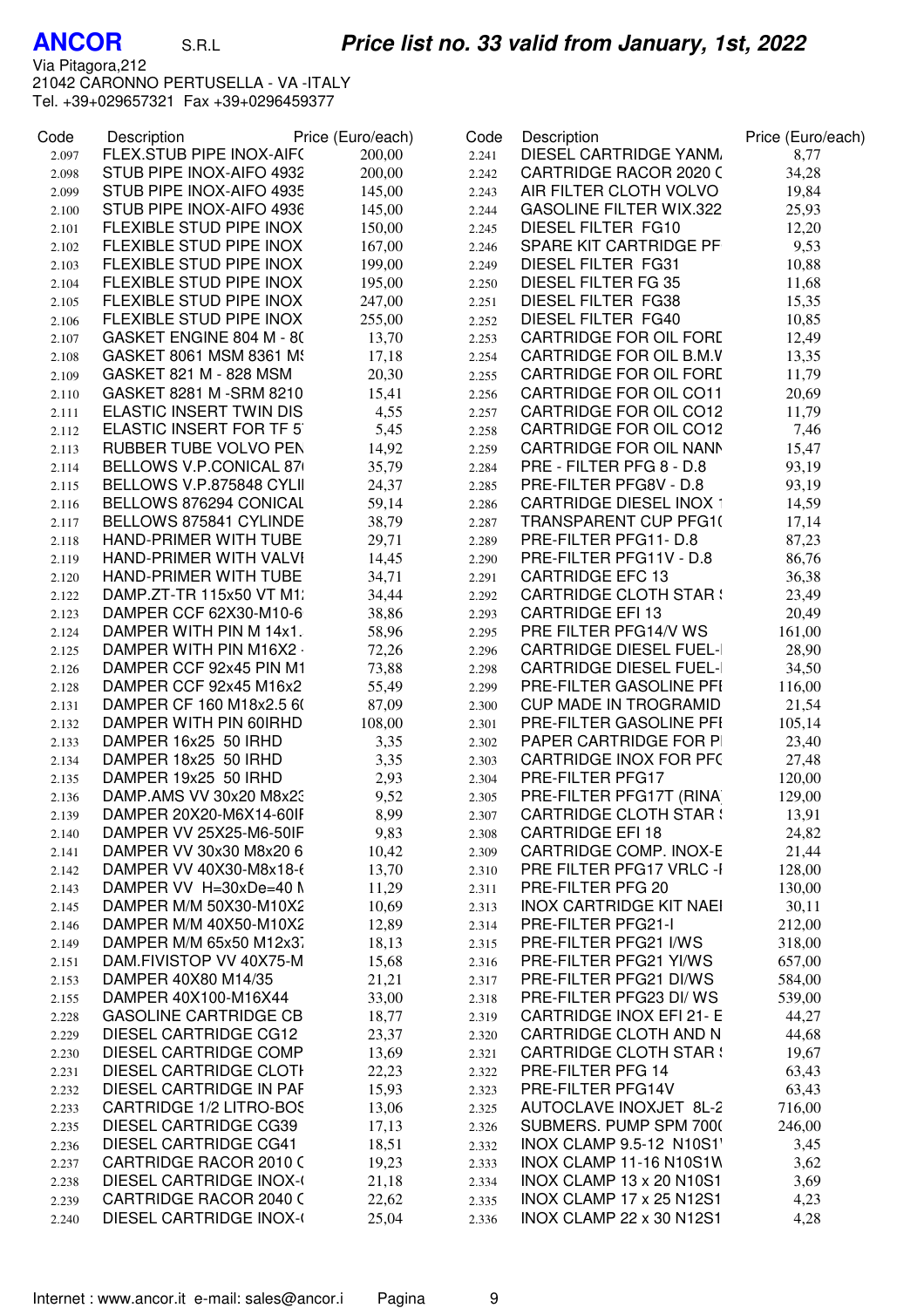| Code  | Description                     | Price (Euro/each) | Code  | Description                 | Price (Euro/each) |
|-------|---------------------------------|-------------------|-------|-----------------------------|-------------------|
| 2.337 | INOX CLAMP 30-40 N12S1W         | 4,37              | 2.405 | PRE- FILTER PFG21/P         | 251,00            |
| 2.338 | <b>INOX CLAMP 35-50 N12S1W</b>  | 4,90              | 2.407 | SHAFT FOR PUMP ST150-C      | 85,45             |
| 2.339 | INOX CLAMP 45 x 60 N12S1        | 5,23              | 2.408 | COVER PM36-ST146-150        | 11,21             |
| 2.340 | INOX CLAMP 50x70 N12S1V         | 5,90              | 2.409 | MECHANICAL SEAL COMPL       | 31,81             |
| 2.341 | INOX CLAMP 60x80 N12S1V         | 6,01              | 2.411 | CAM FOR PUMP TH. 6 MM I     | 14,17             |
| 2.342 | <b>INOX CLAMP 70 x 90 N12S1</b> | 6,35              | 2.412 | SEEGER A16X1 UNI3653-IN     | 2,63              |
| 2.343 | <b>INOX CLAMP 80 x 100 N12S</b> | 7,46              | 2.413 | <b>WEAR PLATE</b>           | 6,99              |
| 2.344 | <b>INOX CLAMP 90 x 120 N12S</b> | 8,01              | 2.414 | SCREW COVER 10 - 32 UNI     | 1,69              |
| 2.345 | <b>INOX CLAMP 110X140 N12S</b>  | 8,12              | 2.415 | SCREW CAM 7/32 X10-24F '    | 2,33              |
| 2.347 | SHAFT FOR PUMP ST 122           | 31,19             | 2.416 | LIP SEAL 20x47x10           | 5,67              |
| 2.348 | PUMP CASING ST 122              | 78,57             | 2.417 | SEEGER J 47x1.75 UNI 3654   | 2,47              |
| 2.349 | ELECTROPUMP BILGE AUT           | 494,00            | 2.419 | COVER PM40-MFF57-MSM5       | 27,65             |
| 2.350 | ELECTROPUMP BILGE AUT           | 494,00            | 2.420 | MECHANICAL SEAL 25x39x:     | 55,07             |
| 2.351 | ENGINE COOLING PUMP ST          | 255,00            | 2.421 | CAM FOR JABSCO 019-008      | 29,09             |
| 2.352 | ENGINE COOLING PUMP ST          | 275,00            | 2.422 | <b>WEAR PLATE</b>           | 15,68             |
| 2.353 | WINDSHIELD WIPER SK 20.         | 298,00            | 2.423 | SCREW COVER AND CAM 1       | 2,57              |
| 2.354 | WINDSHIELD WIPER SK 20.         | 298,00            | 2.424 | MECHANICAL SEAL 25X41X      | 40,08             |
| 2.358 | <b>BRACKET FOR ENGINE WII</b>   | 22,84             | 2.425 | CAM FOR JABSCO 019-069      | 39,33             |
| 2.360 | <b>GASKET FOR PUMP</b>          | 0,58              | 2.426 | GEAR KIT EP 30              | 49,71             |
| 2.361 | <b>GASKET FOR PUMP</b>          | 0,58              | 2.427 | SHAFT FOR PUMP PM 34        | 59,07             |
| 2.362 | <b>GASKET FOR PUMP</b>          | 1,07              | 2.428 | COVER PUMP PM34-PM 35       | 49,28             |
| 2.363 | <b>GASKET FOR PUMP</b>          | 0,60              | 2.430 | SINTERED BUSH 12X18X12      | 5,24              |
| 2.364 | <b>GASKET FOR PUMP</b>          | 0,60              | 2.431 | 0-RING Di59.92x3.53 OR 423  | 1,97              |
| 2.365 | <b>PUMP GASKET</b>              | 0,58              | 2.432 | <b>MECHANICAL SEAL</b>      | 40,08             |
| 2.366 | PUMP GASKET                     | 0,58              | 2.433 | SCREW M 5x20 UNI 5739 AI    | 0,73              |
| 2.367 | <b>PUMP GASKET</b>              | 1,07              | 2.434 | <b>WATERPROOF WASHER 14</b> | 0,62              |
| 2.368 | <b>PUMP GASKET</b>              | 0,60              | 2.435 | BEARING 17X40X16 - 62203    | 27,24             |
| 2.369 | <b>PUMP GASKET</b>              | 0,60              | 2.437 | SEEGER J 40x1.75 UNI 3654   | 3,94              |
| 2.370 | COVER ST.110-111-114-115        | 6,05              | 2.438 | SEEGER A 17X1.2 UNI 3653    | 2,25              |
| 2.371 | LIP SEAL 12X24X7 INOX SP        | 4,41              | 2.439 | SHAFT PM 36                 | 119,00            |
| 2.372 | CAM FOR ST 110-111 114 P        | 9,52              | 2.440 | SHAFT PM 36F                | 129,00            |
| 2.373 | CORK FOR IMPELLER d.18>         | 0,35              | 2.442 | RING SPRING LMKAS d.22      | 0,40              |
| 2.375 | CAM FOR SP=3.5                  | 10,23             | 2.445 | SPRING FOR PUMP PM36F       | 2,89              |
| 2.376 | SHAFT ST 114                    | 23,30             | 2.447 | <b>COLLAR COUPLING</b>      | 83,29             |
| 2.377 | BRACKET TO FIX THE PUM          | 5,63              | 2.448 | PUMP CASING PM 36F          | 180,00            |
| 2.378 | SHAFT ST 135                    | 22,27             | 2.449 | FITTING EXTENSION 1 X1 >    | 36,63             |
| 2.379 | SHAFT ST 138                    | 25,21             | 2.450 | BEARING 20X47X14 6204 2I    | 19,58             |
| 2.380 | COVER ST.135-136-137-138        | 8,67              | 2.451 | SPACER 30X20.1X8            | 4,74              |
| 2.381 | CAM FOR BG9-10-12-PM38-         | 8,35              | 2.454 | HUB FOR SHAFT PM 36         | 90,67             |
| 2.382 | SHAFT ST 137                    | 27,81             | 2.455 | KEY 6x6x25 UNI 6604 INOX    | 3,52              |
| 2.383 | SHAFT ST 139                    | 28,73             | 2.456 | SEEGER A 40x1.75 UNI 365    | 3,01              |
| 2.384 | SHAFT PUMP ST 146               | 74,79             | 2.457 | <b>COUPLING PIN D.6</b>     | 4,63              |
| 2.386 | BEARING 17x47x14-6303-2F        | 16,68             | 2.458 | SEEGER J 68x2.5 UNI 3654    | 3,43              |
| 2.387 | BEARING 6203-2RS-17X40X         | 13,35             | 2.459 | BEARING 40X68X15 2RS-60     | 35,94             |
| 2.388 | SEEGER J 72X2.5 UNI3654         | 3,89              | 2.460 | PULLEY FOR PM36F-D.110      | 134,00            |
| 2.389 | SHAFT PUMP ST 140-141           | 40,61             | 2.461 | <b>COUPLING CONE</b>        | 113,00            |
| 2.390 | COVER PM16-ST140-141 14         | 8,27              | 2.462 | SPRING DF.5 DE.65 LL.68 S   | 12,62             |
| 2.391 | MEC. SEAL COMPLETE 16x          | 35,06             | 2.463 | <b>COVER PRE-SPRING</b>     | 37,64             |
| 2.392 | BEARING 15X32X9-6002-2R         | 10,22             | 2.464 | WASHER 6.2 x 32 x 3.5       | 6,76              |
| 2.393 | CAM FOR ST.140-141-142.1        | 12,97             | 2.465 | SCREW M 8x20 UNI 5931 AI    | 0,58              |
| 2.394 | SEEGER A 15x1.2 UNI 3653        | 3,18              | 2.466 | SHAFT PUMP PM 38            | 35,68             |
| 2.395 | WEAR PLATE 55x20x1.5            | 4,62              | 2.467 | COVER PM 38                 | 39,00             |
| 2.396 | PRE-FILTER PFG17 VRL 3/8        | 129,00            | 2.468 | ENGINE COOLING PUMP ST      | 275,00            |
| 2.397 | SCREW M 4x14 UNI 7687 AI        | 0,40              | 2.470 | SEEGER J 28x1.2 UNI 3654-   | 3,89              |
| 2.399 | SHAFT PUMP PM 14                | 23,26             | 2.471 | KEY 4x4x15 UNI6604-INOX     | 2,72              |
| 2.400 | COVER FOR PUMP PM14/P           | 8,35              | 2.472 | <b>BUSH 10x13x10</b>        | 2,72              |
| 2.401 | LIP SEAL 10x19x7-M.I.           | 4,41              | 2.475 | GASKET DI30X36X1.5-COPI     | 1,78              |
| 2.402 | BEARING 12X28X8-6001 2R         | 7,95              | 2.476 | KNOB FOR PUMP V5L50-BN      | 4,30              |
| 2.403 | LIP SEAL Di 40.95x2.62 OR :     | 0,51              | 2.477 | <b>RUBBER SPARE</b>         | 9,19              |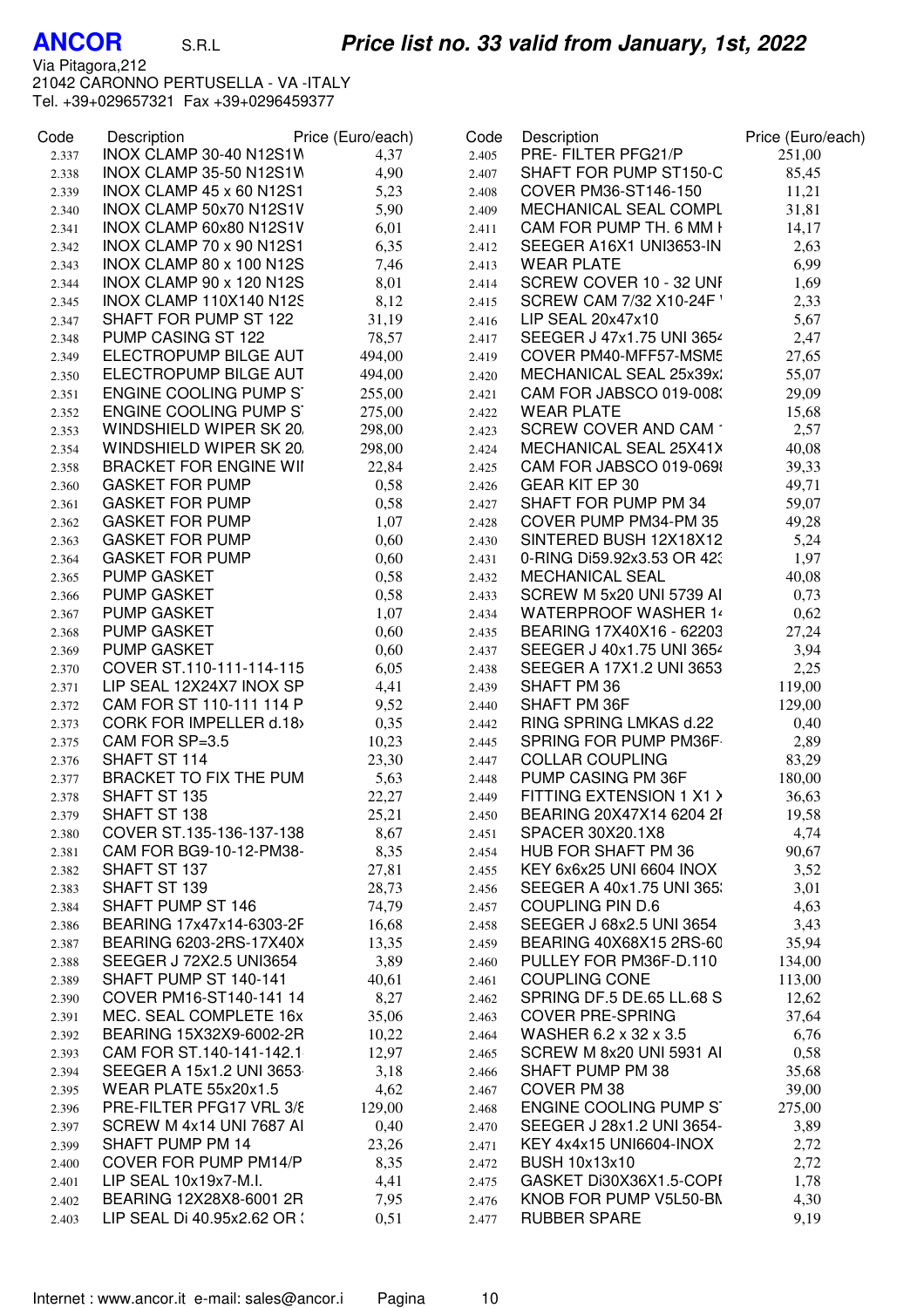Via Pitagora,212 21042 CARONNO PERTUSELLA - VA -ITALY Tel. +39+029657321 Fax +39+0296459377

| Code           | Description                                        | Price (Euro/each) | Code           | Description                                           | Price (Euro/each) |
|----------------|----------------------------------------------------|-------------------|----------------|-------------------------------------------------------|-------------------|
| 2.478          | SPARE KIT CR.60-BG.37                              | 22,47             | 2.566          | PUMP CASING PM 34                                     | 166,00            |
| 2.479          | SPARE KIT FOR KC 81                                | 29,48             | 2.567          | PUMP CASING PM 40                                     | 348,00            |
| 2.480          | SPARE KIT FOR BG 6                                 | 46,93             | 2.568          | PUMP CASING ST 114                                    | 72,49             |
| 2.481          | SPARE KIT BG9-10-12                                | 27,82             | 2.569          | PUMP CASING ST 136-137-                               | 76,02             |
| 2.482          | SPARE KIT FOR BG 45                                | 57,42             | 2.571          | COVER EP38-EP35-EP45                                  | 7,90              |
| 2.483          | SPARE KIT FOR BG 20                                | 70,84             | 2.574          | PUMP CASING PM 16                                     | 89,97             |
| 2.484          | SPARE KIT FOR EP 32                                | 1.223,00          | 2.576          | PUMP CASING ST146                                     | 165,00            |
| 2.485          | SPARE KIT FOR EP 30                                | 85,32             | 2.577          | CAM FOR PUMP PM 16                                    | 14,73             |
| 2.486          | SPARE KIT FOR EP 38                                | 39,94             | 2.578          | LIP SEAL 15x30x7 INOX SPI                             | 4,41              |
| 2.487          | SPARE KIT FOR ST 123                               | 41,69             | 2.579          | SPACER FOR PUMP PM 16                                 | 2,41              |
| 2.488          | SPARE KIT FOR BG 80                                | 88,69             | 2.580          | KEY 4x4x20 UNI 6604-INOX                              | 2,02              |
| 2.489          | SPARE KIT FOR PK 10-PK 1                           | 34,20             | 2.589          | LIP SEAL Di 6.75x1.78 OR 10                           | 0,43              |
| 2.490          | SPARE KIT ST.103                                   | 87,75             | 2.591          | SEEGER J 32x1.2 UNI 3654-                             | 4,99              |
| 2.491          | SPARE KIT FOR BG 54                                | 87,53             | 2.593          | PLUG DIAMETER 19.5                                    | 0,81              |
| 2.492          | SPARE KIT FOR BG 108-117                           | 86,57             | 2.594          | SHAFT FOR PUMP PM 16                                  | 46,91             |
| 2.493          | INOX CLAMP 25X35                                   | 4,21              | 2.595          | JOINT ST 140                                          | 11,90             |
| 2.494          | SPARE KIT FOR CJ018-018I                           | 92,53             | 2.596          | CENTERING RING ST140-14                               | 6,44              |
| 2.495          | SPARE KIT ST.120/134/135/                          | 44,58             | 2.597          | SPACER 17X22X5                                        | 2,07              |
| 2.496          | SPARE KIT FOR ST 114                               | 41,63             | 2.598          | SHAFT FOR PUMP ST 136                                 | 23,61             |
| 2.497          | SPARE KIT ST.140/141/144/                          | 87,04             | 2.599          | BEARING 12x28x8 6001 SKF                              | 6,85              |
| 2.498          | <b>ENGINE COOLING PUMP ST</b>                      | 215,00            | 2.600          | ENGINE COOLING PUMP ST                                | 393,00            |
| 2.499          | SPARE KIT ST145/146/146A                           | 93,58             | 2.601          | PLUG 1 GAS                                            | 9,74              |
| 2.500          | SPARE KIT FOR ST 150                               | 89,02             | 2.602          | <b>CARTRIDGE GAS.FG 11</b>                            | 9,68              |
| 2.501          | SPARE KIT PM.13-14                                 | 39,39             | 2.604          | PUMP CONNECTION ST 13                                 | 26,62             |
| 2.502          | SPARE KIT FOR PM 16                                | 55,61             | 2.606          | DAMPER 50X30-M10X27-60                                | 15,05             |
| 2.503          | SPARE KIT FOR PM 34                                | 140,00            | 2.607          | PUMP CASING PM 36EM                                   | 179,00            |
| 2.504          | SPARE KIT FOR PM 38                                | 74,26             | 2.608          | SHAFT PUMP PM 36EM                                    | 159,00            |
| 2.505          | TRANSPARENT CUP PFG2(                              | 9,50              | 2.609          | CARTRIDGE GAS.CG 24-PA                                | 17,83             |
| 2.506          | SPARE KIT PM40/40P/40F/4                           | 176,00            | 2.610          | ANTIRUST FOSFOZINC GRI                                | 14,73             |
| 2.507          | <b>GEAR KIT BG 20</b>                              | 67,27             | 2.611          | CARTRIDGE FOR DIESEL F                                | 11,64             |
| 2.508          | <b>GEAR KIT FOR BG 45</b>                          | 57,61             | 2.629          | CARTRIDGE VM-MD50-MD8                                 | 15,23             |
| 2.511          | COOLING PUMP ST 179                                | 665,00            | 2.630          | INOX CLAMP 40-43 W22 T1                               | 6,01              |
| 2.514          | SHAFT PUMP DEUTZ                                   | 750,00            | 2.631          | INOX CLAMP 44-47 W22 T                                | 6,12              |
| 2.518          | FITTING 3/8 GAS-De8-Di6                            | 4,00              | 2.632          | INOX CLAMP 48-51 W22 T                                | 6,35              |
| 2.519          | ANODE D14-M10X1.5-M8                               | 21,59             | 2.633          | INOX CLAMP 56-59 W22 T1                               | 6,51              |
| 2.520          | <b>IMP.PUMP WITH FOOTSTAI</b>                      | 215,00            | 2.634          | INOX CLAMP 59-63 W22 T1                               | 6,61              |
| 2.521          | <b>GASKET FOR PUMP</b>                             | 0,58              | 2.635          | INOX CLAMP 64-67 W22 T1                               | 6,66              |
| 2.522          | IMPELL. JH 09-810 B JB 653                         | 12,91             | 2.636          | INOX CLAMP 68-73 W24 T                                | 6,68              |
| 2.523          | ROUND AIR FILTRE VOLVO                             | 17,07             | 2.637          | INOX CLAMP 80-85 W24 T1                               | 6,85              |
| 2.524          | BRASS FITTING 1/4 - De8- L                         | 4,08              | 2.638          | INOX CLAMP 86-91 W24 T1                               | 6,92              |
| 2.525          | FITTING 1/4 GAS-De10-Di8                           | 3,46              | 2.639          | INOX CLAMP 98-103 W24 T                               | 7,01              |
| 2.526          | FITTING 3/8 GAS-De10-Di7                           | 4,11              | 2.640          | INOX CLAMP 104-112 W24                                | 7,06              |
| 2.527          | CLAMP IN NYLON NT.100X2                            | 0,04              | 2.641          | INOX CLAMP 113-121 W24                                | 7,21              |
| 2.528          | CLAMP IN NYLON NT140X3                             | 0,06              | 2.642          | INOX CLAMP 122-130 W26                                | 8,01              |
| 2.533          | CLAMP IN NYLON NT.292x7                            | 0,55              | 2.644          | INOX CLAMP 140-148 W26                                | 12,13             |
| 2.536          | CLAMP IN NYLON CG1-730)                            | 1,64              | 2.645          | INOX CLAMP 149-161 W26                                | 14,36             |
| 2.537          | CLAMP IN NYLON 880X12.6                            | 2,35              | 2.646          | INOX CLAMP 162-174 W26                                | 15,35             |
| 2.539          | PUMP CASING PM 38                                  | 101,03            | 2.647          | <b>CARTRIDGE FOR OIL FILTE</b>                        | 12,24             |
| 2.540          | PLUG FOR ANODE M28X1.5                             | 11,13             | 2.648          | DIESEL FILTER 3HM-4JH Y/                              | 13,13             |
| 2.541          | ANODE WITH TAP M28x1.5                             | 20,54             | 2.649          | DIESEL ENGINE WITH SUPI                               | 80,99             |
| 2.546          | <b>MECHANICAL SEAL</b><br>KEY 3x3x15 UNI 6604 INOX | 11,28             | 2.650          | <b>SHAFT PUMP F4B8-10-2407</b>                        | 23,71             |
| 2.547          | IMPELLER ME 47-22748 B                             | 1,05              | 2.651          | SPECIAL CAM Sp.5<br>DIESEL FILTER FG 37               | 11,38             |
| 2.555          |                                                    | 10,67             | 2.652          |                                                       | 20,03             |
| 2.556          | NIPPLES 3/8 GAS-M/M<br>PRESSURE SWITCH GP110       | 13,95             | 2.654          | IMPELLER JH H63 D95 DI 25<br>IMPELLER JB 17370-0001 B | 51,54             |
| 2.557          | TANK LT.5 MOD. AC 5                                | 18,36             | 2.655          | DIESEL FILTER WITH SUPF                               | 55,83             |
| 2.559          | PLUG 3/8 GAS                                       | 74,77<br>3,71     | 2.657          | DIESEL FILTER WITH SUPF                               | 74,26<br>76,10    |
| 2.561<br>2.564 | NON RETURN VALVE 3/8                               | 9,75              | 2.658<br>2.659 | CARTRIDGE- DIESEL FILET                               | 17,18             |
| 2.565          | PUMP CASING ST 150                                 | 149,00            | 2.662          | TK LINAS P300 L.2.5 ABR.P.                            | 83,77             |
|                |                                                    |                   |                |                                                       |                   |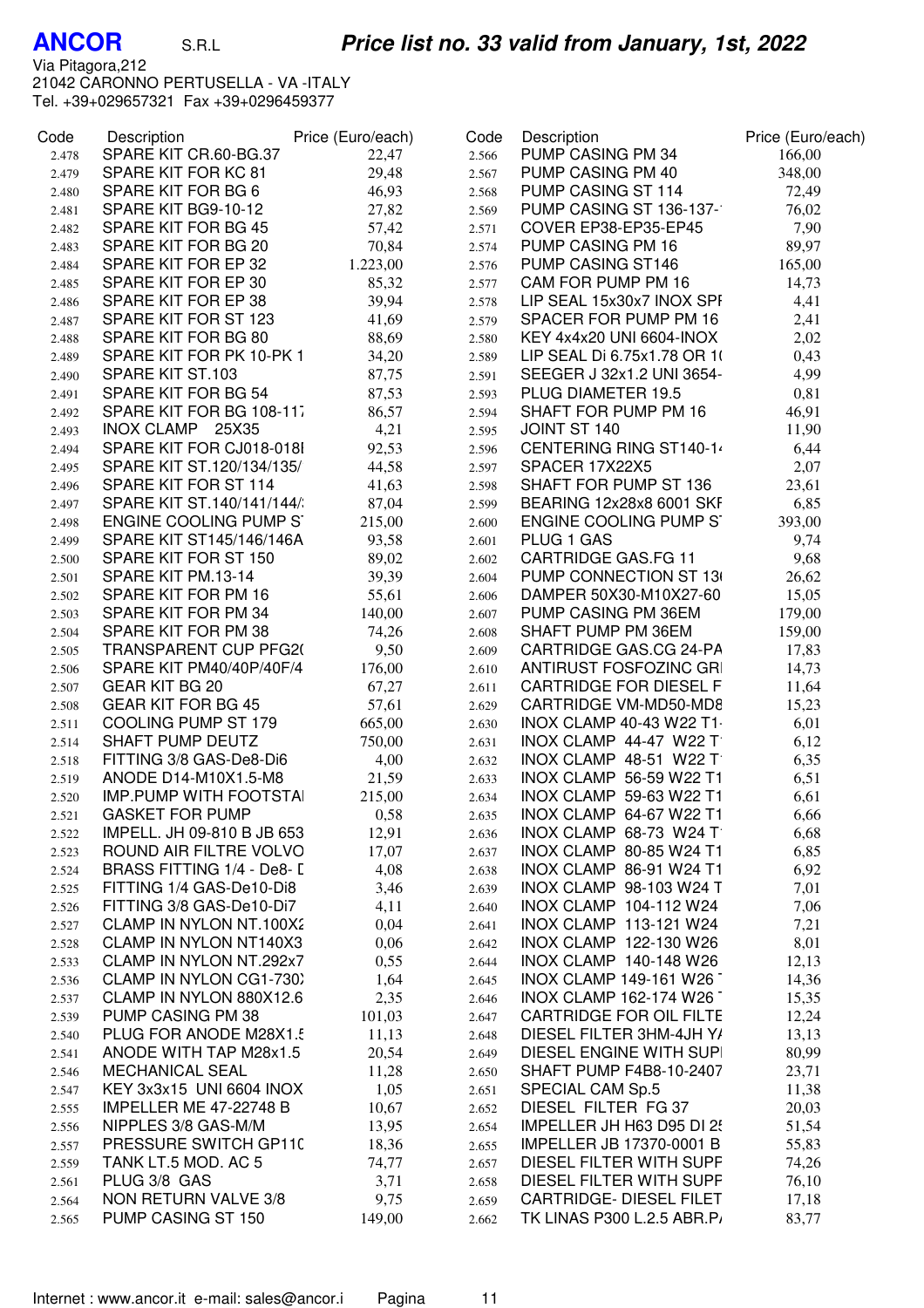| Code  | Description                     | Price (Euro/each) | Code  | Description                    | Price (Euro/each) |
|-------|---------------------------------|-------------------|-------|--------------------------------|-------------------|
| 2.666 | BEARING 12x32x10 6201 SK        | 9,74              | 2.799 | ANODE WITH TAP 3/8 BUK         | 23,69             |
| 2.669 | DIESEL FILTER YANMAR C'         | 14,13             | 2.800 | SPARE KIT PM36/36P/36F/3       | 90,59             |
| 2.670 | INOX CLAMP 175-187 W26          | 15,47             | 2.801 | SPARE KIT MFF57-MFF57/C        | 305,00            |
| 2.671 | LIP SEAL 25x52x10 INOX SF       | 6,00              | 2.802 | SPARE KIT CZ1                  | 84,75             |
| 2.672 | <b>IMPELLER SW 17000 JB 189</b> | 45,08             | 2.803 | SPARE KIT CZ 3/4               | 71,33             |
| 2.682 | FILTER SUPPORT WITH PU          | 85,35             | 2.804 | SPARE KIT CZD 3/4              | 113,00            |
| 2.683 | DIESEL FILTER ONAN PRIN         | 51,75             | 2.805 | SPARE KIT PPF12-ST.122         | 45,09             |
| 2.687 | INOX CLAMP 37x41 N20S1V         | 3,86              | 2.806 | SPARE KIT CZE200               | 308,00            |
| 2.689 | HONDA GREY METALIC SP           | 14,73             | 2.807 | SPARE KIT PM 37                | 43,38             |
| 2.691 | TOHATSU GREY SPRAY PA           | 14,73             | 2.808 | SPARE KIT VM.1                 | 183,00            |
| 2.692 | PAINT- MATT BLACK               | 14,73             | 2.809 | SPARE KIT ST 138               | 45,16             |
| 2.693 | PAPER CARTRIDGE PFG10           | 14,78             | 2.810 | SPARE KIT CZE200S              | 296,00            |
| 2.695 | PUMP CASING PM 15               | 59,75             | 2.813 | SPACER 12.5x22x3 - BRASS       | 10,26             |
| 2.696 | PUMP CASING PM 15               | 23,98             | 2.819 | SHAFT (GIEMME)                 | 255,00            |
| 2.697 | PRE-FILTER PFG17-M14x1.         | 119,00            | 2.820 | ANODE V.P.838929               | 13,10             |
| 2.698 | PUMP CASING ST 103              | 49,29             | 2.822 | WATER FILTER CH 90-1           | 234,00            |
| 2.717 | IMPELL. JH 09-1029-9 JB 83      | 51,43             | 2.823 | WATER FILTER CH 75 3/4         | 200,00            |
| 2.718 | IMPELL.JH 09-819B-9-JB179       | 53,21             | 2.824 | WATER FILTER CH 50 1/2         | 211,00            |
| 2.720 | KEY 3x5x12.5 ML                 | 2,87              | 2.826 | WIPER BLADE L=1000-SPA         | 105,88            |
| 2.721 | LIP SEAL 12x22x7 INOX SPI       | 4,32              | 2.827 | WIPER BLADE PANT. CMP I        | 142,00            |
| 2.723 | LIP SEAL 15.5x28.5x7 INOX       | 6,51              | 2.830 | AIR FILTER B.M.W.NAFA 08       | 18,94             |
| 2.726 | ENGINE COOLING PUMP ST          | 191,00            | 2.832 | AIR FILTER B.M.W.B.190-B.      | 22,43             |
| 2.728 | PUMP ST 122 (ENGINE KUE         | 175,00            | 2.841 | SHAFT PUMP JOHNSON F7          | 54,50             |
| 2.730 | LIP SEAL Di 6.07x1.78 OR 20     | 0,41              | 2.862 | RELAIS 24V                     | 86,53             |
| 2.731 | SHAFT FOR PUMP ST 143           | 54,13             | 2.863 | <b>GASKET FOR FLANGE 1057</b>  | 9,70              |
| 2.732 | SHAFT PUMP ST 120               | 28,70             | 2.864 | COUNTERFLANGE FOR CC           | 65,03             |
| 2.733 | SPARE KIT FOR BG 81-90-1        | 87,65             | 2.865 | <b>GASKET FOR FLANGE D.15</b>  | 12,65             |
| 2.736 | PANTOGRAPH WIPER BLAI           | 124,00            | 2.866 | COUNTERFLANGE FOR CC           | 67,27             |
| 2.737 | PANTOGRAPH WIPER BLAI           | 132,00            | 2.868 | <b>DIESEL FILTER - FG43</b>    | 20,59             |
| 2.739 | FILTER OMC 174144 WIX 3.        | 23,24             | 2.870 | <b>BODY FOR CH90-1</b>         | 135,00            |
| 2.743 | PULLEY FOR PM 40/F              | 164,00            | 2.871 | <b>BASE FOR CH 90-75-50</b>    | 63,89             |
| 2.744 | PUMP SHAFT F4B8-01-4506         | 29,13             | 2.872 | COVER FOR CH 90                | 24,33             |
| 2.745 | IMPELLER JB.6303-0001 JH        | 13,91             | 2.874 | NET FILTER CH 50-75 90 Co      | 65,81             |
| 2.746 | PUMP SHAFT ST.115               | 34,17             | 2.879 | FITTING 3/8 Di9x13             | 3,55              |
| 2.750 | WATER SIGNAL WS1AC              | 54,53             | 2.880 | ENGINE COOLING PUMP S'         | 175,00            |
| 2.751 | <b>CONNECTOR MINITIMER C</b>    | 17,18             | 2.882 | PIN IN BRASS d.4x5             | 0,98              |
| 2.753 | POLISHING CREAM L.2.5           | 45,94             | 2.883 | KEY 4x4x18 UNI6604             | 2,76              |
| 2.757 | YAMAHA DARK GREY MET.           | 14,73             | 2.893 | DIESEL FILTER SECONDAF         | 51,75             |
| 2.761 | KEY 6.35x7x40                   | 23,74             | 2.896 | NYLON CLAMP 430X12.6           | 2,20              |
| 2.762 | WIPER BLADE 710mm TX 7          | 68,82             | 2.897 | GASKET 124223-42110            | 0,58              |
| 2.763 | WIPER BLADE 800mm TX 8          | 75,31             | 2.898 | GASKET 104211-42090            | 0,58              |
| 2.768 | PUMP SHAFT PM 37                | 25,04             | 2.899 | GASKET 128170-42090            | 0,58              |
| 2.769 | PUMP CASING PM 37               | 109,00            | 2.932 | ANTIFOULING SPRAY TRAN         | 32,57             |
| 2.770 | <b>IMP.PUMP WITH FOOTSTAI</b>   | 190,00            | 2.962 | IMPELLER JH 3031-5001593       | 27,65             |
| 2.778 | ENGINE COOLING PUMP PI          | 159,00            | 2.963 | ENGINE COOLING PUMP ST         | 405,00            |
| 2.779 | <b>CARTRIDGE CO 105</b>         | 24,19             | 2.965 | SPACER BRASS 8X12X20           | 7,32              |
| 2.781 | CARTRIDGE- CO 135               | 40,39             | 2.966 | SHAFT FOR PUMP F5B9-10         | 74,84             |
| 2.782 | PLATE FOR WIPER SUPPO           | 2,73              | 2.974 | SPARE KIT JH 24475             | 68,11             |
| 2.783 | <b>BRAKET FOR WIPER SUPP</b>    | 1,35              | 2.975 | COLLAR VOLVO P. SERIE 2        | 31,01             |
| 2.784 | SPACER 10X12X8-OTTONE           | 1,55              | 2.976 | BAR V.P. SERIE 250/270/280     | 30,78             |
| 2.787 | PUMP SHAFT JABSCO 7420          | 208,00            | 2.977 | COLLAR V.P. SERIE DUO-P        | 30,78             |
| 2.789 | IMP.JB 22120-0001 VOLVO &       | 27,75             | 2.978 | BAR V. P. SER. DUO-PROP        | 32,16             |
| 2.790 | DAMPER CCF 182x48 M16           | 97,73             | 2.979 | <b>DIESEL FILTER- FG45</b>     | 68,73             |
| 2.791 | EL.SUPPORT WITH PIN M10         | 94,09             | 2.980 | AIR FILTRE LDW502-602M-9       | 17,45             |
| 2.793 | PUMP SHAFT ST144                | 60,81             | 2.981 | AIR FILTRE LDW1204M/FO(        | 29,40             |
| 2.794 | FITTING 3/4X20                  | 9,37              | 2.982 | CARTRIDGE CG 56 LDW401         | 25,71             |
| 2.795 | FITTING .3/4 GAS-De25-Di2(      | 8,86              | 2.983 | <b>CARTRIDGE IN PAPER PEF</b>  | 23,44             |
| 2.796 | <b>BRASS COVER FOR F25</b>      | 57,99             | 2.984 | <b>CARTRIDGE CG 51-L.PETTI</b> | 28,49             |
| 2.798 | PLUG 3/8 GAS BUKH               | 11,09             | 2.985 | CARTRIDGE IN PAPER - PE        | 22,27             |
|       |                                 |                   |       |                                |                   |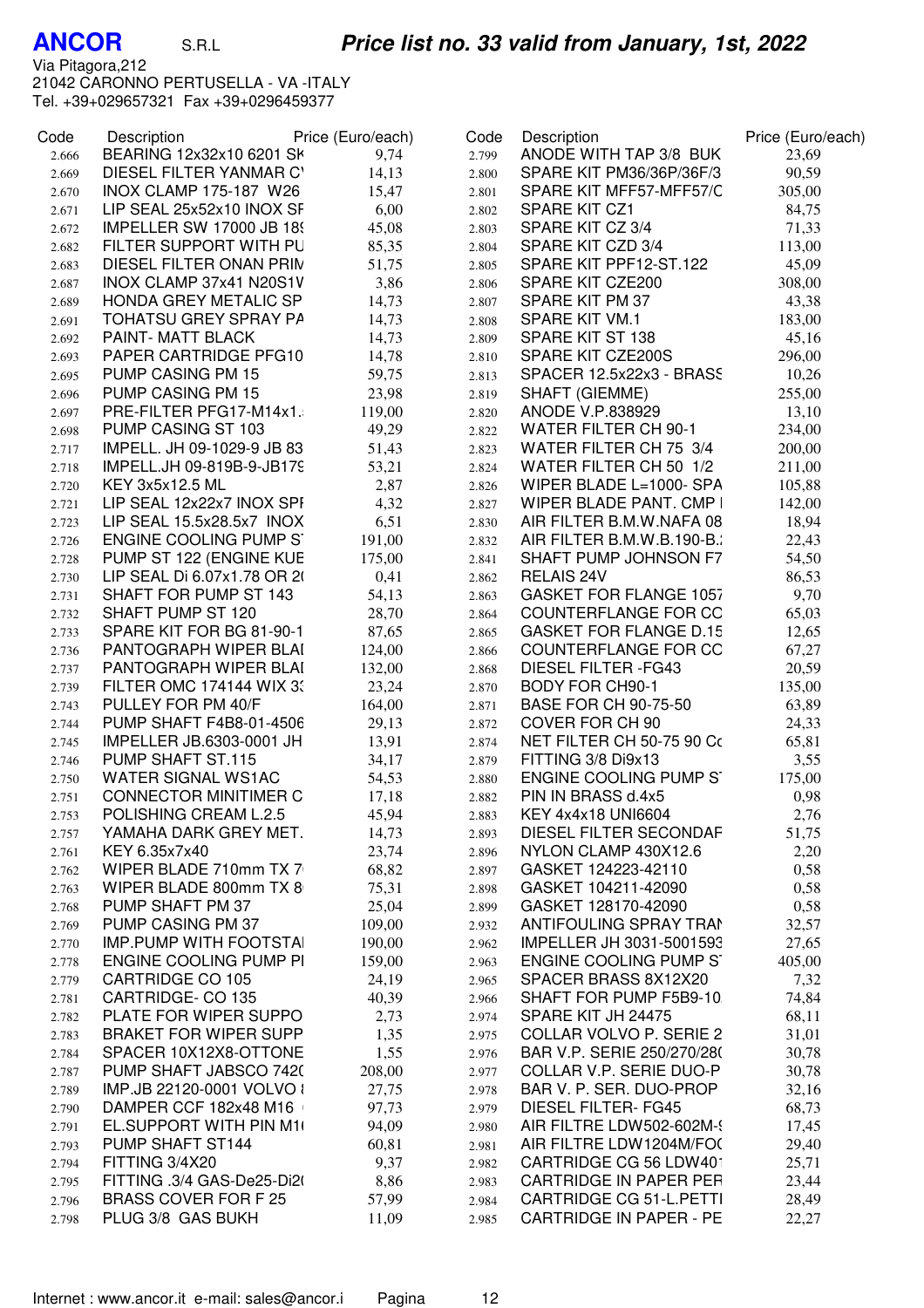| Code  | Description                     | Price (Euro/each) | Code  | Description                    | Price (Euro/each) |
|-------|---------------------------------|-------------------|-------|--------------------------------|-------------------|
| 2.993 | SWITCH 16A-12V-24V RPL1         | 101,89            | 3.207 | DIESEL FILTER FG46             | 18,59             |
| 2.997 | REMOTE SWITCH T503-12\          | 190,00            | 3.208 | ELECTROPUMP IMM.SPA.9          | 416,00            |
| 2.998 | REMOTE SWITCH T504-24\          | 214,00            | 3.211 | WINDSH.WIPERW600-12V-          | 524,00            |
| 2.999 | IMPELLER ME-47-85089 25H        | 17,33             | 3.212 | WINDSH.WIPERW600 24V 1         | 524,00            |
| 3.017 | <b>PIN D.3X62</b>               | 0,71              | 3.213 | WINDSH.WIPERW600 12V 1         | 524,00            |
| 3.025 | LIP SEAL 25x40x10 INOX SF       | 4,99              | 3.214 | WINDSH.WIPERW600-24V-          | 524,00            |
| 3.026 | WASHER 20.1x32x1 BRASS          | 5,16              | 3.215 | WINDSH.WIPERW600-12V-          | 524,00            |
| 3.036 | IMPELLER MAIOR 3176007          | 254,00            | 3.216 | WINDSH.WIPERW600-24V-          | 524,00            |
| 3.037 | MECHANICAL SEAL D.30            | 82,65             | 3.217 | WINDSH.WIPERW600 12V 1         | 524,00            |
| 3.065 | <b>SCREW M 5x20 UNI 5933</b>    | 0,32              | 3.218 | WINDSH.WIPERW600 24V 1         | 524,00            |
| 3.095 | KEY 6x6x60 UNI 6604             | 7,77              | 3.219 | WINDSH.WIPERW600 12V 1         | 524,00            |
| 3.096 | KEY 6x6x30 UNI 6604             | 3,72              | 3.220 | WINDSH.WIPERW600 24V 1         | 524,00            |
| 3.097 | LIP SEAL Di 138x3 OR 1236       | 7,91              | 3.221 | WINDSH.WIPERW600 12V 1         | 524,00            |
| 3.122 | LIP SEAL 40x52x7                | 6,38              | 3.222 | WINDSH.WIPERW600 24V 1         | 524,00            |
| 3.125 | BEARING 15x35x11 - 6202 2       | 10,26             | 3.223 | WINDSH.WIPERW600 12V 1         | 524,00            |
| 3.133 | LIP SEAL 25x47x7 INOX SPI       | 5,90              | 3.224 | WINDSH.WIPERW600 24V 1         | 524,00            |
| 3.146 | CON.LE 10-26-5.5                | 4,89              | 3.225 | WINDSH.WIPERW600 12V 1         | 524,00            |
| 3.147 | TEN.FA/6-18-8.5                 | 6,36              | 3.226 | WINDSH.WIPERW600 24V 1         | 524,00            |
| 3.148 | CON.LE/21-42-8                  | 17,51             | 3.227 | WINDSH.WIPERW600 12V 1         | 524,00            |
| 3.149 | TEN.FA/17-39-13                 | 28,15             | 3.228 | WINDSH.WIPERW600 24V 1         | 524,00            |
| 3.150 | CON.LE/27-50-10                 | 12,44             | 3.230 | O-RING 2250 63.22 X 1.78       | 0,56              |
| 3.151 | MECHANICAL SEAL 25/42/1         | 23,47             | 3.237 | ENGINE COOLING PUMP ST         | 413,00            |
| 3.152 | CONTR.TEN.26-39.5-7.5 NB        | 28,86             | 3.238 | ENGINE COOLING PUMP ST         | 398,00            |
| 3.153 | PUMP CASE SIDE MEC.SEA          | 16,04             | 3.240 | <b>BELT REPAIR</b>             | 41,73             |
| 3.154 | SHAFT SIDE MEC.SEAL 16-         | 23,03             | 3.250 | CARTRIDGE FOR OIL PERK         | 8,80              |
| 3.155 | CRANK M/F 2 -1/2 GAS 90°        | 61,13             | 3.251 | PULLEY 1 GOLA TIPO B-De.       | 66,16             |
| 3.156 | ENGINE COOLING PUMP ST          | 189,00            | 3.252 | SEEGER A 42X1.75 UNI365.       | 8,78              |
| 3.159 | PLATE OVAL FOR SPRAY N          | 13,95             | 3.253 | SHAFT PUMP JOHNSON F3          | 26,35             |
| 3.167 | ANODE FOR ITALDIESEL            | 7,60              | 3.255 | ANODE 5/8 Ww FOR ENGIN         | 15,74             |
| 3.169 | CARTRIDGE COMPLETE N/           | 25,67             | 3.256 | ANODE d.19 FOR G.M.8517        | 12,12             |
| 3.170 | <b>SEAL FA/8-18-11</b>          | 6,08              | 3.257 | ANODE M8X10-L40X14 - V.N       | 8,90              |
| 3.171 | CON.LE 13-26-8                  | 3,86              | 3.260 | IMP. JB 17018-0001 VP 3593     | 42,58             |
| 3.172 | SEAL FA/12-24-13 (M/47 D.1      | 5,35              | 3.261 | IMPELL.JB 17936-0003 2167      | 51,17             |
| 3.174 | <b>TEN.SIMPLEX 25-40-27 5AX</b> | 27,79             | 3.265 | <b>IMPELLER SV HP 40</b>       | 17,61             |
| 3.175 | CONTROFACCIA 26-38.2-8.         | 17,51             | 3.267 | IMP. JH 09-812B JB 13554-0     | 22,53             |
| 3.176 | TENUTA FA/20-39-13/B-P2G        | 29,21             | 3.268 | IMP. SW 9979 HOLE 10           | 12,59             |
| 3.178 | TENUTA TC-6 1in -AISI 316       | 28,82             | 3.269 | IMPELL.JH 09-1026B-9-JB 6      | 14,04             |
| 3.179 | CONTROFACCIA TC-6 1 in          | 20,49             | 3.271 | ANTIFOULING SPRAY WHIT         | 32,57             |
| 3.180 | SHAFT FOR PUMP ST 104           | 48,71             | 3.272 | ANTIFOULING SPRAY BLAC         | 32,57             |
| 3.181 | ENGINE COOLING PUMP ST          | 285,00            | 3.273 | <b>ANTIFOULING SPRAY GREY</b>  | 32,57             |
| 3.182 | CAM FOR Sp=5 mm                 | 30,63             | 3.275 | KEY 4x6.5x16 ML                | 1,69              |
| 3.183 | ANODE WITH TAP. GM.851!         | 34,71             | 3.277 | TWO WAYS COCK 1/2 - RB         | 27,66             |
| 3.186 | ANODE WITH TAP GM85174          | 30,45             | 3.278 | THREE WAYS COCK 1/2            | 97,43             |
| 3.187 | ANODE GM - 7/16 Ww              | 10,72             | 3.279 | PUMP CASING ST 145             | 164,00            |
| 3.188 | CORK FOR ANODO GM - 1/:         | 22,88             | 3.280 | PRE-FILTER GAS-OIL PFG:        | 268,00            |
| 3.189 | PLUG FOR ANODE 3/8 - M5         | 8,43              | 3.281 | PRE-FILTER GAS-OIL PFG2        | 333,00            |
| 3.190 | PUMP PM 36/S WITH FOOT          | 400,00            | 3.282 | PRE-FILTER GAS-OIL PFG2        | 251,00            |
| 3.192 | TIE ROD M 4 FOR ENGINE I        | 2,73              | 3.283 | PRE-FILTER GAS-OIL PFG:        | 751,00            |
| 3.193 | SPARE KIT EP 35 - EP 45         | 38,59             | 3.285 | PRE-FILTER GASOLINE PFI        | 119,00            |
| 3.194 | SHAFT FOR PUMP ST 145           | 51,86             | 3.288 | CENTER RING 31X35 TH 5         | 15,59             |
| 3.197 | CAM FOR Sp=5 mm                 | 38,19             | 3.289 | SHAFT ST102-PUMP JH.10-        | 21,36             |
| 3.199 | SHAFT FOR PUMP ENGINB           | 159,00            | 3.290 | <b>COLLAR V.P.FOR ENGINE S</b> | 18,13             |
| 3.200 | SUBMERS. PUMP INOX.AX{          | 400,00            | 3.291 | COLLAR V.P. FOR ENGINE         | 18,49             |
| 3.201 | SUBMERS. PUMP INOX-MX           | 426,00            | 3.292 | COLLAR V.P. SERIE 250-270      | 18,87             |
| 3.202 | SUBMERS. PUMP SPA5000           | 194,00            | 3.293 | COLLAR V.P. SERIE S DRIV       | 44,48             |
| 3.203 | SUBMERS. PUMP.SPM 5000          | 207,00            | 3.294 | COLLAR V.P. SERIE S DRIV       | 31,60             |
| 3.204 | LIP SEAL Di 101.7x3.53 OR 4     | 1,26              | 3.295 | ANODE V.P. FOR ENGINE S        | 36,63             |
| 3.205 | FILTER BODY CH 50 1/2           | 135,00            | 3.296 | PLATE V.P.MOT.SERIE110-        | 12,71             |
| 3.206 | FILTER BODY CH 75 3/4           | 135,00            | 3.297 | PLATE FOR ENGINE SERIE         | 22,99             |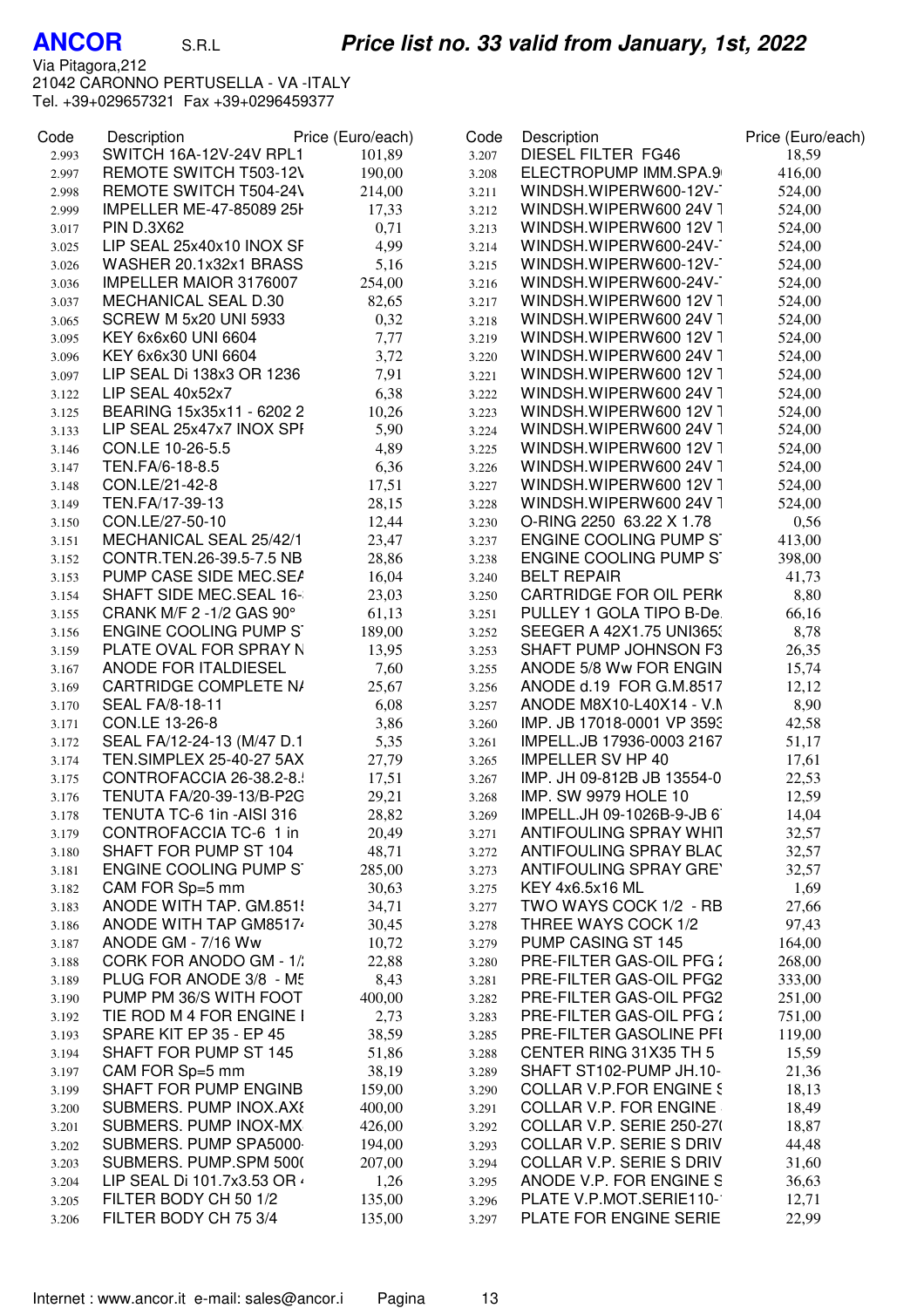| Code  | Description                   | Price (Euro/each) | Code  | Description                       | Price (Euro/each) |
|-------|-------------------------------|-------------------|-------|-----------------------------------|-------------------|
| 3.299 | ANODE SERIE L13 - 5/16 W      | 13,46             | 3.375 | IMPELLER EVINRUDE 3873            | 11,92             |
| 3.300 | PLATE DOUBLE VOLVO            | 11,89             | 3.376 | <b>IMPELLER YAMAHA 6L2-44:</b>    | 16,77             |
| 3.301 | SUBMERS. PUMP INOX-MX         | 438,00            | 3.377 | IMPELLER YH - MA 6H4-443          | 19,19             |
| 3.303 | ANODE WITH TAP 1/4 NPT        | 13,61             | 3.378 | IMPELLER MERCURY 4-5 F            | 10,89             |
| 3.304 | ANODE WITH TAP 3/8 NPT        | 13,98             | 3.379 | IMPELLER RENAULT 48300            | 20,91             |
| 3.305 | ANODE WITH TAP 1/2 NPT        | 13,26             | 3.380 | ENGINE COOLING PUMP ST            | 280,00            |
| 3.309 | INOX CLAMP 188-200 W26        | 17,14             | 3.381 | OIL CARTRIDGE CG22                | 18,33             |
| 3.310 | INOX CLAMP 201-213 W26        | 17,30             | 3.386 | IMPELLER SIM. JB 17954-00         | 28,14             |
| 3.311 | ENGINE 12V 30W FOR PUM        | 71,04             | 3.388 | IMPELLER DE 65 H 32 DI 16         | 23,54             |
| 3.312 | ENGINE 24V 30W FOR PUM        | 71,04             | 3.389 | PUMP CASING ST 101                | 85,30             |
| 3.314 | PUMP CASING EP 10             | 37,52             | 3.390 | SUZUKI BLACK MET.SPRAY            | 14,73             |
| 3.315 | IMPELLER JH 09-820B           | 154,00            | 3.391 | <b>METALZINC SPRAY</b>            | 14,73             |
| 3.316 | GASKET FOR EP 35 - EP 45      | 0,51              | 3.392 | IMPELLER JB 14281-0001            | 24,40             |
| 3.317 | PUMP BODY EP 35 - EP 45       | 74,39             | 3.398 | <b>IMPELLER JB 4527-0001</b>      | 12,65             |
| 3.318 | FITTING 1/8 x8                | 2,76              | 3.399 | <b>IMPELLER JB 4527-0003</b>      | 12,65             |
| 3.319 | ENGINE COOLING PUMP ST        | 178,00            | 3.400 | ENGINE COOLING PUMP ST            | 186,00            |
| 3.320 | <b>ENGINE COOLING PUMP ST</b> | 178,00            | 3.403 | <b>IMPELLER JB 4568-0003</b>      | 20,13             |
| 3.321 | <b>ENGINE COOLING PUMP ST</b> | 181,00            | 3.404 | <b>IMPELLER JB 4528-0003</b>      | 12,88             |
|       | SHAFT FOR PUMP ST 116         | 20,92             | 3.405 | IMPELER JB 17937-0003             | 23,22             |
| 3.322 | SHAFT FOR PUMP ST 117         | 20,80             | 3.406 | <b>IMPELLER JB 6760-0003</b>      | 54,21             |
| 3.323 | SHAFT FOR PUMP ST 118         |                   |       | IMPELLER JB 4598-0003 - S         |                   |
| 3.324 |                               | 45,72             | 3.407 | IMPELLER JB 11979-0001            | 23,44             |
| 3.325 | ENGINE COOLING PUMP PI        | 625,00            | 3.408 |                                   | 23,54             |
| 3.326 | ELECTROPUMP EP 60-12V         | 526,00            | 3.410 | IMP.REN.COU.48380008              | 19,86             |
| 3.327 | ELECTROPUMP EP 60 -24V        | 526,00            | 3.411 | IMP. JH. 09-810B 9                | 12,91             |
| 3.328 | ENGINE 300W 12V FOR EP        | 385,00            | 3.414 | IMPELLER JH.09-804B-9             | 35,68             |
| 3.329 | ENGINE 300W 24V FOR EP        | 385,00            | 3.417 | PULLEY d.90 ALL. SPZ 1            | 55,15             |
| 3.330 | PUMP CASING EP 60             | 97,20             | 3.418 | CRANK 90° F/F 1-1/2 GAS           | 16,64             |
| 3.331 | ENGINE COOLING PUMP ST        | 181,00            | 3.419 | CRANK 90° M/F 1-1/2 GAS           | 19,75             |
| 3.332 | <b>FOOTSTALL FOR ENGINE E</b> | 5,89              | 3.420 | SEEGER A 14x1 UNI 3653 -          | 1,59              |
| 3.333 | ENGINE COOLING PUMP ST        | 175,00            | 3.421 | SEEGER J22x1 UNI 3654 - II        | 5,22              |
| 3.334 | SHAFT FOR PUMP ST 130         | 21,96             | 3.422 | PIPE 4x1 FOR SPRAY NOZZ           | 2,12              |
| 3.335 | SHAFT FOR PUMP ST 132         | 27,32             | 3.423 | SNAP RING J8x0.8 UNI 3654         | 1,97              |
| 3.337 | BRACKET FOR ELECTRONI         | 3,81              | 3.424 | SHAFT FOR PUMP BMW                | 29,45             |
| 3.338 | AIR FILTER FA25 - LOMBAF      | 66,58             | 3.429 | BRASS FITTING 1/4 x21x30          | 6,40              |
| 3.340 | SPARE KIT EP 10               | 32,99             | 3.430 | NUT M16x2 UNI 5587 Fe-ZIN         | 0,64              |
| 3.341 | <b>VACUUM SWITCH</b>          | 58,53             | 3.431 | NUT M18x2.5 UNI 5587 - Fe         | 1,36              |
| 3.342 | IMPELLER JO50024 (NEOP        | 23,49             | 3.432 | SHAFT PUMP JH. MOT. V.P.          | 158,00            |
| 3.344 | BEARING 35x55x10 2RS - 6      | 82,51             | 3.433 | CAM FOR Sp=2 mm (1/2)             | 11,49             |
| 3.346 | SHAFT-WURTZ                   | 126,00            | 3.434 | PRE-FILTER PFG10V - D.10          | 99,79             |
| 3.348 | PRE FILTER GAS-OIL PFG 1      | 94,75             | 3.435 | FITTING FEMAIL 1/2 x20            | 6,33              |
| 3.349 | PRE FILTRO GASOLINE PFI       | 94,75             | 3.436 | BILGE SUCTION ROSE D. 2           | 27,14             |
| 3.354 | CRANK 1/4 GAS-90°M/F-BR/      | 4,40              | 3.437 | ANODE M18X1.5-D20-I.F.            | 10,21             |
| 3.355 | PRE-FILTER PFG17V-3/8         | 115,00            | 3.438 | <b>PLUG M10X1.25</b>              | 7,50              |
| 3.356 | PRE-FILTER GAS-OIL PFG1       | 119,00            | 3.439 | ANODE M12x1 D.17 L.45 - S         | 10,67             |
| 3.359 | PUMP SHAFT ST 174             | 67,63             | 3.440 | ANODE M8x1.25 - BAUDOUI           | 14,38             |
| 3.360 | ANODE CUMMINS 68241 W         | 21,82             | 3.441 | PLUG M24x1.5 - M8                 | 12,31             |
| 3.361 | ENGINE COOLING PUMP ST        | 403,00            | 3.442 | ANODE D.13 L. 50 3/8 Gas          | 13,63             |
| 3.362 | PUMP CASING ST 160            | 161,00            | 3.443 | ANODE M 10 - CASTOLDI             | 16,07             |
| 3.363 | SHAFT FOR PUMP ST 160         | 41,68             | 3.444 | ANODE NANNI MERCEDES              | 16,82             |
| 3.364 | COVER FOR PUMP ST 160         | 15,52             | 3.445 | ANODE M8 - YAMAHA D.20            | 14,77             |
| 3.365 | <b>FOOTSTALL FOR ENGINE F</b> | 43,27             | 3.446 | ANODE M 8x1.25 - YANMAR           | 16,64             |
|       | ENGINE COOLING PUMP ST        | 288,00            | 3.447 | ANODE M 8x1.25 - YM               | 14,95             |
| 3.366 | SHAFT FOR PUMP ST 142         | 51,41             | 3.448 | ANODE M 8x1.25 - YANMAR           | 17,40             |
| 3.367 | <b>CENTRAL RING ST.142</b>    |                   |       | ANODE d.14x26 - FORD              |                   |
| 3.368 |                               | 8,20              | 3.449 |                                   | 8,96              |
| 3.369 | SHAFT PUMP ST 101             | 20,30             | 3.450 | ANODE 3/8 UNC ENGINE G            | 13,28             |
| 3.370 | EXCHANGE GW 44 006            | 22,73             | 3.451 | ANODE 16 MB CUMMINS D.            | 14,77             |
| 3.371 | RELAIS 12V                    | 86,53             | 3.452 | ANODE 3/8 Gas CUMMINS             | 14,77             |
| 3.373 | ELECTROPUMP SUBMERS.          | 497,00            | 3.453 | ANODE 6 MA CUMMINS D.1            | 14,03             |
| 3.374 | IMPELLER YH 55 HP - MA 4      | 15,42             | 3.455 | <b>IMPELLER DE 95 H 88.5 DI 2</b> | 69,65             |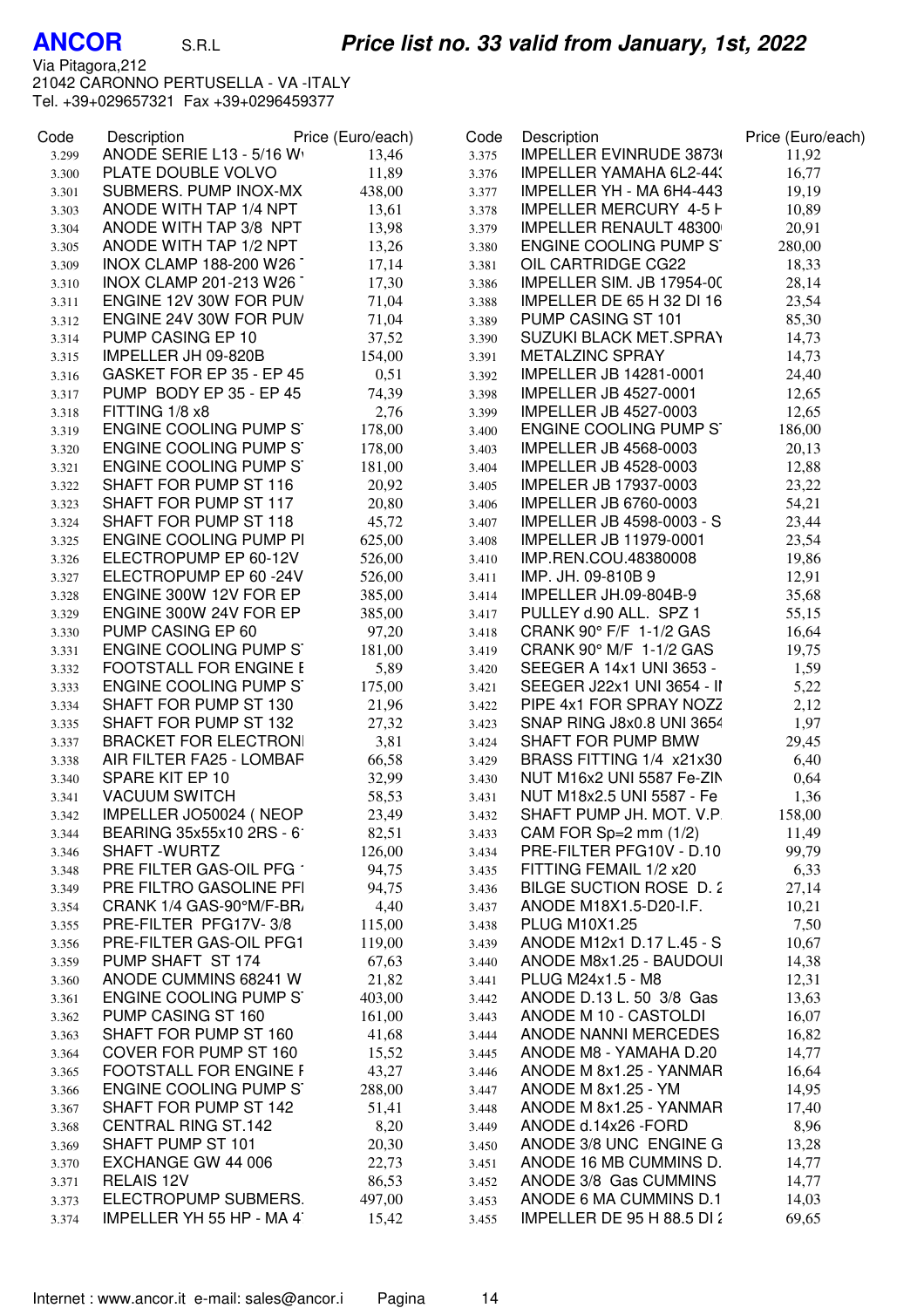| Code  | Description                   | Price (Euro/each) | Code  | Description                    | Price (Euro/each) |
|-------|-------------------------------|-------------------|-------|--------------------------------|-------------------|
| 3.456 | CON.LI /17-32-10.5            | 15,26             | 3.534 | <b>GASKET CORK FOR PFG17</b>   | 1,46              |
| 3.457 | MECH.SEAL 16x32x24            | 35,06             | 3.535 | PREFILTRE GASOLINE PFB         | 119,00            |
| 3.458 | ANODE 3/8 Gas D.12 BUKH       | 13,28             | 3.541 | ENGINE COOLING PUMP ST         | 253,00            |
| 3.459 | ANODE 1/4 UNC CAT. SERI       | 13,98             | 3.542 | PULLEY d.90 - SHAPE A          | 48,46             |
| 3.460 | ANODE 5/8 UNF CAT. SERII      | 14,03             | 3.543 | SHAFT FOR ST112                | 29,77             |
| 3.461 | ANODE 3/8 Gas CAT. SERII      | 13,46             | 3.544 | <b>VIBRATION-DAMPING FOR</b>   | 2,35              |
| 3.462 | ANODE WITH TAP CAT.228        | 29,50             | 3.546 | INOX CLAMP 131-139 W26         | 14,38             |
| 3.463 | ANODE WITH TAP CAT.228        | 33,43             | 3.547 | <b>SPEED GOVERNOR</b>          | 245,00            |
| 3.464 | ANODE 3/8 Gas CAT. SERII      | 13,28             | 3.550 | ARM PANT.ADJUSTABLE 6(         | 285,00            |
| 3.465 | ANODE WITH TAP SERIE 22       | 33,27             | 3.553 | SHAFT FOR PUMP JB 2343(        | 87,76             |
| 3.466 | ANODE 5/16 CAT.               | 11,61             | 3.554 | SHAFT FOR PUMP JH.             | 88,85             |
| 3.467 | ANODE 3/4 UNC CAT. SERII      | 32,12             | 3.558 | BUSH 10x15x20 -19x2            | 5,41              |
| 3.468 | ANODE 3/8 Gas CAT. SERII      | 13,28             | 3.561 | <b>GREY MET. VOLVO PENTA:</b>  | 14,73             |
| 3.469 | ANODE WITH TAP SERIE 22       | 33,07             | 3.565 | <b>CLOTH PASS AND CLEAN</b>    | 10,04             |
| 3.472 | ANODE WITH TAP G.M.851.       | 34,71             | 3.568 | PULLEY 21 T5 Z 40              | 47,70             |
| 3.473 | ANODE COMPL. WITH TAP         | 34,06             | 3.569 | PULLEY 21 T 5 Z 27             | 67,44             |
| 3.474 | ANODE COMPL.WITH TAP (        | 33,07             | 3.572 | SHAFT ST 181                   | 90,29             |
| 3.475 | ANODE WITH TAP M18x1.5-       | 20,02             | 3.576 | ELECTROMAG.HORN 12V N          | 15,58             |
| 3.476 | ANODE WITH TAP M18x1.5        | 22,10             | 3.580 | ELECTROMAG.HORN 12V N          | 32,27             |
| 3.477 | ANODE COMPL.WITH TAP \        | 25,70             | 3.582 | ELECTROMAG.HORN 12V T          | 46,74             |
| 3.478 | STUD BOLT M16X2X110           | 4,52              | 3.583 | ELECTROMAG.HORN 12V T          | 46,74             |
| 3.479 | STUD BOLT M18X2.5X150         | 5,92              | 3.584 | ELECTROMAG.HORN 24V T          | 50,08             |
| 3.480 | NUT M16X2 UNI5589 ZINC.       | 0,71              | 3.585 | ELECTROMAG.HORN 24V T          | 51,19             |
| 3.481 | NUT M18X2.5 UNI5589           | 0,98              | 3.588 | ELECTROMAG.HORN 12V T          | 35,61             |
| 3.482 | TERMIC MAGNETIC SWITC         | 244,00            | 3.594 | HORN 12V WHALE 100 WHI         | 24,48             |
| 3.483 | IMP.JO50427/2 WITH INS.AI     | 25,56             | 3.595 | HORN 24V WHALE 101 WHI         | 26,71             |
| 3.488 | ARM.PANT.ADJUSTABLE 45        | 285,00            | 3.598 | FITTING TE 1/4 - BRASS         | 5,21              |
| 3.490 | ANODE SPECIAL (SIGRID)        | 34,56             | 3.599 | PULLEY d.90 - 1 GOLA SPZ-      | 56,59             |
| 3.491 | <b>CARTRIDGE GAS.PFG21D-I</b> | 82,53             | 3.600 | ENGINE COOLING PUMP ST         | 280,00            |
| 3.492 | ENGINE COOLING PUMP ST        | 197,00            | 3.601 | SPACER 12x20x15 INOX           | 7,83              |
| 3.493 | PUMP CASING ST 129            | 104,47            | 3.602 | PRE FILTER PFG17 VRC PA        | 128,00            |
| 3.494 | SHAFT PUMP ST 129/97          | 30,61             | 3.603 | SPARE KIT ST 160-161-162-      | 84,00             |
| 3.497 | LIP SEAL 34x58x10             | 6,25              | 3.604 | TOOTHED BELT 10 T5 455 I       | 30,47             |
| 3.498 | LIP SEAL 25x62x10 INOX SF     | 6,61              | 3.605 | ENGINE COOLING PUMP ST         | 185,00            |
| 3.499 | RUBBER TUBE di 12 - de 18     | 11,29             | 3.606 | SHAFT FOR PUMP ST 128          | 21,29             |
| 3.500 | <b>IMPELLER TOMOS</b>         | 13,18             | 3.607 | PLUG M18x1.5 - Di 10 CH=24     | 11,94             |
| 3.501 | ENGINE COOLING PUMP ST        | 294,00            | 3.608 | ELECTROPUMP BG 80/220          | 689,00            |
| 3.502 | ENGINE COOLING PUMP ST        | 373,00            | 3.609 | ELECTROPUMP EP35-220V          | 552,00            |
| 3.503 | SHAFT PUMP ST 161             | 59,04             | 3.610 | ELECTROPUMP EP MINI II         | 809,00            |
| 3.505 | SHAFT PUMP JOHNSON            | 55,54             | 3.611 | EL. ENGINE 220V-2.5 HP-B3      | 502,00            |
| 3.506 | PUMP CASING ST 149            | 103,81            | 3.614 | ENGINE COOLING PUMP ST         | 280,00            |
| 3.507 | SHAFT PUMP ST 149             | 74,37             | 3.615 | PUMP CASING ST 171             | 98,30             |
| 3.509 | IMPELLER JB 31130-0061-Y      | 51,25             | 3.616 | <b>CENTERING RING ST 171</b>   | 6,97              |
| 3.510 | BEARING 17x35x10-6003 2I      | 9,08              | 3.617 | SHAFT FOR PUMP ST 171          | 42,58             |
| 3.513 | <b>BRACKET FOR FILTER</b>     | 4,83              | 3.626 | <b>CLOSING COVER</b>           | 8,91              |
| 3.515 | ENGINE COOLING PUMP ST        | 373,00            | 3.627 | INOX CLAMP 214-227 W26         | 16,47             |
| 3.516 | SHAFT PUMP ST 162             | 46,47             | 3.628 | ENGINE COOLING PUMP ST         | 337,00            |
| 3.517 | PUMP CASING ST 162 - ST       | 174,00            | 3.629 | SHAFT FOR PUMP ST 172          | 73,85             |
| 3.518 | FITTING 1/2 GAS-16            | 3,23              | 3.630 | IMPELLER YH. 6G1-44352-0       | 22,88             |
| 3.519 | SPACER 17x21x8 FOR ST 1       | 9,48              | 3.631 | ARM PANT.ADJUSTABLE 45         | 285,00            |
| 3.520 | GASKET NBR 67.5x42x3-5 H      | 4,99              | 3.632 | IMP.JO50024/2 WITH INS.AI      | 26,60             |
| 3.521 | ENGINE COOLING PUMP ST        | 373,00            | 3.635 | ARM PANT.ADJUSTABLE 80         | 285,00            |
|       | PLUG M18x1.5 -Di M8           | 10,41             |       | SINGLE ARM ADJUSTABLE          | 176,00            |
| 3.522 | ENGINE COOLING PUMP ST        | 262,00            | 3.636 | SINGLE ARM ADJUSTABLE          | 176,00            |
| 3.523 | <b>GASKET PUMP SW</b>         |                   | 3.637 | PANT.ARM 1000 mm CURVI         |                   |
| 3.524 | <b>GASKET BOCCHE ST 150</b>   | 1,06              | 3.641 | CAM FOR Sp. 6.3                | 486,00            |
| 3.525 | FLEXIBLE STUD PIPE INOX       | 1,55              | 3.643 | CAM FOR Sp. 7.5                | 39,89             |
| 3.526 | SPARE KIT MFF57(IF321586      | 458,00            | 3.644 | PRE-FILTER GAS-OIL PFG         | 36,94<br>92,01    |
| 3.527 | REMOTE SWITCH T510 12V        | 247,00            | 3.645 | <b>BREATHER FILTRE V.P.876</b> |                   |
| 3.532 |                               | 244,00            | 3.647 |                                | 33,49             |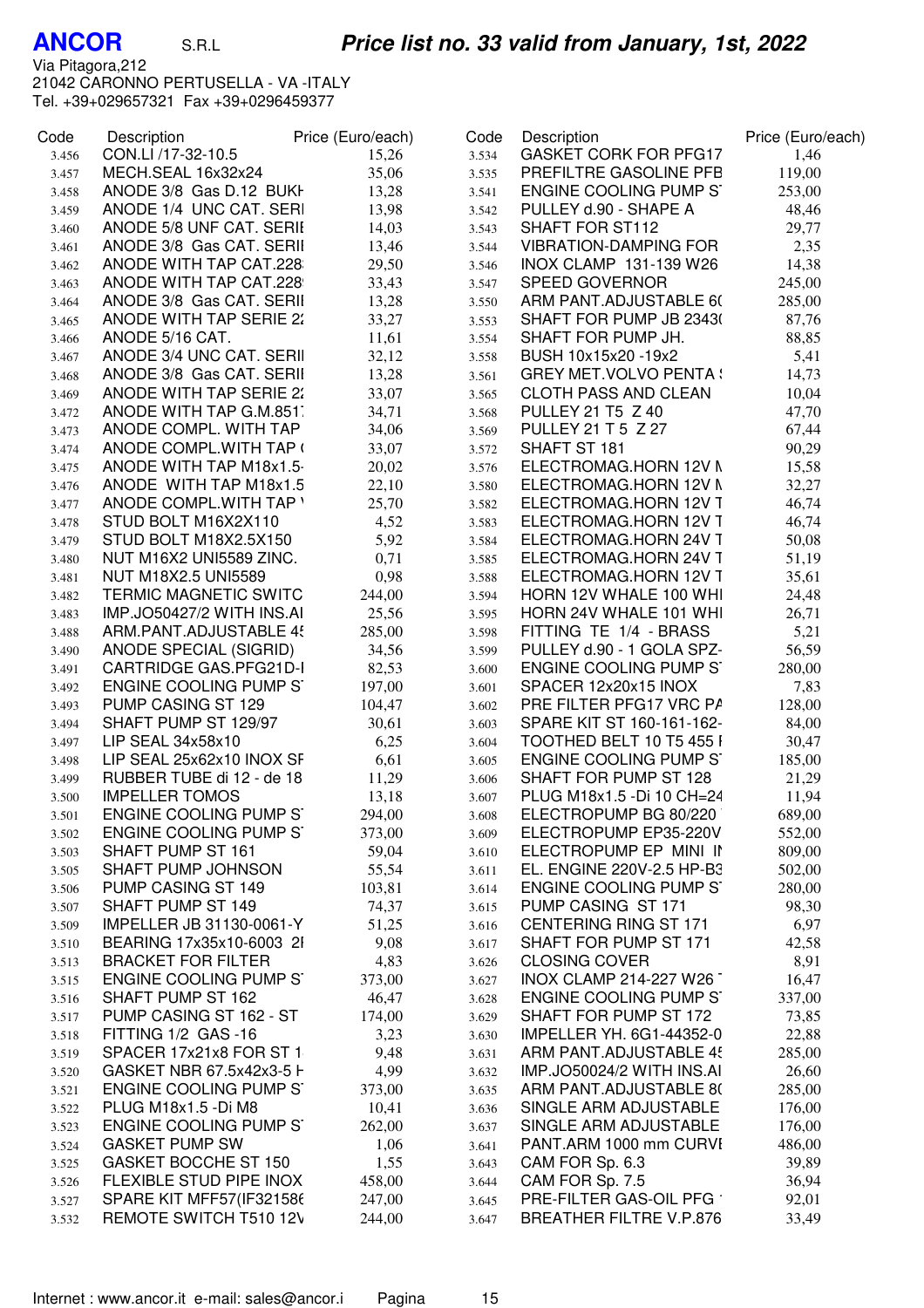| Code  | Description                       | Price (Euro/each) | Code  | Description                   | Price (Euro/each) |
|-------|-----------------------------------|-------------------|-------|-------------------------------|-------------------|
| 3.648 | IMPELLER SW 22000                 | 189,00            | 3.744 | INOX CLAMP 240-252 W26        | 18,28             |
| 3.649 | ARM PANT.ADJUSTABLE 35            | 285,00            | 3.745 | SPARE KITST143-ST147-ST       | 48,09             |
| 3.650 | ENGINE COOLING PUMP ST            | 256,00            | 3.747 | ANODE d.14x26 TAP 1/2 G.      | 24,96             |
| 3.651 | SPARE IMPELLER EP40               | 75,67             | 3.748 | O-RING 39.5x2                 | 1,43              |
| 3.652 | SHAFT FOR PUMP ST 150-2           | 85,24             | 3.754 | ELECTRIC ENGINE 24V - 16      | 118,00            |
| 3.654 | SHAFT FOR PUMP ST 173             | 70,96             | 3.755 | ELECTROPUMP BG 20-24          | 339,00            |
| 3.655 | <b>CENTERING RING ST 173</b>      | 9,92              | 3.757 | ANODE D.12 L.41 3/8 -ONAN     | 13,28             |
| 3.656 | ANODE M 8 ONAN D.10 L.3           | 12,14             | 3.760 | FITTING 2 x70                 | 42,14             |
| 3.658 | FRIZ.ELETTR.24V-De 140-1          | 840,00            | 3.761 | FLEXIBLE STUD PIPE INOX       | 700,00            |
| 3.664 | PLUG FOR ANODE                    | 8,98              | 3.762 | DIESEL FILTER NAFG19          | 20,76             |
| 3.665 | ANODO CON TAPPO M22X <sup>-</sup> | 17,89             | 3.764 | <b>DIESEL FILTER FG 32</b>    | 21,76             |
| 3.666 | IMP.SZ.17461-95501 17461-         | 22,08             | 3.766 | <b>CARTRIDGE GAS-OIL NACC</b> | 24,45             |
| 3.667 | IMP. SZ. 17461-94700/95201        | 25,79             | 3.790 | IMP.SW 15000K JB 18327-00     | 29,10             |
| 3.668 | IMPELLER SZ. 17461-96301          | 19,05             | 3.791 | <b>IMPELLER MA-YH 4/5 CV</b>  | 16,35             |
| 3.670 | ENGINE COOLING PUMP ST            | 284,00            | 3.792 | IMPELLER SV 20-35 HP          | 19,20             |
| 3.672 | PUMP CASING ST 98                 | 57,01             | 3.793 | IMPELLER SV 6-8-10-15 HP      | 19,12             |
| 3.676 | ARM PANT.ADJUSTABLE 11            | 285,00            | 3.794 | IMP. EV-25-40-50 HP-JH-ON     | 24,74             |
|       | DIESEL FILTER FG 50               | 15,83             | 3.803 | AUTOCLAVE JET8 12 V - IN      | 896,00            |
| 3.678 | PUMP CASING ST 127                | 70,07             |       | AUTOCLAVE JET8 24 V - IN      | 896,00            |
| 3.682 | SHAFT FOR PUMP ST 127             |                   | 3.804 |                               |                   |
| 3.683 |                                   | 27,66             | 3.805 | CARTRIDGE 1/2 L. BOSCH (      | 9,39              |
| 3.687 | DIESEL FILTER ONAN 1491           | 102,98            | 3.809 | PUMP BG 45 12V - 1/4 G        | 248,00            |
| 3.692 | SINGLE ARM W600 L=600             | 111,00            | 3.810 | GEAR PUMP BG 45 24V - 1       | 248,00            |
| 3.693 | AIR FILTRE ENGINE AIFO 8          | 371,00            | 3.811 | PUMP CASING BG 45 1/4 G       | 67,86             |
| 3.694 | <b>ENGINE COOLING PUMP S'</b>     | 357,00            | 3.812 | REMOTE SWITCH T540 24V        | 299,00            |
| 3.695 | PUMP CARBUSET COMPLE              | 193,00            | 3.813 | ANODE 10x30                   | 2,63              |
| 3.696 | PUMP CARBUSET BASE M(             | 88,22             | 3.814 | PLATE YAMAHA S.130-205-:      | 68,74             |
| 3.697 | KIT O-RING IN NBR 30 Dim :        | 63,19             | 3.815 | PLATE MER.F.B. MERCRUIS       | 42,29             |
| 3.698 | SUPPORT FOR PUMP CARI             | 39,34             | 3.817 | COVER FOR PUMP ST 112         | 13,28             |
| 3.700 | ENGINE COOLING PUMP ST            | 358,00            | 3.818 | LIP SEAL 13x28x7 INOX SPI     | 9,03              |
| 3.701 | <b>DISPENSER FOR CARBUSE</b>      | 18,96             | 3.819 | <b>BRACKET FOR ST 112</b>     | 22,69             |
| 3.703 | SPARE KIT EP 60                   | 54,59             | 3.820 | SEEGER J 35x1.5 UNI 7437      | 5,00              |
| 3.704 | SPARE KIT ST.151                  | 102,74            | 3.821 | IMPELLER JP 8001              | 65,23             |
| 3.705 | <b>INOX CARTRIDGE FOR PFC</b>     | 14,65             | 3.823 | IMPELLER JB 18653-0001 B      | 19,42             |
| 3.706 | PAPER CARTRIDGE FOR PI            | 14,25             | 3.829 | PLUG M18x1.5 -Di M10          | 11,61             |
| 3.709 | PUMP RAFF.MOTORE ST 1             | 352,00            | 3.830 | IMP. JB 18673-0001            | 19,97             |
| 3.712 | COVER FOR PUMP ST 124             | 8,06              | 3.831 | PRE-FILTER GAS-OIL PFG2       | 258,00            |
| 3.714 | ROUND AIR FILTRE V.P.358          | 29,48             | 3.832 | CAM FOR Sp=2 mm $(1/2)$       | 10,45             |
| 3.715 | FILTER 1/2 Gas                    | 23,49             | 3.833 | SHAFT PUMP ST 125             | 50,08             |
| 3.716 | PULEG. D.170 - 1 GOLA TIP         | 66,10             | 3.834 | PUMP CASING ST 125            | 131,00            |
| 3.717 | GEAR PUMP BG 20 - 220 Vc          | 575,00            | 3.835 | ENGINE COOLING PUMP ST        | 268,00            |
| 3.718 | SHAFT FOR PUMP V.P. 838           | 69,45             | 3.837 | PUMP PM 39                    | 608,00            |
| 3.719 | ELECTRIC ENGINE 220/400           | 504,00            | 3.838 | ELECTRIC ENGINE 380V -:       | 948,00            |
| 3.720 | ELETROPUMP PM 40 /380 V           | 1.173,00          | 3.840 | <b>TRANSMISSION 1/4 REVER</b> | 97,93             |
| 3.724 | <b>ZIP YAMAHA MARINE BLU 'i</b>   | 6,75              | 3.841 | PORTABLE ELECTRIC PUM         | 438,00            |
| 3.725 | ZIP MERCURY BLACK SPR/            | 6,75              | 3.846 | COVER PUMP SW 18742           | 23,69             |
| 3.726 | ZIP JOHNSON WHITE/EVIN            | 6,75              | 3.847 | <b>WEAR PLATE PUMP SW</b>     | 20,63             |
| 3.729 | CAM FOR Sp=5 mm                   | 17,08             | 3.848 | SPACER d.25.2x40x9            | 11,37             |
| 3.730 | PUMP CASING ST 151                | 168,00            | 3.849 | CURVE 90° M7F OT. 2           | 40,73             |
| 3.731 | SHAFT FOR PUMP ST 151             | 79,50             | 3.850 | CRANK 90° M/F 2 GAS BRA!      | 28,49             |
| 3.732 | CHIAVETTA 4.8x7.8x19 ML           | 4,19              | 3.851 | SHAFT FOR PUMP SW 1962        | 73,94             |
| 3.735 | ANODE D 10x 30 d 8x6              | 6,00              | 3.852 | IMPELL. JB.1414-0003 14609    | 11,90             |
| 3.736 | LIP SEAL Di 47.3x2.62 OR 3        | 0,68              | 3.856 | PRE-FILTER GAS. PFG20/30      | 161,00            |
| 3.737 | LIP SEAL 12x24x7 INOX SPI         | 4,42              | 3.857 | <b>ELECTRIC ENGINE MONF.:</b> | 457,00            |
| 3.738 | SHAFT FOR PUMP ST 123             | 45,19             | 3.859 | ENGINE COOLING PUMP ST        | 284,00            |
| 3.739 | INOX CLAMP 36-39 W22 T1           | 6,28              | 3.861 | FITTING 3/8 x12 GAS MALE      | 1,35              |
| 3.740 | INOX CLAMP 52-55 W22 T1           | 6,52              | 3.862 | FITTING 3/8 x12 GAS FEMA      | 0,92              |
| 3.741 | INOX CLAMP 74-79 W24 T1           | 7,18              | 3.863 | FITTING T 3/8 GAS - NYLC      | 3,88              |
| 3.742 | INOX CLAMP 92-97 W24 T1.          | 7,31              | 3.864 | SHAFT FOR PUMP ST 176         | 56,75             |
| 3.743 | INOX CLAMP 227-239 W26            | 18,03             | 3.865 | KEY.4.985x4.985x30 UNI 660    | 2,93              |
|       |                                   |                   |       |                               |                   |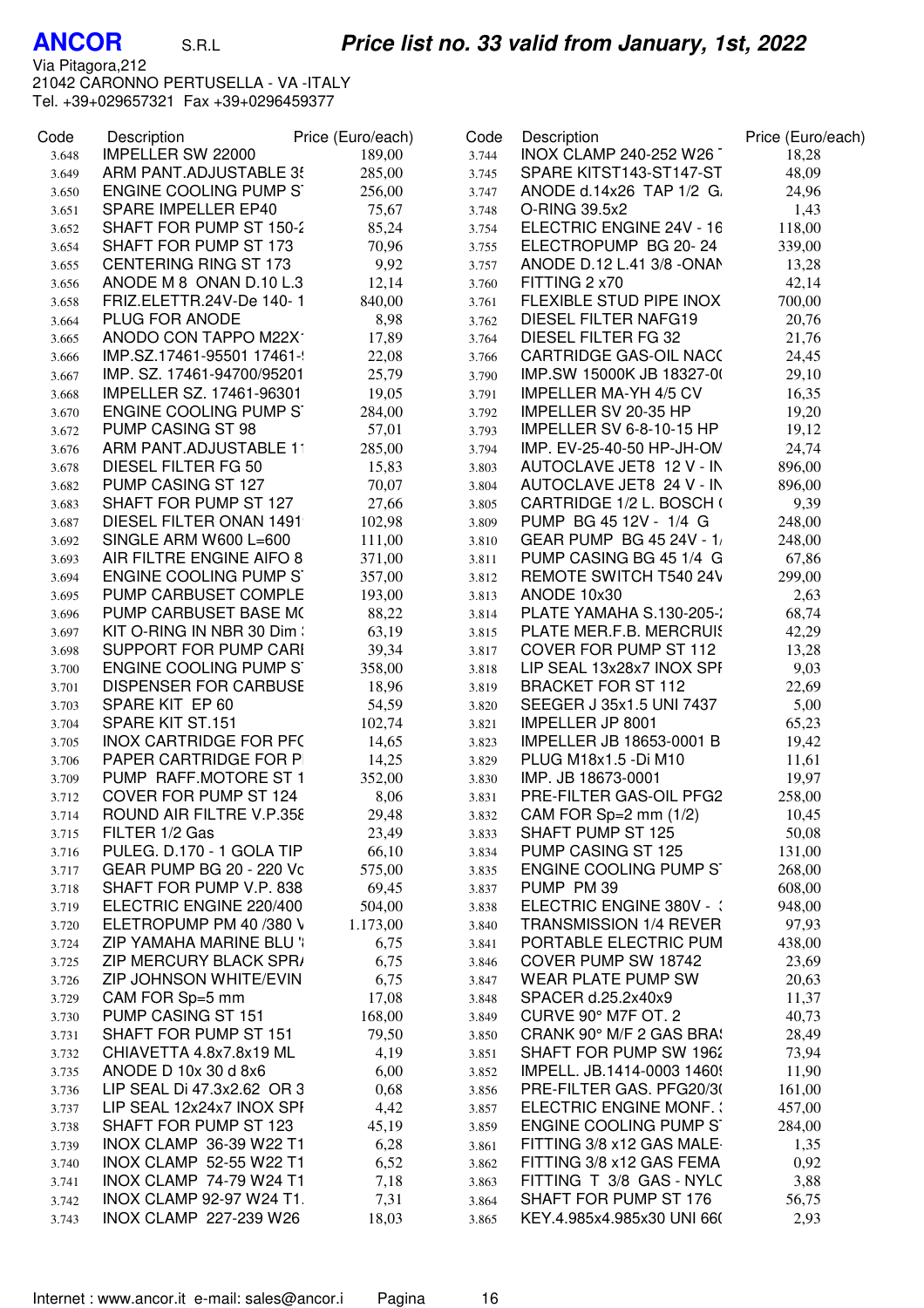21042 CARONNO PERTUSELLA - VA -ITALY Tel. +39+029657321 Fax +39+0296459377

| Code  | Description                   | Price (Euro/each) | Code  | Description                   | Price (Euro/each) |
|-------|-------------------------------|-------------------|-------|-------------------------------|-------------------|
| 3.866 | PLUG M18x1.5 - M 8 - BRAS     | 17,48             | 3.951 | PLUG ANODE V.P. COD.282       | 14,92             |
| 3.868 | WATER FILTER 3/4 d.19         | 11,04             | 3.952 | PLUG ANOD V.P. COD.282(       | 14,55             |
| 3.869 | WATER FILTER 1/2 d.15         | 10,70             | 3.953 | COMPLETE ANODE V.P./CA        | 30,91             |
| 3.870 | ELASTIC CONNEC.8 HOLES        | 83,16             | 3.954 | PLUG FOR ANODE COD.201        | 20,52             |
| 3.871 | ELASTIC CONNEC.6 HOLES        | 156,00            | 3.956 | ANODE MITSUBISHI D.34         | 33,07             |
| 3.872 | TIE ROD 290/010 IN NBR Sh     | 0,93              | 3.957 | SCREW 8x25 UNI 5739 INO.      | 0,62              |
| 3.873 | TIE ROD 254/010 IN EPDM       | 2,85              | 3.958 | WINDSH.WIPER BLADE+SF         | 36,34             |
| 3.876 | SHAFT FOR PUMP FOR ST         | 60,09             | 3.959 | PUMP CASING BG 120            | 193,00            |
| 3.878 | ANODE D.17 L.45 M6 SCANI      | 18,49             | 3.960 | ELECTROPUMP BG 120 - 2        | 1.023,00          |
| 3.879 | TAPP 1/2 GAS FOR ANODE        | 25,57             | 3.964 | PRE-FILTER GASOLINE PFI       | 94,60             |
| 3.880 | <b>JOINT ST 170 - ST 270</b>  | 24,24             | 3.965 | PRE-FILTER GASOLINE PFI       | 93,19             |
| 3.881 | TAPPO 1/2 GAS CONICO          | 9,68              | 3.966 | PRE-FILTER GASOLINE PFI       | 93,19             |
| 3.882 | DIESEL CARTRIDGE CG23         | 22,14             | 3.968 | PAPER CARTRIDGE KIT PF        | 25,27             |
| 3.883 | POLYG.ELAST.JOINT 6 HOL       | 89,97             | 3.969 | PRE-FILTER PFB 20             | 122,00            |
|       | PUMP CASING ST 123            | 131,00            | 3.970 | PRE-FILTER PFB 20WS           | 185,00            |
| 3.887 | PROTECTIVE CUP FOR PF(        | 44,22             | 3.971 | PRE-FILTER GAS-OIL PFG2       | 314,00            |
| 3.890 | SHAFT FOR PUMP ST 158         |                   |       | PRE-FILTER GAS-OIL PFG2       |                   |
| 3.891 |                               | 74,44             | 3.972 |                               | 253,00            |
| 3.893 | FITTING SPRAY NOZZLE          | 3,16              | 3.973 | PRE-FILTER GAS-OIL PFG2       | 322,00            |
| 3.897 | EL.ENGINE 380V TRIF. 1.5 I    | 289,00            | 3.974 | PRE-FILTER GAS-OIL PFG2       | 539,00            |
| 3.898 | JOINT ST 177                  | 21,95             | 3.975 | PRE-FILTER GAS-OIL PFG2       | 570,00            |
| 3.899 | SHAFT FOR PUMP ST 126         | 35,82             | 3.976 | PRE-FILTER GAS-OIL PFG2       | 719,00            |
| 3.900 | ENGINE COOLING PUMP ST        | 200,00            | 3.977 | PRE-FILTER GAS-OIL PFG2       | 789,00            |
| 3.901 | ENGINE COOLING PUMP ST        | 264,00            | 3.978 | PRE-FILTER GAS-OIL PFG2       | 253,00            |
| 3.902 | ELECTROPUMP BG 20 380\        | 614,00            | 3.979 | PRE-FILTER GAS-OIL PFG2       | 322,00            |
| 3.903 | EXHAUST MANIFOLD d.40         | 36,96             | 3.980 | PRE-FILTER GAS-OIL PFG2       | 570,00            |
| 3.904 | EXHAUST MANIFOLD d.50         | 39,39             | 3.981 | PRE-FILTER GAS-OIL PFG2       | 570,00            |
| 3.905 | EXHAUST MANIFOLD d.60         | 40,51             | 3.982 | PRE-FILTER GAS-OIL PFG2       | 742,00            |
| 3.906 | EXHAUST MANIFOLD d.76         | 62,64             | 3.983 | PRE-FILTER GAS-OIL PFG2       | 458,00            |
| 3.907 | EXHAUST MANIFOLD d.90         | 62,64             | 3.984 | <b>CARBUSET MEMBRANE</b>      | 47,54             |
| 3.910 | PRE-FILTER GAS-OIL PFG2       | 247,00            | 3.985 | <b>IMP.PUMP WITH FLANGE P</b> | 651,00            |
| 3.911 | PRE-FILTER GAS-OIL PFG2       | 361,00            | 3.986 | SHAFT FOR PUMP PMF 40         | 111,00            |
| 3.912 | PRE-FILTER GAS-OIL PFG2       | 314,00            | 3.987 | SPARE KIT FOR ST 125          | 59,25             |
| 3.913 | PRE-FILTER GAS-OIL PFG2       | 572,00            | 3.988 | SPARE KIT FOR ST 153          | 49,79             |
| 3.914 | PRE-FILTER GAS-OIL PFG2       | 570,00            | 3.989 | SPARE KIT FOR ST 112          | 43,67             |
| 3.915 | PRE-FILTER GAS-OIL PFG2       | 719,00            | 3.990 | PUMP CASING ST 105            | 90,81             |
| 3.916 | <b>TRANSMISSION 1/2 REVER</b> | 97,93             | 3.991 | SHAFT FOR PUMP ST105          | 31,42             |
| 3.917 | INOX CLAMP 360-375            | 35,05             | 3.992 | <b>JOINT ST105</b>            | 50,36             |
| 3.918 | PRE-FILTER GAS-OIL PFG2       | 812,00            | 3.997 | PLUG 3/8 Gas CON. - Di 7/16   | 14,65             |
| 3.919 | PRE-FILTER GAS-OIL PFG2       | 254,00            | 3.998 | ANODE 7/16 D.12.5x38          | 8,95              |
| 3.920 | PRE-FILTER GAS-OIL PFG2       | 344,00            | 4.008 | TANK KIT2.8 It - 1 PUMP 12\   | 77,36             |
| 3.922 | PRE-FILTER GAS-OIL PFG2       | 539,00            | 4.009 | <b>TANK 8 It - 2 PUMP 12V</b> | 123,00            |
| 3.923 | PRE-FILTER GAS-OIL PFG2       | 588,00            | 4.010 | TANK 8 It -2 PUMP 24V         | 123,00            |
| 3.924 | PRE-FILTER GAS PFG23 YI/      | 769,00            | 4.011 | LIP SEAL 20x32x7              | 5,66              |
| 3.925 | PRE-FILTER GAS-OIL PFG2       | 823,00            | 4.012 | PUMP ST 180 WITHOUT GE        | 886,00            |
|       | WHITE CATERPILLAR SPR/        | 18,04             | 4.015 | SHAFT FOR PUMP ST 180         | 100,14            |
| 3.927 | <b>COLOUR WHITE IVECO</b>     | 14,73             |       | COVER FOR PUMP ST 180-        | 17,89             |
| 3.928 | SEEGER A 16x1 UNI 3653 B      |                   | 4.016 |                               |                   |
| 3.931 |                               | 3,30              | 4.017 | LIP SEAL 25x40x8 I.S.DOUB     | 6,00              |
| 3.932 | SPARE KIT ST 126              | 44,64             | 4.018 | NUT M 14x2 DIN 6927           | 1,37              |
| 3.933 | FLEXIBLE STUD PIPE INOX       | 367,00            | 4.019 | SCREW M 6x55 UNI 5737 AI      | 0,58              |
| 3.934 | MECHANICAL SEAL COMPL         | 55,11             | 4.020 | LIP SEAL 104.4x3.53 OR 441    | 6,83              |
| 3.935 | <b>JOHNSON METAL SILVER 2</b> | 14,73             | 4.021 | LIP SEAL 50.47x2.62 OR 320    | 2,20              |
| 3.936 | ANODE WITH TAP 3/8 GAS        | 25,57             | 4.022 | SPACER FOR FILTER PFG2        | 6,40              |
| 3.937 | ANODE d.8x20 - d.6x8          | 10,70             | 4.023 | <b>WEAR PLATE</b>             | 18,87             |
| 3.938 | PLUG M 10x1.5 FOR ANODE       | 10,57             | 4.024 | MANUAL PUMP EXCELSIOF         | 466,00            |
| 3.940 | ANODE WITH TAP M 10x1.5       | 19,73             | 4.025 | ENGINE COOLING PUMP ST        | 556,00            |
| 3.945 | <b>KEY FOR PUMP ONAN</b>      | 5,05              | 4.026 | FLANGE PUMP ST 154            | 125,00            |
| 3.946 | ENGINE COOLING PUMP ST        | 352,00            | 4.027 | SHAFT PUMP JBXXX              | 69,87             |
| 3.947 | PLUG M 24x1.5 FOR ANODE       | 16,57             | 4.028 | SPHERE VALVE F/F 1 1/4        | 59,72             |
| 3.950 | IMPELLER SW.10077             | 22,49             | 4.030 | IMPELLER JO50227              | 11,09             |

Legenda giranti : JB=Jabsco JH=Johnson ME=Mercury MA=Mariner SW=Sherwood YH=Yamaha OM=Omc RC=Renault Coach WT=Whitehead HD=Honda YM=Yanmar OK= Onan Kubota EV=Evinrude SV=Selva<br>t : www.ancor.it e-mail: sales@ancor.i Pagina 17 Internet : www.ancor.it e-mail: sales@ancor.i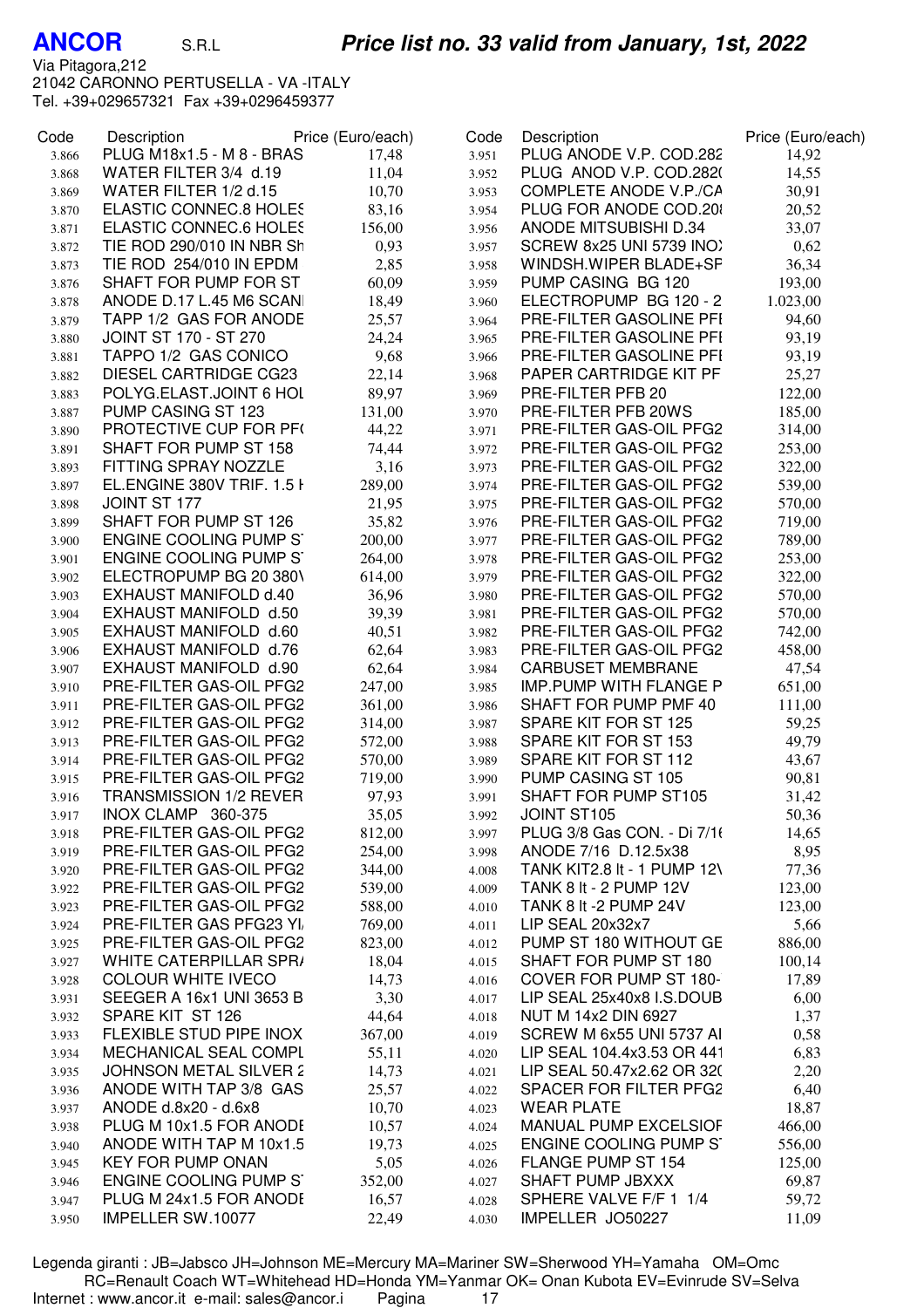| Code  | Description                    | Price (Euro/each) | Code  | Description                    | Price (Euro/each) |
|-------|--------------------------------|-------------------|-------|--------------------------------|-------------------|
| 4.033 | REDUCTION M8x1.25 A M12        | 13,09             | 4.238 | EP18-EP9 BUSH                  | 9,50              |
| 4.035 | WASHER 16.1x27.6x1.2 - IN      | 2,28              | 4.240 | PLATE 18X12.2X3 BRASS          | 2,56              |
| 4.036 | KEY x4.8x7.8x17.7 ML AISI 3    | 7,77              | 4.241 | <b>FIXING FLANGE EP28</b>      | 21,66             |
| 4.038 | PUMP ST 180 WITH GEAR          | 1.015,00          | 4.244 | <b>VALVE SUPPORT EP28</b>      | 47,54             |
| 4.039 | PUMP CASING COMPLETE           | 189,00            | 4.245 | CAP FOR PUMP EP 28             | 51,19             |
| 4.043 | PULLEY d.140 1 GOLA TIPO       | 52,75             | 4.246 | MEMBRANE FOR EP 28             | 18,99             |
| 4.044 | CAM FOR Sp=3.1 mm              | 18,52             | 4.247 | CASING FOR PUMP EP 28          | 47,54             |
| 4.045 | WINDSH.WIPERW400 12V 1         | 553,00            | 4.248 | <b>OSCILLATION PLATE FOR I</b> | 75,06             |
| 4.049 | <b>IMPELLER FOR MINI</b>       | 64,50             | 4.249 | <b>T-ADAPTOR FOR SWITCH I</b>  | 15,86             |
| 4.050 | ENGINE COOLING PUMP M          | 1.598,00          | 4.256 | LIP SEAL BLOCK BG20 9X2:       | 12,67             |
| 4.051 | <b>SHAFT FOR MFF59</b>         | 208,00            | 4.257 | <b>IMP.PUMP WITH FOOTSTAI</b>  | 362,00            |
| 4.052 | <b>FLANGE FOR MFF59</b>        | 612,00            | 4.258 | PUMP CASING PM 35              | 166,00            |
| 4.053 | DOWEL 1/8 Gas DIN 906          | 1,58              | 4.259 | SHAFT FOR PUMP PM 35           | 59,07             |
| 4.054 | TUBE D.200x330 IN PMMA         | 162,00            | 4.260 | SHAFT PUMP ST 146 AF           | 95,04             |
| 4.055 | CAM FOR Sp= 6.5 mm             | 36,06             | 4.261 | CRANK 90° M-F 1/2 GAS          | 4,41              |
|       | BUSH 10x16x15 20x3             | 3,67              |       | TE FITTING 1/2 BRASS 58        | 5,03              |
| 4.056 | NIPPLES 3/8 Gas Di. 10 L= \    | 14,21             | 4.262 | <b>STRAIGHT REDUCER M-F 3</b>  |                   |
| 4.057 | NIPPLES 1/2 Gas Di 14 L= 9     |                   | 4.263 | <b>WATER STRAINER TIRREN</b>   | 2,56              |
| 4.058 |                                | 14,21             | 4.264 |                                | 101,02            |
| 4.059 | STUD BOLT M12x1.75x70+N        | 8,20              | 4.265 | <b>VALVE SIPHONBREAK 1/2</b>   | 22,51             |
| 4.060 | DAMPER WITH PIN M 12           | 58,08             | 4.266 | SPHERE VALVE F-F 1/2 01        | 15,47             |
| 4.061 | NUT M 10x1.5 UNI 5588          | 0,29              | 4.267 | INOX CLAMP 340-370             | 37,61             |
| 4.062 | DAMPER WITH PIN M10x1.5        | 58,53             | 4.268 | INOX CLAMP 155-165 W26         | 16,59             |
| 4.063 | STUD BOLT M10x1.5x95 AIS       | 6,46              | 4.269 | ELECT. FRICTION 55W-24V        | 524,00            |
| 4.064 | ELASTIC WASHER OF 10 U         | 0,03              | 4.270 | PIPE 5x1 BRASS                 | 2,12              |
| 4.068 | LIP SEAL 25x40x7 I.S.DOUB      | 6,00              | 4.272 | COUPLING PK 3272X001           | 55,05             |
| 4.070 | ELECTROPUMP BG 45 - 220        | 575,00            | 4.273 | ANODE M10X14 L=35              | 13,94             |
| 4.071 | MANUAL PUMP EXCELSIOF          | 493,00            | 4.274 | ANODE COMPL. WITH TAP          | 28,41             |
| 4.072 | WEAR PLATE FOR ST 105          | 7,70              | 4.275 | PLUG FOR ANODE 3/4 GAS         | 18,99             |
| 4.073 | SCREW M 10x30 UNI 5931 /       | 3,25              | 4.276 | SHAFT PUMP ST 146/SP           | 74,79             |
| 4.074 | MEMBRANE COMPLETE FC           | 18,68             | 4.277 | ENGINE COOLING PUMP ST         | 356,00            |
| 4.075 | MEMBRANE COMPLETE FC           | 3,50              | 4.278 | SHAFT PUMP JABSCO 2970         | 130,00            |
| 4.076 | ANODE d.16x60                  | 18,06             | 4.280 | DIAPHRAGM PUMP EP 28P          | 342,00            |
| 4.078 | <b>BRASS FITTING 1x35</b>      | 6,87              | 4.281 | DIAPHRAGM PUMP EP 28P          | 342,00            |
| 4.079 | WASHER Di 16.1x50x10 - N'      | 8,73              | 4.286 | <b>SPARE KIT PM.13-14-15</b>   | 39,39             |
| 4.081 | ENGINE COOLING PUMP ST         | 453,00            | 4.289 | DAMPER 25x20 M6 60 SH F        | 4,79              |
| 4.082 | SHAFT FOR PUMP ST 190          | 61,51             | 4.291 | O-RING 2400 101.32x1.78        | 2,53              |
| 4.083 | FLANGE FOR PUMP ST 190         | 67,68             | 4.292 | O-RING 2237 60.05 X 1.78       | 2,53              |
| 4.084 | <b>DIESEL FILTER FG24</b>      | 17,58             | 4.294 | FEET FOR PUMP EP18-EP2         | 6,12              |
| 4.099 | CAT FLEXIBLE STUD PIPE         | 501,00            | 4.295 | LIP SEAL 17X28X7- VITON        | 4,38              |
| 4.202 | MANUAL PISTON PUMP 1 1         | 2.202,00          | 4.296 | ANODE M8X10-L.35X14 - IS.      | 10,79             |
| 4.205 | IMP. JH 09-821B YM119574-      | 54,17             | 4.299 | PRE-FILTER PFG15V              | 100,00            |
| 4.208 | DIAPHRAGM PUMP EP 28 1         | 313,00            | 4.312 | FULL GRATED WATER INT/         | 28,29             |
| 4.209 | DIAPHRAGM PUMP EP 28 2         | 313,00            | 4.313 | THROUGH HULL OUTLET 1          | 32,83             |
| 4.214 | MANUAL PUMP 1/2 BRONZ          | 700,00            | 4.316 | RACCORDO DI RID.M8x1.25        | 13,09             |
| 4.215 | MANUAL PUMP 3/4 BRONZ          | 835,00            | 4.317 | SPHERE VALVE 2 1/2             | 161,00            |
| 4.216 | MANUAL PUMP 1 BRONZE           | 998,00            | 4.319 | TUBE CHO 125 H=120 - BRA       | 97,76             |
|       | <b>GRATED WATER INTAKE 1</b>   | 49,28             |       | TUBE CHO 200 H=170 - BRA       | 129,00            |
| 4.217 | NORMAL TYPE GATE VALV          | 81,45             | 4.321 | TUBE FOR CH 250 H=212 - I      | 147,00            |
| 4.218 | MALE HOSE CONNECTOR            |                   | 4.322 | TUBE CHO 250-300 H=252-        |                   |
| 4.219 |                                | 13,28             | 4.323 |                                | 189,00            |
| 4.222 | SCREW M5x35 UNI 5933 AI        | 0,60              | 4.324 | COVER CHB d.128.8 - TRAN       | 29,31             |
| 4.223 | SCREW M 5x8 UNI 5933 AIS       | 0,60              | 4.325 | RING FOR COVER CH              | 33,27             |
| 4.224 | <b>WASHER 17X5.6X3</b>         | 1,42              | 4.326 | DOWEL M6x35 UNI 5927           | 1,22              |
| 4.225 | O-RING 2187 47.5 X 1.78        | 1,28              | 4.332 | KEY 3x3.7x15.5 ML              | 9,16              |
| 4.226 | O-RING 2325 82 X 1.75          | 2,53              | 4.333 | NUT M 10 UNI 7473 - INOX :     | 1,18              |
| 4.230 | BODY EP 18-EP9                 | 25,34             | 4.334 | OUT BOARD GEAR OIL L.20        | 357,00            |
| 4.231 | VALVES SUPPORT EP 18-E         | 25,34             | 4.335 | MANUAL PUMP T/A MARE           | 251,00            |
| 4.232 | EP 18- EP9 COVER               | 11,71             | 4.342 | TAPPO 1/2 GAS ANODO 3.         | 7,19              |
| 4.233 | <b>OSCILLATING PLATE EP18-</b> | 25,34             | 4.343 | FLOWMETER SF15PP11 1L          | 229,00            |
| 4.236 | MEMBRANE FOR EP18-EP9          | 6,36              | 4.344 | SHAFT FOR PUMP JB.29600        | 124,00            |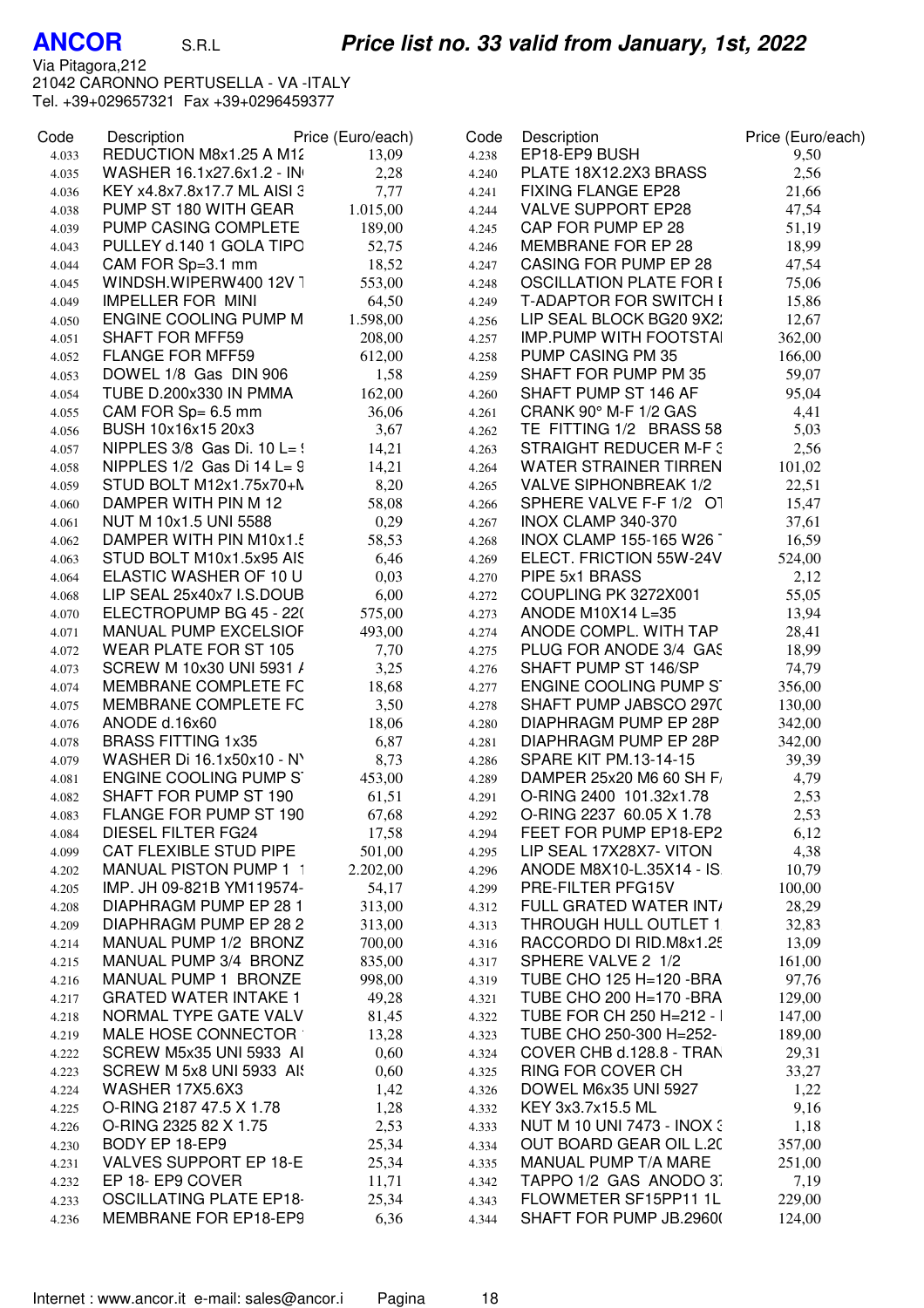| Code  | Description                    | Price (Euro/each) | Code  | Description                   | Price (Euro/each) |
|-------|--------------------------------|-------------------|-------|-------------------------------|-------------------|
| 4.345 | SCREW M 5x25 UNI 5739-AI       | 1,90              | 4.457 | ENGINE COOLING PUMP ST        | 497,00            |
| 4.360 | ELECTROPUMP BG 25 - 500        | 818,00            | 4.458 | SHAFT FOR JB PUMP 2620-       | 25,21             |
| 4.361 | DAMPER TYPE C 50x30 F/I        | 13,05             | 4.459 | INOX CLAMP 158-166 - W5       | 30,96             |
| 4.364 | DAMPER 50x40   10 MA - S       | 13,35             | 4.461 | <b>WIPER WASHER KIT</b>       | 30,15             |
| 4.365 | WIPER DA 360 mm - SPARE        | 23,73             | 4.462 | ELECTROPUMP SUBMERSI          | 680,00            |
| 4.367 | LIP SEAL 35x45x7               | 4,99              | 4.463 | ELECTROPUMP SUBMERSI          | 777,00            |
| 4.368 | LIP SEAL 45x60x7               | 4,72              | 4.464 | ENGINE COOLING PUMP ST        | 446,00            |
| 4.369 | SEEGER J45x1.75 UNI 7437       | 10,72             | 4.465 | BATTERY CHARGER 12V X         | 1.315,00          |
| 4.370 | SEEGER J60x2 UNI 7437-75       | 13,20             | 4.466 | BATTERY CHARGER 24V X         | 1.597,00          |
| 4.371 | ENGINE COOLING PUMP ST         | 293,00            | 4.467 | SOLAR SUPPLIER KIT            | 1.673,00          |
| 4.374 | REDUCTION 1 x1/2 Gas           | 6,07              | 4.469 | INOX CLAMP 285-305 TWIN       | 64,21             |
| 4.375 | PUMP ST 155 PER RAFFR.I        | 590,00            | 4.482 | MARINE HORN 12V               | 30,15             |
| 4.378 | PRE-FILTER PFG12V-1/4 C        | 92,26             | 4.484 | MARINE HORN MOD. 621 1        | 52,40             |
| 4.379 | GASKET KIT PFG 17-PFG 2        | 11,15             | 4.486 | MARINE HORN MOD. 607 1        | 90,50             |
|       | ENGINE COOLING PUMP PI         | 1.010,00          |       | COOLING HOSE 1/2              | 9,06              |
| 4.380 | PRE-FILTER PFG21C 10 MI        |                   | 4.492 |                               |                   |
| 4.381 |                                | 182,00            | 4.493 | COOLING HOSE 3/4              | 12,07             |
| 4.382 | PLUG FOR ANODE 3/4 INT !       | 24,29             | 4.494 | <b>COOLING HOSE 1</b>         | 15,08             |
| 4.388 | DAMPER H=20 D=25 M8/C          | 9,52              | 4.495 | COOLING HOSE 1 1/4            | 18,09             |
| 4.389 | ELASTIC SUPPORT H=30 D         | 12,16             | 4.496 | COOLING HOSE 1 1/2            | 21,11             |
| 4.390 | PRE-FILTER GAS-OIL PFG2        | 314,00            | 4.497 | COOLING HOSE 1 3/4            | 24,14             |
| 4.392 | FLANGE PUMP ST 179             | 278,00            | 4.498 | <b>COOLING HOSE 2</b>         | 27,16             |
| 4.393 | ENGINE COOLING PUMP S'         | 188,00            | 4.499 | CAM VOLKSW TH.5 L=75.7        | 39,89             |
| 4.394 | SHAFT FOR ST 106               | 25,21             | 4.502 | IMPELLER KIT VW 06V1982       | 47,35             |
| 4.395 | PUMP PM 41- EM-24V             | 1.148,00          | 4.503 | FLANGE FOR PUMP BG80/2        | 67,89             |
| 4.396 | SHAFT FOR PUMP PM 41           | 124,00            | 4.505 | IMPELL. PUMP BG 80 12 V I     | 965,00            |
| 4.397 | PUMP SUPPORT FOR PM 4          | 240,00            | 4.506 | IMPELL. PUMP BG 80 24 V I     | 965,00            |
| 4.399 | SHAFT FOR PUMP ST 157          | 75,83             | 4.509 | LIP SEAL 107.7x1.78 OR 242    | 0,56              |
| 4.401 | ENGINE COOLING PUMP ST         | 280,00            | 4.511 | TIE ROD FOR ENGINE M5x2       | 9,06              |
| 4.403 | SHAFT FOR PUMP ST 152          | 58,21             | 4.512 | ENGINE COOLING PUMP ST        | 268,00            |
| 4.404 | PRE-FILTER PFG12 1/4 GAS       | 92,26             | 4.514 | MANUAL PUMP 1 1/4 BRON        | 1.539,00          |
| 4.405 | PRE-FILTER GASOLINE PFI        | 92,26             | 4.515 | SHAFT FOR ST 166              | 45,26             |
| 4.406 | PRE-FILTER GASOLINE PFI        | 93,15             | 4.516 | PUMP CASING ST 166            | 131,00            |
| 4.407 | <b>COVER FOR PUMP</b>          | 14,53             | 4.517 | SPARE KIT EP9                 | 22,63             |
| 4.408 | <b>WEAR PLATE FOR PUMP</b>     | 6,66              | 4.518 | SPARE KIT EP18                | 22,63             |
| 4.409 | SHAFT FOR PUMP ST 164          | 66,50             | 4.519 | SPARE KIT EP28                | 30,15             |
| 4.410 | <b>ENGINE COOLING PUMP ST</b>  | 329,00            | 4.520 | ELECTROPUMP BG120-380         | 1.344,00          |
| 4.411 | ELECTRONIC CONTROL W           | 411,00            | 4.522 | OR 2287 72.75 x1.78           | 1,06              |
| 4.412 | SHAFT FOR PUMP JB 9970         | 49,88             | 4.523 | OR 2137 34.65x1.78            | 0,37              |
|       | PUMP PM 41 EM 12V              | 1.148,00          |       | PLUG FOR LIGHTER              | 12,07             |
| 4.414 | <b>ENGINE COOLING PUMP ST</b>  |                   | 4.525 | <b>IMPELLER FOR PUMP PO</b>   |                   |
| 4.416 |                                | 310,00            | 4.531 |                               | 49,79             |
| 4.417 | PUMP CASING ST 149             | 103,81            | 4.532 | INOX RING A4 8 DIN 6799 F     | 9,06              |
| 4.419 | PRESSURE SWITCH CUP            | 9,50              | 4.533 | O RING 132.9X3.53 NBR 70      | 4,53              |
| 4.420 | <b>WATER FILTER CHO 90-1</b>   | 411,00            | 4.534 | MEC.SEAL BT PF/L+PR/FN I      | 67,89             |
| 4.421 | <b>AUTOM.SWITCH FOR 1 WII</b>  | 149,00            | 4.543 | <b>ENGINE COOLING PUMP S'</b> | 268,00            |
| 4.422 | <b>AUTOM.SWITCH FOR 1 WIF</b>  | 199,00            | 4.544 | SHAFT FOR ST 167              | 45,26             |
| 4.423 | <b>AUTOM.SWITCH FOR 1 WIF</b>  | 249,00            | 4.545 | PRE-FILTER GAS-OIL PFG2       | 344,00            |
| 4.424 | <b>AUTOM.SWITCH FOR 2 WII</b>  | 385,00            | 4.546 | FITTING 1 GAS-De34-Di30       | 11,37             |
| 4.428 | <b>DIESEL CARTRIDGE PFG 1:</b> | 18,06             | 4.548 | REDUCER FOR RACOR 7/8         | 17,57             |
| 4.429 | PRE-FILTER PFG15V WS           | 150,00            | 4.549 | OR 3075 18.72x2.62            | 1,06              |
| 4.430 | SLOPE DECK PLUG 50 FUE         | 45,26             | 4.550 | LIP SEAL 10x19x7-M.I. VITO    | 5,24              |
| 4.431 | SLOPE DECK PLUG 38 WAT         | 45,26             | 4.551 | INOX CLAMP 80-85 W24 T        | 20,09             |
| 4.434 | <b>HOSE ADAPTER THREADE!</b>   | 1,41              | 4.553 | ZERO SETTINGS FOR SK 2        | 90,99             |
| 4.435 | ADAPTER 3/4 - 1/2              | 1,18              | 4.554 | ENGINE COOLING PUMP ST        | 191,00            |
| 4.436 | <b>BRASS DOUBLE NIPPLE 3/8</b> | 1,93              | 4.555 | REDUCTION M/F 1/2 x1/4        | 3,12              |
| 4.438 | SERBATOIO ACQUA 40x30x         | 85,30             | 4.562 | PUMP ST 064                   | 638,00            |
| 4.445 | <b>MEMBRANE FOR EP9</b>        | 6,36              | 4.572 | <b>BUSH DIA 25x16.2x5</b>     | 6,25              |
| 4.452 | SHAFT FOR PUMP ST 274          | 85,13             | 4.573 | ENGINE COOLING PUMP ST        | 420,00            |
| 4.455 | RETOUCHING GEL COAT 2          | 16,48             | 4.579 | SHAFT FOR ST 201              | 58,57             |
| 4.456 | SPARE KIT PM.15                | 39,39             | 4.580 | PUMP CASING FOR ST 203        | 117,00            |
|       |                                |                   |       |                               |                   |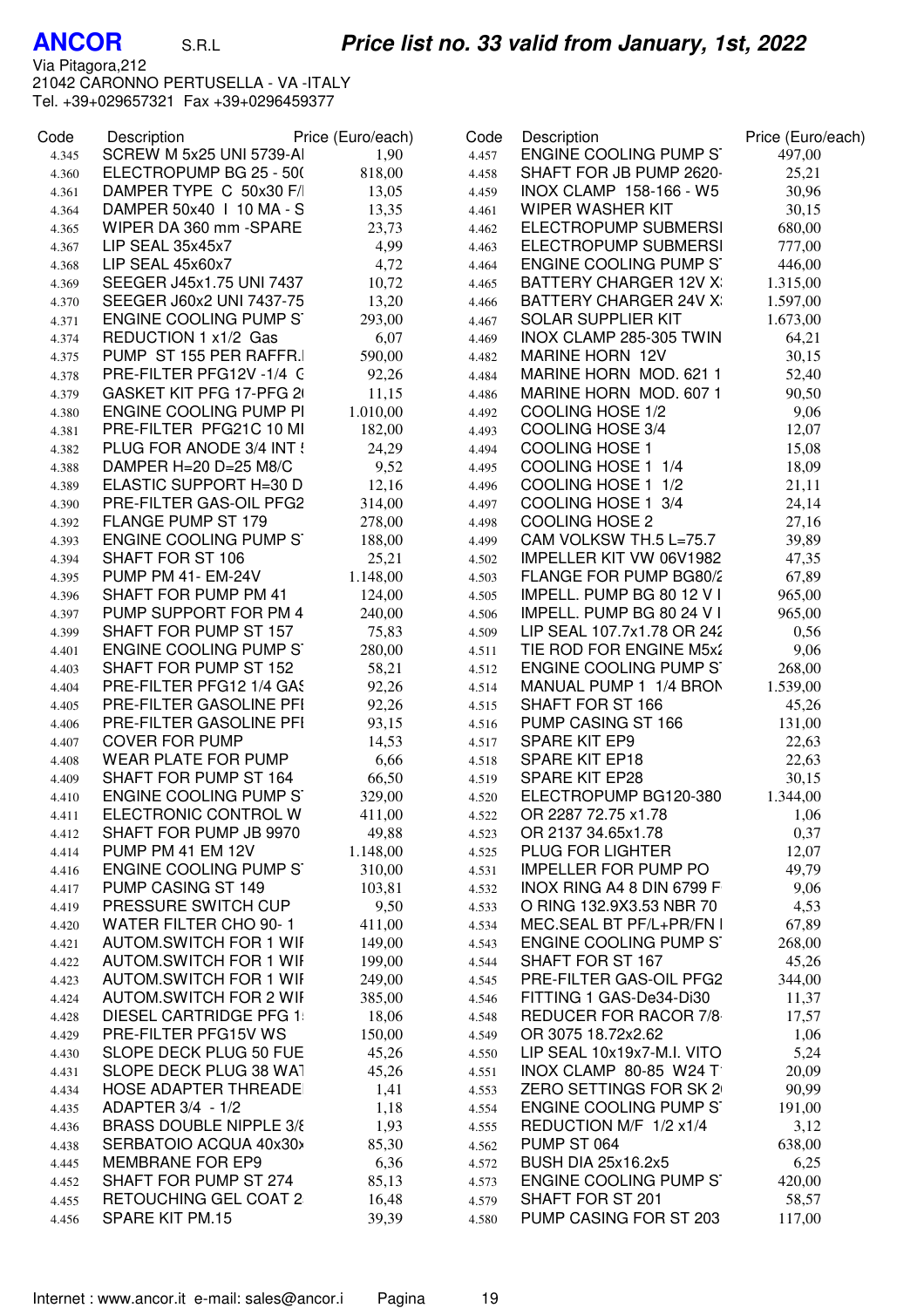| Code           | Description                    | Price (Euro/each) | Code           | Description                     | Price (Euro/each) |
|----------------|--------------------------------|-------------------|----------------|---------------------------------|-------------------|
| 4.581          | ST 203 ENGINE COOLING F        | 226,00            | 4.720          | GUARN.IVECO 8108230             | 1,83              |
| 4.582          | SCREW M 6x55 UNI 5931 AI       | 1,36              | 4.721          | GUARN.IVECO FL. 8008922         | 0,60              |
| 4.584          | ANODE WITH TAP M14X1.5         | 11,68             | 4.729          | <b>GUARN.IVECO FL. 1729158</b>  | 3,27              |
| 4.589          | LIP SEAL 164.7x3.53 OR 465     | 4,39              | 4.736          | SEAL KIT LOMBARDINI             | 4,26              |
| 4.590          | <b>IMPELLER NORYL FOR AG(</b>  | 68,11             | 4.737          | SPARE KIT EP18-EP18P            | 22,47             |
| 4.591          | MECHANICAL SEAL AG60 1         | 17,07             | 4.738          | IMP. JB18789-0001 JB 1724(      | 106,24            |
| 4.592          | PLATE FOR SEAL AG60            | 46,14             | 4.739          | ENGINE COOLING PUMP ST          | 190,00            |
| 4.593          | VENTURE PIPE FOR AG60          | 61,49             | 4.752          | INOX CLAMP 36-39 W22 T1         | 11,81             |
| 4.594          | SETS OF BRUSHES FOR AC         | 21,96             | 4.753          | INOX CLAMP 40-43 W22 T1         | 12,01             |
| 4.595          | <b>COLLAR FOR BRUSHES AC</b>   | 24,17             | 4.754          | INOX CLAMP 44-47 W22 T1         | 14,80             |
| 4.596          | ELECTRIC ENGINE 230V-HI        | 423,00            | 4.755          | INOX CLAMP 48-51 W22 T          | 15,08             |
| 4.597          | SCREW M5X20 UNI 5739 NI        | 1,36              | 4.756          | INOX CLAMP 52-55 W22 T1         | 15,29             |
| 4.599          |                                | 105,99            | 4.757          | INOX CLAMP 56-59 W22 T          | 15,45             |
| 4.612          | BOCCOLA ESAGONALE CH           | 6,84              | 4.758          | INOX CLAMP 60-63 W22 T1         | 15,80             |
| 4.613          | BOCCOLA ESAGONALE GE           | 6,84              | 4.759          | INOX CLAMP 64-67 W22 T          | 16,31             |
| 4.614          | OR 115 11.91x2.62              | 1,06              | 4.760          | INOX CLAMP 68-73 W24 T1         | 18,67             |
| 4.616          |                                | 105,99            | 4.761          | INOX CLAMP 74-79 W24 T          | 19,07             |
| 4.622          | MECHANICAL SEAL 5/8 x 1        | 47,58             | 4.762          | INOX CLAMP 86-91 W24 T1         | 20,09             |
| 4.623          | PUMP CASING ST 97              | 104,47            | 4.763          | INOX CLAMP 92-97 W24 T          | 20,43             |
| 4.624          | GASKET FOR EP 18-EP9           | 17,57             | 4.764          | INOX CLAMP 98-103 W24           | 20,90             |
| 4.625          | MICRO D3V-16-1C5 OMRON         | 8,81              | 4.765          | INOX CLAMP 104-112 W24          | 22,29             |
| 4.626          | SHAFT VW 06V121012             | 79,07             | 4.766          | INOX CLAMP 113-121 W24          | 23,04             |
| 4.629          | PUMP ST 204                    | 367,00            | 4.767          | INOX CLAMP 122-130 W26          | 23,59             |
| 4.636          | SCREW M5x22 ISO 7380 WI        | 1,03              | 4.768          | INOX CLAMP 131-140 W26          | 24,24             |
| 4.637          | LIP SEAL Di 37.82x1.78 OR2     | 0,88              | 4.769          | INOX CLAMP 140-148 W26          | 24,59             |
| 4.638          | PROXIMITY FOR ZERO SET         | 87,88             | 4.770          | INOX CLAMP 149-161 W26          | 25,35             |
| 4.642          | KEY 4x4x12 UNI6604-INOX /      | 2,46              | 4.771          | INOX CLAMP 162-174 W26          | 26,04             |
| 4.643          | <b>COLLAR BACKBOARD SAIL</b>   | 84,86             | 4.772          | INOX CLAMP 175-187 W26          | 26,04             |
| 4.644          | BILGE PUMP F1100 12V           | 58,04             | 4.773          | INOX CLAMP 188-200 W26          | 28,87             |
| 4.645          | BILGE PUMP F1500 12V           | 67,06             | 4.774          | FLANGE FOR ST COUPLING          | 65,88             |
| 4.646          | BILGE PUMP F2000 12V           | 73,52             | 4.775          | <b>BUSH CORTECOST 160/T</b>     | 6,25              |
| 4.647          | BILGE PUMP F2500 12V           | 122,00            | 4.776          | ENGINE COOLING PUMP ST          | 189,00            |
| 4.648          | BILGE PUMP F3000 12V           | 142,00            | 4.777          | WIPER BLADE 250mm FOR           | 55,15             |
| 4.649          | MACERATOR FM500 12V            | 200,00            | 4.778          | IMP.PUMP WITH FLANGE P          | 337,00            |
| 4.650          | LEVEL SWITCH FS500             | 24,50             | 4.779          | SHAFT FOR PMF 16 WITH F         | 51,25             |
| 4.651          | BILGE PUMP F1100 24V           | 58,04             | 4.781          | SHAFT FOR PUMP F8B903-          | 206,00            |
| 4.652          | BILGE PUMP F1500 24V           | 67,06             | 4.782          | DIESEL CARTRIDGE RACO           | 46,14             |
|                | BILGE PUMP F2000 24V           | 73,52             |                | DIESEL CARTRIDGE RACO           | 26,35             |
| 4.653<br>4.654 | BILGE PUMP F2500 24V           | 122,00            | 4.783<br>4.784 | DIESEL CARTRIDGE RACO           | 32,52             |
|                | MACERATOR FM500 24V            | 200,00            |                | <b>INOX SUPPORT INT.85 M10</b>  | 54,50             |
| 4.656          | ELECTROPUMP EP 20 12V          | 527,00            | 4.785          | INOX SUPPORT INT.110 M1         | 69,40             |
| 4.663          | SCREW M 5x90 UNI 5931-AI       | 2,85              | 4.786          | INOX SUPPORT INT.160 M1         | 111,00            |
| 4.667<br>4.668 | T-JOINT 1/2 EP28P              | 13,18             | 4.787<br>4.788 | TANG FOR SHAFT ST 150-3         | 36,62             |
| 4.679          | RUBBER LINED CLIP DIAM.        | 1,03              | 4.789          | EC 60 220V CENTRIFUGE P         | 484,00            |
|                | RUBBER LINED CLIP DIAM.        | 1,22              | 4.790          | TUBO De 139x85 TRASPAR          | 39,55             |
| 4.682          | <b>RUBBER LINED CLIP DIAM.</b> | 1,29              |                | RING FOR COVER CH               | 33,27             |
| 4.684          | RUBBER LINED CLIP DIAM.        | 1,29              | 4.792<br>4.793 | SHAFT ASSY FOR F5B9-24:         | 76,73             |
| 4.685          | RUBBER LINED CLIP DIAM.        | 1,47              |                | ENGINE COOLING PUMP ST          | 259,00            |
| 4.686          | RUBBER LINED CLIP DIAM.        |                   | 4.794          | PUMP CASING ST 205              |                   |
| 4.688          | <b>RUBBER LINED CLIP DIAM.</b> | 1,75              | 4.795          | SHAFT PUMP ST 205               | 131,00            |
| 4.689          |                                | 1,97              | 4.796          |                                 | 87,33             |
| 4.692          | SHAFT FOR VW 065121012         | 93,73             | 4.797          | SHAFT PUMP JABSCO L=17          | 95,04             |
| 4.693          | PREFILTER GAS-OIL PFG22        | 146,00            | 4.799          | ARM PANT.W600 UNIVERS           | 239,00            |
| 4.694          | PREFILTER GAS-OIL PFG22        | 196,00            | 4.801          | PUMP CASING ST 218/T            | 76,02             |
| 4.695          | STUD BOLT M8X211-PFG22         | 6,87              | 4.802          | SINGLE ARM W600 UNIVER          | 111,00            |
| 4.697          | WIPER BLADE 600mm FOR          | 96,70             | 4.803          | SHAFT ST 203                    | 28,73             |
| 4.698          | WIPER BLADE 475 mm FOF         | 111,00            | 4.805          | IMPELLER FOR EC 60              | 27,34             |
| 4.700          | TUBE FOR CHO 90 H=95 - E       | 100,25            | 4.807          | <b>IMPELL. ONAN 132-0407 SV</b> | 22,60             |
| 4.715          | GUARN.COP. IVECO 491494        | 1,85              | 4.809          | O-RING 3300 75.87 X 2.62        | 1,55              |
| 4.718          | GASKET IVECO FL. 8008734       | 1,65              | 4.810          | ST 209 FLANGE                   | 40,99             |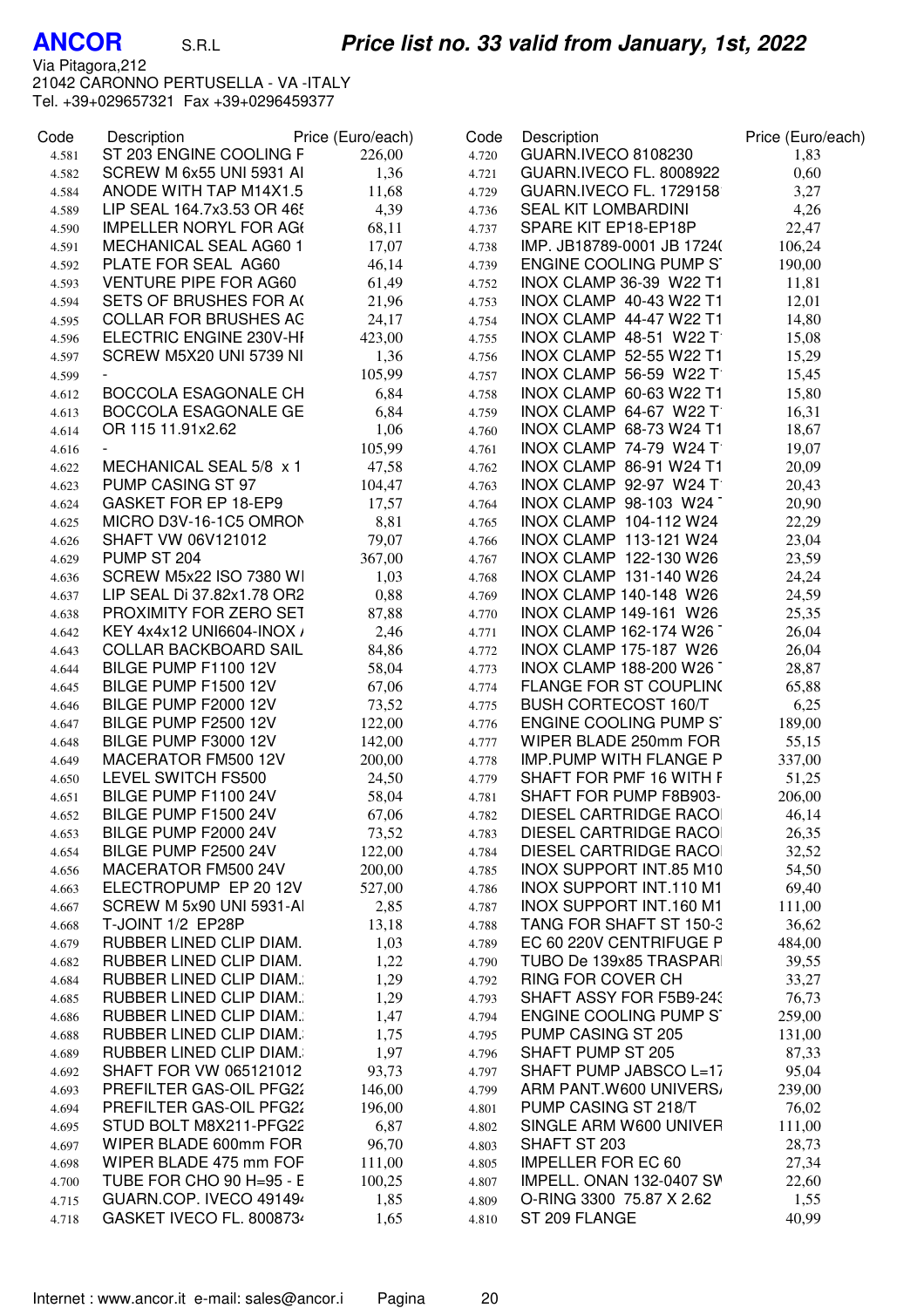| Code           | Description                    | Price (Euro/each) | Code  | Description                    | Price (Euro/each) |
|----------------|--------------------------------|-------------------|-------|--------------------------------|-------------------|
| 4.811          | ENGINE COOLING PUMP ST         | 256,00            | 4.898 | 3 WAYS JOINT 90° FEMALE        | 7,43              |
| 4.812          | SHAFT FOR PUMP ST 209          | 45,19             | 4.899 | PRE-FILTER GAS-OIL PFG         | 353,00            |
| 4.813          | IMPELLER FINSPRAY 3/4 H        | 22,76             | 4.900 | PRE-FILTER GAS-OIL PFG         | 353,00            |
| 4.817          | CYLINDRICAL PIN D3 L7 OT       | 1,22              | 4.901 | PRE-FILTER GAS-OIL PFG         | 407,00            |
| 4.821          | <b>IMPELLER KASHIYAMA SP-</b>  | 30,15             | 4.902 | PRE-FILTER GAS-OIL PFG1        | 407,00            |
| 4.823          | IMPELLER JB 18786-0001         | 114,00            | 4.904 | SHAFT X FILTER PFG 100         | 68,24             |
| 4.824          | <b>SQUARED STAND ALONE S</b>   | 19,90             | 4.905 | FILTER TUBE PFG 100            | 73,94             |
| 4.825          | <b>SQUARE SPRYER CONNEC</b>    | 9,57              | 4.906 | PLASTIC IN LINE WATER FI       | 36,25             |
| 4.826          | SPARE KIT ST 139               | 53,41             | 4.907 | PLASTIC IN LINE WATER FI       | 34,13             |
| 4.830          | ENGINE COOLING PUMP ST         | 214,00            | 4.908 | <b>WATER FILTER CHB 125</b>    | 323,00            |
| 4.831          | SHAFT PUMP ST 206              | 41,63             | 4.909 | <b>PLUG 1 1/2</b>              | 12,80             |
| 4.832          | PLUG 3/8 GAS CONIC             | 13,82             | 4.910 | MECHANICAL SEAL 15/32/1        | 12,80             |
| 4.833          | WEAR PLATE FOR ST 203          | 4,62              | 4.915 | IMPELLER YM. De 95 Di 25       | 68,24             |
| 4.834          | PUMP CASING ST 206             | 131,00            | 4.919 | IMP.PUMP PM 36 J               | 383,00            |
| 4.835          | ENGINE COOLING PUMP ST         | 446,00            | 4.920 | SHAFT PM 36 J                  | 119,00            |
| 4.837          | SHAFT PUMP ST 207              | 87,33             | 4.943 | SPECIAL CAM FOR Sp. 6.3 I      | 39,89             |
| 4.838          | SCREW M 4x8 UNI 7687 AIS       | 0,26              | 4.947 | LUBRICATOR M 8 X 1.25          | 2,14              |
| 4.839          | PUMP SHAFT ST 191              | 60,81             | 4.948 | ENGINE COOLING PUMP ST         | 214,00            |
| 4.841          | <b>WATER FILTER CHB 100</b>    | 356,00            | 4.952 | MODULE MONO CRYSTALL           | 1.124,00          |
| 4.842          | WATER FILTER CHB 150           | 356,00            | 4.953 | <b>CHARGING REGULATOR BI</b>   | 185,00            |
|                | WATER FILTER CHB 200           | 367,00            | 4.954 | LEAD BATTERY ZGL60-12          | 255,00            |
| 4.843<br>4.844 | WATER FILTER CHB 250           | 389,00            | 4.957 | PUMP CASING FOR MACEF          | 49,78             |
|                | WATER FILTER CHB 300           |                   |       | <b>GASKET KIT FOR MACERA</b>   |                   |
| 4.845          |                                | 412,00            | 4.958 |                                | 31,28             |
| 4.846          | BOWL FOR CHB 100-125           | 598,00            | 4.959 | <b>FAN FOR MACERATOR</b>       | 42,14             |
| 4.847          | BOWL FOR CHB 150-200           | 615,00            | 4.960 | SUCTION BODY FOR MACE          | 49,78             |
| 4.848          | BOWL FOR CHB 250-300           | 615,00            | 4.961 | ENGINE 12V FOR MACERAT         | 99,53             |
| 4.851          | PREFILTER GAS-OIL PFB 2        | 181,00            | 4.962 | ENGINE 24V FOR MACERAT         | 99,53             |
| 4.852          | PUMP CASING ST 207             | 131,00            | 4.967 | ENGINE COOLING PUMP ST         | 221,00            |
| 4.854          | <b>IMPELLER LUBRICANT</b>      | 1,17              | 4.969 | ENGINE COOLING PUMP ST         | 393,00            |
| 4.855          | INOX CLAMP 405-435 N26T        | 115,00            | 4.970 | COVER FOR PUMP VOLVO           | 10,80             |
| 4.856          | <b>KEY FOR IMPELLER PULL (</b> | 8,42              | 4.971 | COVER FOR PUMP VOLVO           | 30,44             |
| 4.857          | LIP SEAL 25x17x4               | 1,80              | 4.980 | PUMP MP 50 RAFF.MOT.           | 839,00            |
| 4.859          | <b>BRUSH COOLER</b>            | 73,22             | 4.981 | SHAFT FOR PUMP MP 50           | 131,00            |
| 4.861          | IMPELLER SW 27000              | 83,89             | 4.982 | PUMP CASING MP 50              | 332,00            |
| 4.862          | GEAR IP 20                     | 8,20              | 4.984 | UNIPOLAR SWITCH 80 A.          | 188,00            |
| 4.863          | <b>LEADING GEAR IP 20</b>      | 17,07             | 4.985 | UNIPOLAR SWITCH 20 A.          | 42,65             |
| 4.864          | DRIVEN GEAR IP 45              | 13,94             | 4.986 |                                | 73,07             |
| 4.865          | <b>LEADING GEAR IP 45</b>      | 13,94             | 4.988 | <b>IMPELLER SW 9000</b>        | 32,91             |
| 4.866          | GEAR PUMP I-P 20 12V - 3/8     | 255,00            | 4.991 | IMP.PUMP PM 16P WITH PI        | 278,00            |
| 4.867          | GEAR PUMP I-P 20 24V - 3/      | 255,00            | 4.992 | <b>DISPLAY UNIT ENGINE CO(</b> | 3.283,00          |
| 4.868          | GEAR PUMP I-P 45 12V - 3/8     | 226,00            | 4.993 | <b>DISPLAY UNIT CLAMPS ANI</b> | 998,00            |
| 4.869          | GEAR PUMP I-P 45 24V - 3/      | 226,00            | 4.996 | <b>DISPLAY UNIT FILTERS</b>    | 1.887,00          |
| 4.874          | PRE-FILTER GAS-OIL PFG !       | 282,00            | 4.999 | <b>DISPLAY UNIT IMPELLERS</b>  | 1.252,00          |
| 4.875          | PRE-FILTER GAS-OIL PFG !       | 282,00            | 5.001 | SILICON HOSE 50MM L=160        | 81,52             |
| 4.876          | PRE-FILTER GAS-OIL PFG !       | 333,00            | 5.002 | SILICON HOSE 50MM L=200        | 100,42            |
| 4.877          | PRE-FILTER GAS-OIL PFG !       | 333,00            | 5.003 | SILICON HOSE 60MM L=160        | 81,02             |
| 4.878          | SCREW M8x20                    | 0,58              | 5.004 | SILICON HOSE 60MM L=200        | 101,16            |
| 4.879          | INCH CAP 1/4                   | 2,85              | 5.005 | SILICON HOSE 65MM L=200        | 161,00            |
| 4.886          | FILTER CASING PFG 90/100       | 85,30             | 5.006 | SILICON HOSE 70MM L=160        | 147,00            |
| 4.887          | SUPPORT FOR FILTER PFC         | 27,75             | 5.007 | SILICON HOSE 70MM L=200        | 123,00            |
| 4.888          | SHAFT X FILTER PFG 90          | 51,19             | 5.008 | SILICON HOSE 76MM L=160        | 90,04             |
| 4.889          | FILTER COVER PFG 90/100        | 45,51             | 5.009 | SILICON HOSE 76MM L=200        | 98,39             |
| 4.890          | SHAFT X PULL OFF PFG 50        | 17,49             | 5.010 | SILICON HOSE 80MM L=200        | 127,00            |
| 4.891          | FILTER TUBE PFG 90             | 41,25             | 5.011 | SILICON HOSE 80MM L=300        | 237,00            |
| 4.892          | SHAFT FOR PUMP 9710-200        | 125,00            | 5.012 | SILICON HOSE 85MM L=200        | 124,00            |
| 4.893          | SPRIER HOSE CONNECTOI          | 9,61              | 5.013 | SILICON HOSE 85MM L=300        | 215,00            |
| 4.894          | ENGINE COOLING PUMP ST         | 279,00            | 5.014 | SILICON HOSE 89MM L=100        | 85,60             |
| 4.895          | SHAFT FOR PUMP ST 210          | 48,33             | 5.015 | SILICON HOSE 89MM L=160        | 123,00            |
| 4.897          | <b>AUTOM.SWITCH FOR 3 WII</b>  | 468,00            | 5.016 | SILICON HOSE 89MM L=210        | 163,00            |
|                |                                |                   |       |                                |                   |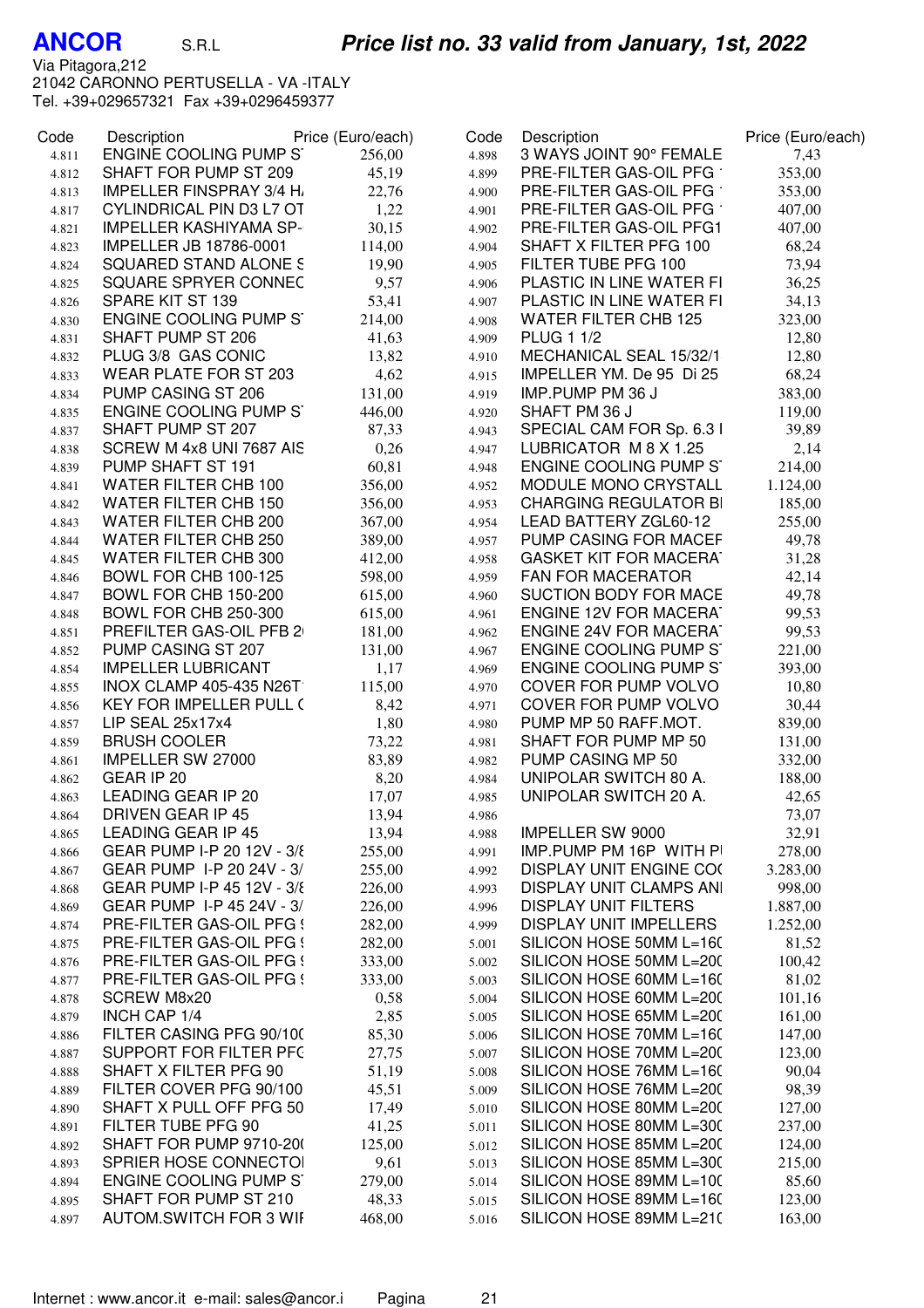| Code  | Description                   | Price (Euro/each) | Code  | Description                     | Price (Euro/each) |
|-------|-------------------------------|-------------------|-------|---------------------------------|-------------------|
| 5.017 | SILICON HOSE 89MM L=250       | 206,00            | 5.118 | STAND ALONE SPRYER HC           | 17,07             |
| 5.018 | SILICON HOSE 89MM L=300       | 223,00            | 5.119 | SEEGER A 12 UNI 3653 PH         | 1,00              |
| 5.019 | SILICON HOSE 195MM L=21       | 193,00            | 5.120 | SEEGER A17X1 UNI3653 PH         | 2,04              |
| 5.020 | SILICON HOSE 95MM L=300       | 133,00            | 5.122 | NIPPLE 2-1/2 GAS-M/M BRA        | 31,63             |
| 5.021 | SILICON HOSE 100MM L=10       | 122,00            | 5.123 | NIPPLE 2 GAS-M/M BRASS          | 19,36             |
| 5.022 | SILICON HOSE 100MM L=16       | 127,00            | 5.130 | RECT. SUPPORT 80x60 M1:         | 56,87             |
| 5.023 | SILICON HOSE 100MM L=21       | 154,00            | 5.131 | RECT. SUPPORT 104x75 M          | 79,27             |
| 5.024 | SILICON HOSE 100MM L=25       | 217,00            | 5.132 | RECT. SUPPORT 230x112 N         | 137,00            |
| 5.025 | SILICONE HOSE 100MM L=        | 237,00            | 5.134 | ENGINE COOLING PUMP ST          | 403,00            |
| 5.026 | SILICON HOSE 114MM L=20       | 127,00            | 5.136 | <b>BOWL FOR FILTERS PFG 9</b>   | 45,61             |
| 5.028 | PULLEY FOR PM16P              | 47,17             | 5.154 | PUMP CASING ST 314              | 89,97             |
| 5.029 | PULLEY FOR PM16P              | 25,79             | 5.156 | FUEL HOSE 1/2                   | 9,06              |
| 5.032 | SHAFT FOR PUMP PM 16P         | 46,91             | 5.160 | SPARE KIT FOR ST 105            | 106,74            |
| 5.033 | SHAFT FOR ENGINE FORD         | 114,00            | 5.161 | SPARE KIT FOR ST 210            | 55,94             |
| 5.034 | BUSH 12 x 16 L=23 SINT.B      | 3,38              | 5.164 | PUMP CASING ST 139/T            | 76,02             |
|       | <b>IMP.PUMP WITH FOOTSTAI</b> | 149,00            | 5.168 | BLACK CUP FOR PFG20 W!          | 27,66             |
| 5.037 | PUMP CASING PM 15 T           |                   |       | <b>WEAR PLATE FOR KHOLEF</b>    |                   |
| 5.038 |                               | 59,75             | 5.169 |                                 | 13,65             |
| 5.039 | CAM FOR SW H=36.5 S=6 D       | 23,19             | 5.182 | SPARE KIT FOR ST 205            | 39,81             |
| 5.042 | ENGINE COOLING PUMP ST        | 497,00            | 5.183 | PUMP SHAFT PM 15 T              | 23,98             |
| 5.043 | SHAFT PUMP ST 213             | 87,33             | 5.184 | SUPPORT FOR FILTER PFC          | 27,75             |
| 5.045 | FITTING 3/8 -D e 17-Di 12     | 7,70              | 5.185 | PRE-FILTER GAS-OIL PFG !        | 353,00            |
| 5.046 | MECHANICAL SEAL PART 1        | 2,14              | 5.186 | PRE-FILT. GAS-OIL PFG 90        | 396,00            |
| 5.047 | MECHANICAL SEAL PART 2        | 8,96              | 5.187 | PRE-FILTER GAS-OIL PFG          | 382,00            |
| 5.048 | SPARE KIT ST 213              | 53,75             | 5.188 | PRE-FILT. GAS-OIL PFG100        | 436,00            |
| 5.049 | SHAFT PUMP ST 212             | 24,60             | 5.190 | PANTOGRAPH WIPER BLAI           | 132,00            |
| 5.050 | <b>COVER REINFORCEMENT I</b>  | 24,10             | 5.191 | IMPELLER PUMP PM40/EM-          | 1.058,00          |
| 5.051 | SPARE KIT FOR JH F9B-9-1      | 185,00            | 5.192 | <b>IMPELLER 312.11.008 SOLE</b> | 20,29             |
| 5.053 | <b>IMPELL. W48080</b>         | 14,95             | 5.194 | NUT 1/2 INCH BRASS KEY 2        | 11,59             |
| 5.055 | PUMP CASING ST 215            | 226,00            | 5.200 | DIESEL PREFILTER PFG 10         | 382,00            |
| 5.056 | PLUG 1/8 GAS CH14 L=11        | 7,77              | 5.201 | SPARE ELEMENT PFG90 IN          | 42,65             |
| 5.057 | <b>COVER PUMP FORD</b>        | 46,93             | 5.202 | SPARE ELEMENT PFG100 I          | 49,78             |
| 5.058 | <b>GASKET FOR FLANGE D=1</b>  | 22,14             | 5.203 | CAM FOR SCANIA M8               | 39,33             |
| 5.059 | FLANGE FOR COMPENS. D         | 88,16             | 5.204 | SEAL KIT PFG21-23-90-100        | 11,15             |
| 5.061 | ENGINE COOLING PUMP ST        | 326,00            | 5.205 | ENGINE COOLING PUMP ST          | 388,00            |
| 5.062 | IMPELLER SW 18000             | 135,00            | 5.206 | SPRYER FOR FUEL DIALIS'         | 19,90             |
| 5.063 | IMPELLER SW 26000             | 128,00            | 5.210 | PUMP SHAFT ST 291               | 63,99             |
| 5.067 | SPARE KIT ST 203              | 42,33             | 5.211 | CAM FOR BV8406 - BD1260         | 39,33             |
| 5.069 | SPARE KIT ST 207              | 40,66             | 5.212 | AUTOM.SWITCH CT2N5 FO           | 987,00            |
| 5.070 | SPARE KIT ST 208              | 40,70             | 5.213 | LOW NUT M 20x1.5 AISI 30        | 4,17              |
| 5.073 | O-RING ORM 54X2.5             | 1,38              | 5.214 | PUMP CASING ST 291              | 114,00            |
| 5.074 | SHAFT PUMP ST 215             | 30,61             | 5.216 | PLANE WASHER 17X2X21            | 2,35              |
| 5.075 | <b>REPAIR KIT ST 215</b>      | 69,18             | 5.217 | <b>CORK FOR IMPELLER D 42</b>   | 1,00              |
| 5.077 | <b>ECCENTRIC FOR PK10</b>     | 16,81             | 5.218 | TUBE FOR DIESEL 16X23 1         | 20,48             |
| 5.078 | 1 INCH CONNECTOR FOR \$       | 15,47             | 5.219 | DRAIN KIT PFG 16-17-20-50       | 18,19             |
| 5.081 | WIPER BLADE 600mm PAN         | 66,76             | 5.220 | PUMP CASING ST 160/T            | 161,00            |
|       | PUMP SHAFT JB 10970-21        | 59,83             | 5.221 | SHAFT FOR PUMP ST 160/1         | 41,68             |
| 5.088 | ELECTROPUMP DIESEL PA         | 716,00            | 5.222 | ENGINE COOLING PUMP ST          | 262,00            |
| 5.094 | <b>TROLLEY FOR FILTERS</b>    | 369,00            |       | <b>BG 80/220 FLANGE</b>         |                   |
| 5.095 |                               |                   | 5.223 |                                 | 35,56             |
| 5.096 | PRE-FILTER GAS-OIL PFG        | 353,00            | 5.225 | CON.OL/21.1-30.9-8              | 10,03             |
| 5.099 | <b>BUSH FOR IMPELLER</b>      | 8,77              | 5.227 | ENGINE COOLING PUMP ST          | 196,00            |
| 5.102 | KIT ANODES SERIE VOLVO        | 90,59             | 5.228 | PRE-FILTER GASOIL PFG 5         | 221,00            |
| 5.103 | KIT ANODESI SERIE VOLVO       | 60,14             | 5.229 | FILTER COVER PFG 50             | 45,51             |
| 5.104 | KIT ANODES VOLVO DUO-F        | 55,66             | 5.230 | VENTURE PIPE FOR 50 FILT        | 34,13             |
| 5.106 | KIT ANODES MERCURY BR         | 139,00            | 5.231 | PRE-FILTER GAS-OIL PFG          | 353,00            |
| 5.107 | KIT ANODES MERCURY BR         | 97,50             | 5.232 | FITTING 1 GAS-De 16-Di 13       | 17,07             |
| 5.110 | KIT ANODES MERCURY VE         | 186,00            | 5.233 | TUBE FOR DIESEL 19X27 1         | 26,17             |
| 5.115 | <b>COVER FOR PUMP MS57</b>    | 68,24             | 5.234 | <b>JUNCTION CRANK TN119-1</b>   | 34,13             |
| 5.116 | <b>ROUNDED STAND ALONE §</b>  | 19,90             | 5.235 | STRAIGTH JUNCTION TN92          | 17,95             |
| 5.117 | ROUNDED SPRYER CONNE          | 9,57              | 5.236 | SPHERE VALVE M-F 3/8-3/8        | 17,92             |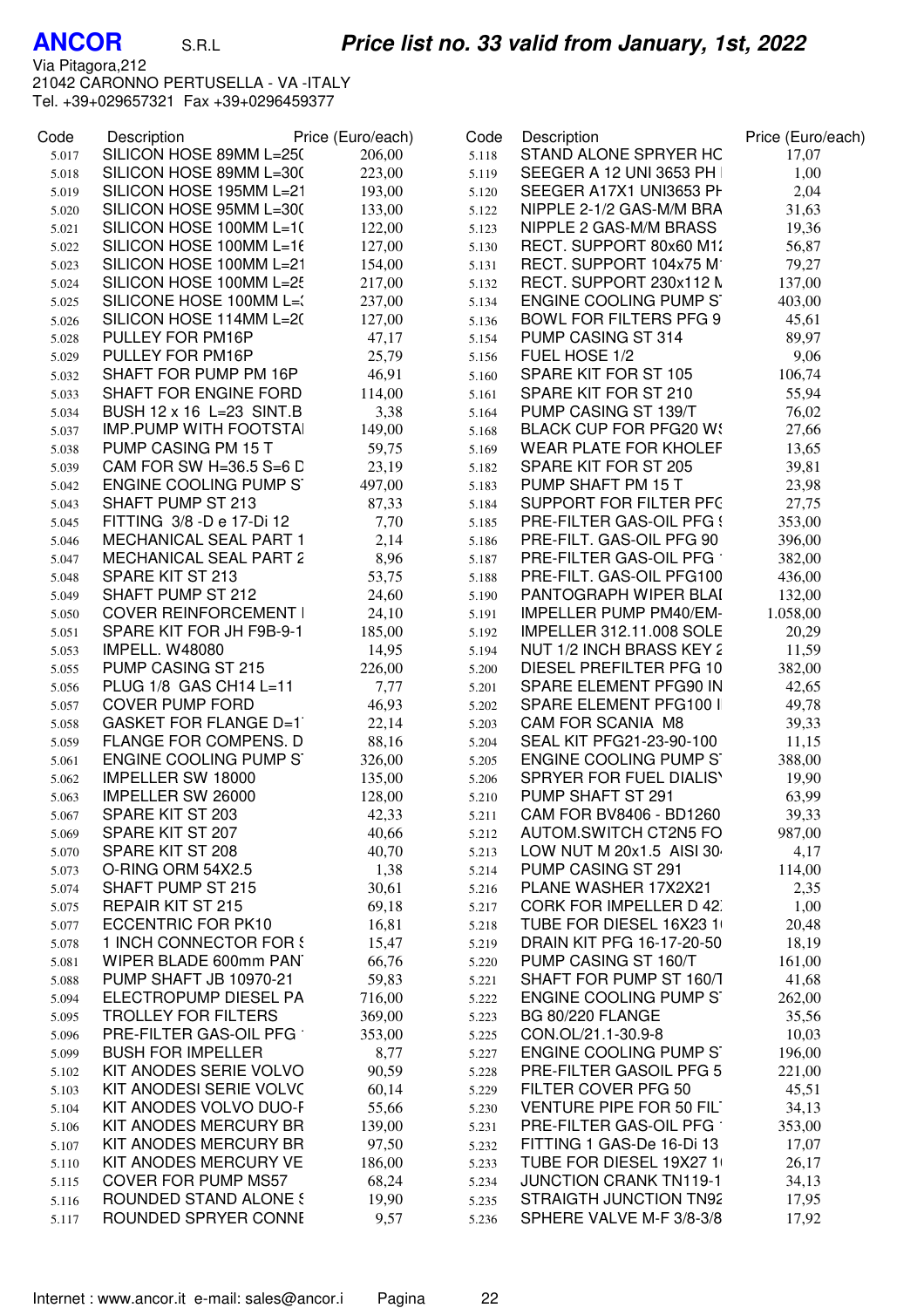| Code  | Description                   | Price (Euro/each) | Code  | Description                      | Price (Euro/each) |
|-------|-------------------------------|-------------------|-------|----------------------------------|-------------------|
| 5.237 | MAN. 111.12 DN40 P.1/8 4 B    | 24,60             | 5.317 | <b>FLANGE FOR AS25</b>           | 612,00            |
| 5.240 | O-RING OR 2162 41 X 1.78      | 0,31              | 5.318 | PUMP AS25 ENGINE COOLI           | 2.559,00          |
| 5.241 | CLEAR DIESEL CLEANER L        | 48,33             | 5.319 | <b>COVER AS25</b>                | 130,00            |
| 5.242 | CLEAR DIESEL CLEANER L        | 108,00            | 5.320 | CAM FOR AS25                     | 156,00            |
| 5.243 | PLUG FOR ANODE M18X1.5        | 11,94             | 5.321 | VACUOMETER 1/8                   | 25,61             |
| 5.244 | <b>LIP SEAL 19X47X10</b>      | 6,83              | 5.322 | SHAFT FOR PUMP ST 123/1          | 45,19             |
| 5.245 | LIP SEAL 15x28x7 INOX SP      | 6,83              | 5.323 | PUMP CASING ST 123/T             | 131,00            |
| 5.246 | LIP SEAL 14X35X7              | 6,25              | 5.324 |                                  | 57,42             |
| 5.248 | PLUG FOR ANODE M28X1.5        | 11,13             | 5.326 | <b>CARTRIDGE FOR OIL FILTE</b>   | 70,03             |
| 5.250 | SPARE KIT FOR ST 180 SH       | 190,00            | 5.330 | SHAFT J.NORTHERN LIGHT           | 128,00            |
| 5.251 | CONNECTOR 1/2 - Di15-De2      | 5,97              | 5.331 | PROPELLER CUFF MAX IN1           | 31,31             |
| 5.253 | REDUCTION R 3/8 M12 X 1.      | 8,43              | 5.332 | PROPELLER CUFF MAX INT           | 42,65             |
| 5.255 | SHAFT FOR BG120 380VAC        | 85,77             | 5.333 | PROPELLER CUFF MAX INT           | 59,21             |
| 5.256 | ELECTRONIC PUMP X-JET         | 421,00            | 5.334 | <b>COLLAR FOR AX DIAMETEI</b>    | 22,49             |
| 5.258 | <b>ENGINE 230V KW 0.25</b>    | 170,00            | 5.335 | <b>COLLAR FOR AX DIAMETEI</b>    | 22,14             |
| 5.259 | <b>BRACKET FOR PUMP ST20</b>  | 71,09             | 5.336 | <b>COLLAR FOR AX DIAMETEI</b>    | 25,17             |
| 5.260 | PULLEY FOR ST201              | 99,53             | 5.337 | <b>COLLAR FOR AX DIAMETEI</b>    | 44,01             |
| 5.261 | DOUBLE PFG 90 VC SWITC        | 1.124,00          | 5.338 | <b>COLLAR FOR AX DIAMETEI</b>    | 46,40             |
|       | DOUBLE PFG100 VC SWIT(        | 1.222,00          | 5.339 | <b>COLLAR YANMAR</b>             | 37,54             |
| 5.262 | <b>JUNCTION CRANK TN94-16</b> | 43,02             |       | PROPELLER CUFF AX DIAN           |                   |
| 5.263 | RACCORDO MF 90 1/2            |                   | 5.340 |                                  | 10,40             |
| 5.264 |                               | 18,08             | 5.341 | PROPELLER CUFF AX DIAN           | 14,77             |
| 5.265 | PROL.FIL. PRF 1/2             | 16,10             | 5.342 | PROPELLER CUFF AX DIAN           | 16,53             |
| 5.267 | SCREW M 6x20 UNI 5739 A       | 0,58              | 5.343 | PROPELLER CUFF AX DIAN           | 25,01             |
| 5.268 | SHAFT JB 10970                | 92,43             | 5.344 | PROPELLER CUFF AX DIAN           | 30,22             |
| 5.271 | PREFILTER PFG 50 VCR ISC      | 249,00            | 5.345 | SHAFT FOR PUMP JB22220           | 74,44             |
| 5.272 | IMPELL.SZ 17461-98501         | 15,62             | 5.346 | SHAFT FOR PUMP ST 234            | 74,44             |
| 5.274 | DIESEL CARTRIDGE SP 01(       | 54,48             | 5.347 | ENGINE COOLING PUMP ST           | 413,00            |
| 5.275 | SHAFT X FILTER PFG 50         | 68,24             | 5.348 | PUMP CASING ST216-ST31           | 108,00            |
| 5.276 | <b>COVER SW 19965</b>         | 48,97             | 5.349 | ENGINE COOLING PUMP ST           | 456,00            |
| 5.277 | O-RING 38x3                   | 1,42              | 5.350 | SHAFT FOR PUMP ST 216            | 74,44             |
| 5.278 | ENGINE COOLING PUMP ST        | 441,00            | 5.351 | EXHAUST MANIFOLD d.45            | 39,39             |
| 5.279 | ENGINE COOLING PUMP ST        | 282,00            | 5.353 | IMPELLER JB 30919-0001           | 61,36             |
| 5.280 | SPARE KIT PUMP ST143/T        | 51,19             | 5.355 | IMPELLER YH 2A 2B 2C             | 17,07             |
| 5.281 | FILTER CASING PFG 50          | 85,30             | 5.356 | <b>IMPELLER YH MALTA</b>         | 15,64             |
| 5.282 | PRE-FILTER GAS-OIL PFG!       | 221,00            | 5.357 | IMPELLER YH 4A 5C                | 16,35             |
| 5.284 | PUMP CASING EP 10 INOX        | 145,00            | 5.359 | IMPELLER YH 9.9F 15F             | 19,05             |
| 5.285 | COVER FOR VW065121012.        | 41,25             | 5.360 | <b>IMPELLER YH HP</b>            | 19,90             |
| 5.286 | ENGINE COOLING PUMP ST        | 214,00            | 5.361 | IMPELLER YH 20D 25N              | 18,49             |
| 5.287 | SHAFT FOR PUMP ST 223         | 38,23             | 5.362 | IMPELLER YH 30D 40H 50D          | 22,68             |
| 5.288 | IMP. VL 3830459 JB 17938-0    | 108,00            | 5.363 | IMP. YH 50G-60F-70B-F45B-        | 17,77             |
| 5.289 | SHAFT FOR PUMP ST 243         | 70,94             | 5.364 | IMPELLER YH 75A 80A 85A          | 19,90             |
| 5.290 | COMPLETE CASE PUMP BC         | 236,00            | 5.365 | IMPELLER YH 115 - V4U.V6         | 27,09             |
| 5.291 | GEAR PUMP BG 20-220V 1.       | 650,00            | 5.366 | IMPELLER YH F80 100              | 19,90             |
| 5.293 | IMP. FOR PUMP 2P 1/2          | 398,00            | 5.367 | IMPELLER YH F6A/B F8C            | 17,82             |
| 5.294 | ARM PANT. Q12 L=1100 mm       | 268,00            | 5.369 | IMPELLER SZ DT9.9-15 DF9         | 20,33             |
| 5.295 | COOLING HOSE 60 MM.           | 34,13             | 5.370 | IMPELLER SZ DT25C 30C            | 19,90             |
| 5.296 | SHAFT FOR PUMP ST143/T        | 54,13             | 5.372 | IMPELLER SZ DT 75 85             | 19,90             |
| 5.299 | ENGINE 12V 120W FOR PUI       | 66,22             | 5.373 | IMPELLER SZ DT 100 DF60          | 21,34             |
| 5.300 | ENGINE 24V 120W FOR PUI       | 66,22             | 5.374 | <b>IMPELLER SZ DF 60 70 90 1</b> | 22,88             |
| 5.302 | ENGINE COOLING PUMP ST        | 259,00            | 5.376 | IMPELLER ME 47-95289             | 17,07             |
| 5.305 | ENGINE COOLING PUMP ST        | 295,00            | 5.377 | <b>IMPELLER ME</b>               | 14,12             |
| 5.306 | SPARE KIT JB 29470-2431       | 7,13              | 5.378 | IMPELLER ME 47-89981             | 17,07             |
| 5.309 | CAM FOR SW G702 6 mm          | 26,40             | 5.379 | <b>IMPELLER ME</b>               | 18,49             |
| 5.310 | PULLEY D.90 - FOR ST 203-     | 48,46             | 5.380 | IMPELLER ME 47-19453T            | 23,11             |
| 5.312 | SHAFT FOR PUMP SW GXX         | 82,45             | 5.381 | <b>IMPELLER ME- HONDA</b>        | 20,22             |
| 5.313 | SHAFT FOR JB 29600-1001       | 76,78             | 5.382 | <b>IMPELLER ME 47-862232A2</b>   | 27,03             |
| 5.314 | STUD BOLT M8X55               | 4,52              | 5.384 | PUMP CASING ST 223               | 131,00            |
| 5.315 | PUMP CASING AS25              | 569,00            | 5.385 | <b>WEAR PLATE AS25</b>           | 25,61             |
|       | SHAFT FOR PUMP AS25           | 214,00            |       | ENGINE COOLING PUMP ST           | 207,00            |
| 5.316 |                               |                   | 5.387 |                                  |                   |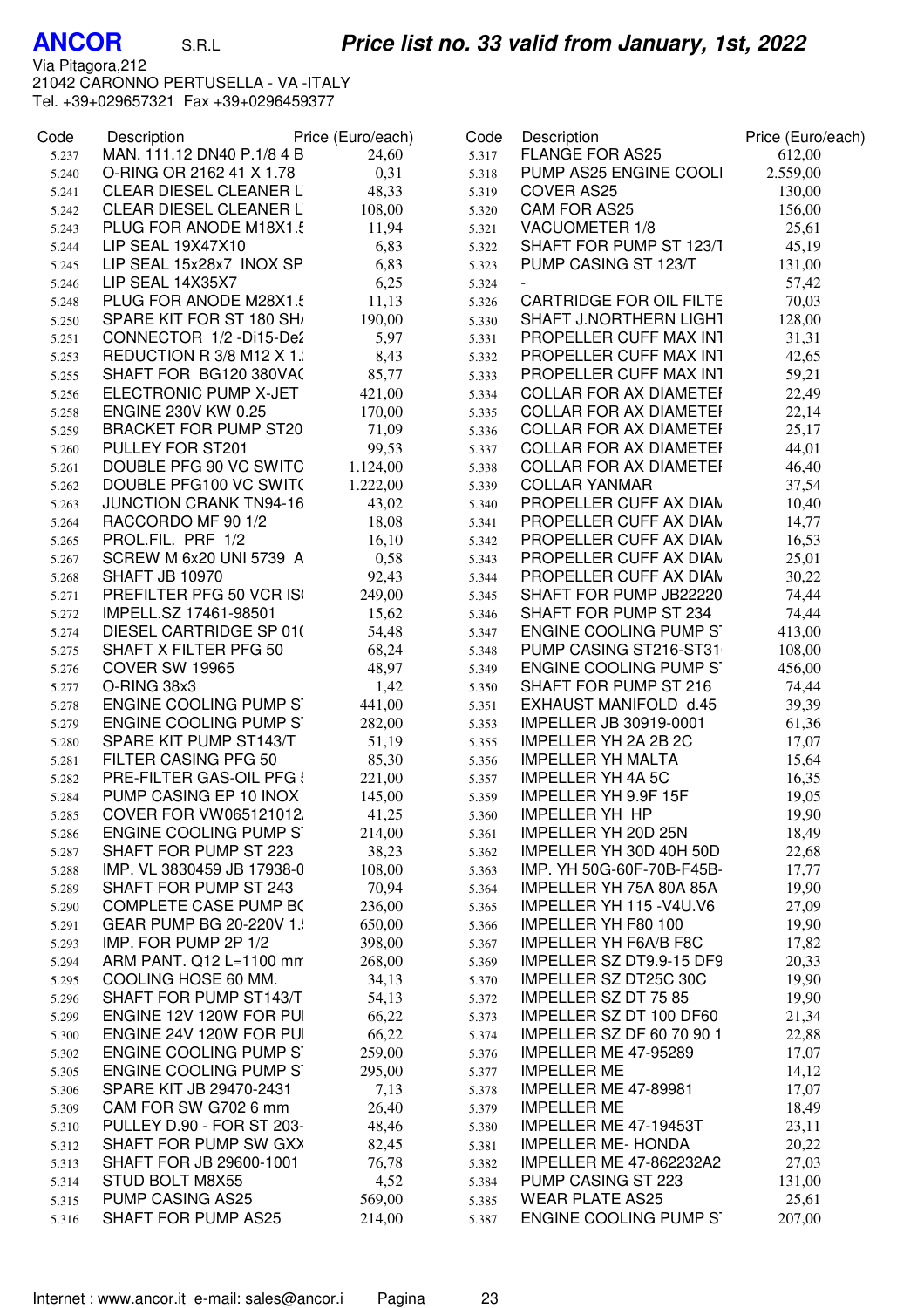| Code  | Description                      | Price (Euro/each) | Code  | Description                      | Price (Euro/each) |
|-------|----------------------------------|-------------------|-------|----------------------------------|-------------------|
| 5.388 | PUMP SHAFT NORTH.L. 25.          | 111,00            | 5.466 | GEAR PUMP I-PUMP 20 - 22         | 601,00            |
| 5.389 | ELECTRONIC CONTROL X-            | 270,00            | 5.467 | PREFILTER PFG 50 VIR             | 310,00            |
| 5.391 | PUMP SHAFT NORTH.L. TE           | 127,00            | 5.468 | RUBBER HOSE VP 872988-I          | 30,64             |
| 5.392 | PUMP SHAFT JABSCO D.16           | 60,81             | 5.469 | BEARING 30X72X19-6306-S          | 28,30             |
| 5.393 | SHAFT ST 218/T                   | 27,81             | 5.470 | PUMP CASING ST 238               | 150,00            |
| 5.394 | SCREW M 4x10 UNI 7687 - I        | 0,51              | 5.471 | SHAFT JB50560-0001               | 124,00            |
| 5.395 | <b>SCREW M 5x10 UNI 7687 - I</b> | 0,72              | 5.472 | CAM FOR Sp. 5                    | 39,89             |
| 5.396 | <b>SCREW M 4x8 UNI 7687 - BI</b> | 0,55              | 5.473 | BRASS CRANK 45° M/F 3/8          | 3,70              |
| 5.397 | SCREW M 4x14 UNI 7687-BI         | 0,68              | 5.474 | CURVE 90 DEGREES 3/8X1           | 3,82              |
| 5.398 | ARM PANT. Q12 L=1300 mm          | 268,00            | 5.476 | SPARE KIT FOR YM 721575          | 46,47             |
| 5.399 | FLEXIBLE STUD PIPE OD=1          | 760,00            | 5.478 | ANTI NAUSEA BRACELET             | 20,52             |
| 5.400 | <b>GASKET FOR FLANGE DE1</b>     | 19,90             | 5.479 | SPARE KIT ELEMENT PFG1           | 49,78             |
| 5.401 | IMP. PUMP PM40/EM-12V P          | 1.058,00          | 5.480 | ARM PANT. Q12 L=900 mm           | 268,00            |
| 5.402 | DOUBLE PFG100 I SWITCH           | 1.222,00          | 5.482 | PUMP FRONT CASING ST 2           | 206,00            |
| 5.403 | <b>SLEIPNER OGIVE</b>            | 27,75             | 5.483 | PUMP REAR CASING ST 22           | 136,00            |
|       | DOUBLE PFG100 I SWITCH           | 1.222,00          | 5.484 | PULLEY FOR ST221                 | 134,00            |
| 5.404 | LIP SEAL 20x47x7                 | 3,55              |       | PUMP CASING ST 214-PM4           | 180,00            |
| 5.405 | FITTING .1P FLANGED ST1!         |                   | 5.486 | ENGINE24 V 600 WATT D 8          |                   |
| 5.406 |                                  | 28,43             | 5.489 |                                  | 288,00            |
| 5.407 | <b>SCREW M 5.5x19 UNI 6954</b>   | 0,40              | 5.493 | ENGINE 12 V 1200 W D 114         | 683,00            |
| 5.408 | <b>SCREW M 5x8 UNI 7687 - BI</b> | 0,58              | 5.497 | ENGINE 12 V 1000 W D114          | 613,00            |
| 5.410 | <b>SCREW M 5x12 UNI 7687 - I</b> | 0,58              | 5.498 | ENGINE 24 V 1000 W D114          | 677,00            |
| 5.411 | IMPELLER JH 09-1077B-9           | 22,60             | 5.499 | ENGINE 12 V 1200 W D114          | 638,00            |
| 5.413 | FITTING 1 GAS-De28 - BRAS        | 8,81              | 5.503 | DAMPER CCFS144816-60IR           | 112,00            |
| 5.417 | PLUG M18x1.5 - Di M8 HOLE        | 11,37             | 5.507 | STUD BOLT M20x2.5x125+N          | 15,47             |
| 5.418 | EL. ENGINE 220V-90S HP2-I        | 376,00            | 5.508 | ENGINE COOLING PUMP ST           | 288,00            |
| 5.419 | ENGINE COOLING PUMP ST           | 288,00            | 5.509 | SHAFT PUMP ST240                 | 40,61             |
| 5.420 | SHAFT PUMP ST219                 | 40,61             | 5.510 | CENTERING RING 35X47X1           | 6,44              |
| 5.421 | FITTING .3/4x25 BRASS            | 6,40              | 5.513 | LIP SEAL D.12.42x1.78 OR 2       | 0,27              |
| 5.422 | DUBBLE REDUCTED NIPPL            | 5,67              | 5.514 | KEY 3x3x12 UNI 6604 INOX         | 1,36              |
| 5.423 | ENGINE COOLING PUMP ST           | 334,00            | 5.515 | PM46 BRACKET                     | 293,00            |
| 5.424 | SHAFT PUMP ST220                 | 49,78             | 5.521 | <b>BOWL FOR FILTERS PFG 5</b>    | 22,82             |
| 5.427 | LIP SEAL Di 95x1.78 OR 237       | 1,42              | 5.522 | CAM FOR PUMP TH. $3.5$ H=        | 12,97             |
| 5.428 | MANUAL PUMP EXCELS. E(           | 278,00            | 5.523 | ST 222 PUMP                      | 383,00            |
| 5.429 | ENGINE COOLING PUMP ST           | 413,00            | 5.524 | SHAFT FOR PUMP ST 222            | 45,19             |
| 5.430 | PUMP SHAFT ST 391                | 63,99             | 5.525 | PUMP CASING ST 222               | 226,00            |
| 5.432 | NEUTRAL IMPELLER LUBR            | 1,17              | 5.526 | CARTRIDGE INOX FOR PF(           | 36,92             |
| 5.433 | CORK FOR IMPELLER d.35>          | 1,00              | 5.527 | RUBBER TUBE VOLVO COL            | 24,60             |
| 5.435 | IMP. KH 250872                   | 34,13             | 5.529 | ANODE D16X51 SCREWED             | 10,92             |
| 5.437 | PUMP CASING ST219                | 108,00            | 5.530 | PLUG 1/2 GAS - 7/16 UNF          | 9,68              |
| 5.438 | ANODE 3/8 Gas D.12 BUKH          | 14,17             | 5.532 | <b>GASKET VL 827250</b>          | 0,82              |
| 5.439 | SHAFT FOR PUMP ST 316            | 74,44             | 5.533 | WINDSH.WIPERW600-12V-            | 524,00            |
| 5.441 | ARM PANT. Q12 L=1000 mm          | 268,00            | 5.534 | WINDSH.WIPERW600 24V 1           | 524,00            |
| 5.442 | BRACE FOR AX DIAM.60             | 75,36             | 5.549 | PLUG 1/8 CH BR                   | 7,77              |
| 5.443 | ANODE FLANGE POOP D.1            | 126,00            | 5.550 | IMP. JB22799-0001                | 14,30             |
| 5.444 | ANODE FLANGE D.90                | 16,36             | 5.551 | ANODE WITH TAP M24x1.5           | 22,41             |
|       | DOUBLE PFG100 VCR SWIT           | 1.222,00          |       | SUPPORT FOR WIPER PAN            | 32,82             |
| 5.445 | DOUBLE PFG50 VCR SWIT(           |                   | 5.552 | PLUG 3/8 GAS VM706               |                   |
| 5.446 | DOUBLE PFG50 C SWITCH.           | 738,00            | 5.554 |                                  | 11,09             |
| 5.447 |                                  | 772,00            | 5.556 | KEY 6x7x20 ML                    | 3,62              |
| 5.450 | KIT FOR PFG50-90-100 SWI         | 279,00            | 5.557 | <b>SCREW M 6x16 UNI 6107 - I</b> | 0,82              |
| 5.451 | <b>GASKET KIT PFG 50</b>         | 16,40             | 5.560 | KEY 3x6x17.7 ML                  | 2,18              |
| 5.452 | <b>BALL BEARING FLANGE 84</b>    | 200,00            | 5.562 | ENGINE COOLING PUMP PI           | 533,00            |
| 5.454 | SHAFT FOR FLANGE VL841           | 13,67             | 5.563 | <b>INOX PIN DAMPER CF110 N</b>   | 90,23             |
| 5.455 | FLEXIBLE STUD PIPE OD=2          | 805,00            | 5.564 | MAGNESIUM ANODE -TAP             | 21,88             |
| 5.456 | ENGINE COOLING PUMP ST           | 203,00            | 5.565 | MAGNES.ANODE d.10 x 18 -         | 12,31             |
| 5.457 | SHAFT PUMP ST 238                | 41,00             | 5.566 | TUBE DIN 20022 1SN 3/4           | 27,56             |
| 5.461 | STRAIGHT COOLING HOSE            | 12,31             | 5.567 | AIR FILTER VOLVO 3818541         | 73,83             |
| 5.462 | DOUBLE PFG 90 VCR SWIT           | 1.093,00          | 5.568 | <b>IMPELLER HONDA DE87 DI:</b>   | 30,17             |
| 5.463 | DOUBLE PFG 90 C SWITCH           | 1.093,00          | 5.569 | <b>IMPELLER HONDA DE40 DI</b>    | 14,19             |
| 5.464 | DOUBLE PFG100 C SWITCH           | 1.217,00          | 5.570 | <b>IMPELLER HONDA DE55.4 [</b>   | 22,92             |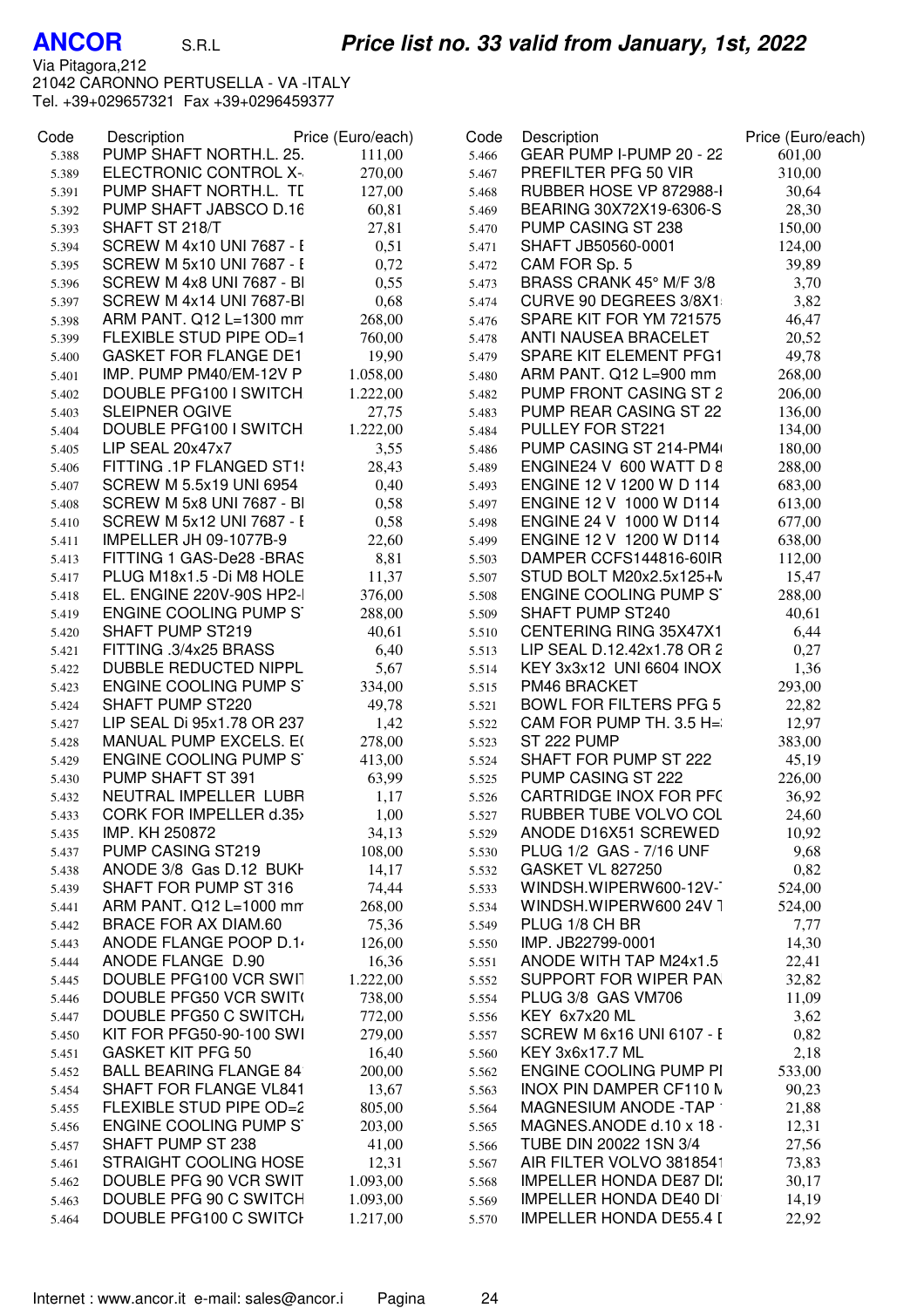| Code  | Description                       | Price (Euro/each) | Code  | Description                   | Price (Euro/each) |
|-------|-----------------------------------|-------------------|-------|-------------------------------|-------------------|
| 5.571 | <b>IMPELLER HONDA DE55 DI</b>     | 22,66             | 5.731 | SHAFT ST235                   | 129,00            |
| 5.572 | IMPELLER HON DE45.4 DI1:          | 14,19             | 5.732 | PUMP CASING ST235             | 179,00            |
| 5.573 | <b>IMPELLER DE 45.3 DI 16.2 F</b> | 14,19             | 5.733 | PREFILTER GAS-OIL PFB 2       | 190,00            |
| 5.605 | SHAFT PUMP ST 320                 | 38,69             | 5.734 | IMP.VOLVO 834794 H=50.2       | 29,02             |
| 5.639 | ENGINE COOLING PUMP ST            | 217,00            | 5.735 | RECT. DAMPER 80x60 M12        | 69,65             |
| 5.640 | IMPELLER JP09-836S-7              | 34,82             | 5.736 | PC 60/ALT CENTRIFUGE PL       | 348,00            |
| 5.641 | IMPELLER JH 09-842B               | 362,00            | 5.737 | SHAFT FOR PC 60/ALT           | 29,67             |
| 5.656 | ENGINE COOLING PUMP ST            | 285,00            | 5.738 | PUMP SUPPORT PC 60-ALT        | 167,00            |
| 5.657 | SHAFT FOR PUMP ST 304             | 48,71             | 5.739 | <b>COMPLETE ANODE VP 838</b>  | 44,17             |
| 5.658 | PUMP CASING ST 304                | 72,58             | 5.740 | EC 200 380 VCA CENTRIFL       | 1.122,00          |
| 5.659 | ENGINE COOLING PUMP ST            | 352,00            | 5.741 | PUMP SHAFT SW 24223 WI        | 246,00            |
| 5.660 | ENGINE COOLING PUMP PI            | 1.134,00          | 5.742 | BEARING 25x62x17 6305-2F      | 28,50             |
| 5.661 | ARM PANT. Q12 L=1150 mm           | 268,00            | 5.743 | <b>SHAFT FOR PUMP PERKIN:</b> | 74,44             |
| 5.662 | DAMPER 104x75 M16 65 SH           | 87,71             | 5.745 | ENGINE COOLING PUMP ST        | 270,00            |
| 5.663 | PUMP SPECIAL 40                   | 511,00            | 5.746 | SPARE KIT FOR ST 212          | 43,67             |
| 5.665 | ENGINE COOLING PUMP ST            | 200,00            | 5.747 | PRE-FILTER GAS-OIL PFG !      | 282,00            |
|       | SHAFT PUMP ST 197                 | 28,88             |       | REDUCTION M/F 1/8 NPT-1/      | 9,03              |
| 5.666 | PUMP CASING ST 197                |                   | 5.748 | IMPELLER SW 29000             |                   |
| 5.667 |                                   | 98,56             | 5.749 |                               | 122,00            |
| 5.669 | SHAFT FOR PUMP VOLVO              | 39,31             | 5.750 | IMPELLER SW 30000             | 150,00            |
| 5.670 | SHAFT FOR PUMP VOLVO              | 39,31             | 5.752 | CAM FOR PUMP JH 24637         | 40,08             |
| 5.671 | ENGINE COOLING PUMP ST            | 388,00            | 5.753 | ENGINE COOLING PUMP ST        | 168,00            |
| 5.672 | PUMP GASKET F5/F6                 | 0,64              | 5.754 | IMPELLER FOR SPM7000          | 19,36             |
| 5.673 | ELECTROPUMP BG 45 380             | 489,00            | 5.755 | ENGINE COOLING PUMP ST        | 375,00            |
| 5.674 | EL.ENGINE 380V TRIF.0.55          | 274,00            | 5.756 | SHAFT FOR PUMP ST 241         | 25,95             |
| 5.675 | SHAFT ST 314                      | 46,43             | 5.757 | IMPELLER KASHIYAMA SP-        | 189,00            |
| 5.676 | DAMPER 230x110 PIN M16 (          | 162,00            | 5.761 | SHAFT FOR PUMP WESTE          | 100,14            |
| 5.678 | <b>BOWL FILTER PFG12</b>          | 9,92              | 5.762 | OR 3500 126.67 X 2.62         | 3,23              |
| 5.683 | ANODE WITH TAP VM MD70            | 23,24             | 5.763 | OR 2225 56.87 X 1.78          | 0,91              |
| 5.686 | ENGINE COOLING PUMP ST            | 446,00            | 5.764 | OR 2350 88.62 X 1.78          | 1,12              |
| 5.687 | SHAFT PUMP ST 307                 | 87,33             | 5.765 | STUD BOLT M12x85              | 8,20              |
| 5.688 | SHAFT FOR 11590204                | 116,00            | 5.766 | HEX KEY 2 MM                  | 5,16              |
| 5.689 | ENGINE COOLING PUMP ST            | 490,00            | 5.768 | <b>BUSH BRASS 30x20x19.5</b>  | 15,47             |
| 5.691 | PUMP CASING ST 261                | 174,00            | 5.769 | <b>COLOUR BLUE-GREY VM</b>    | 14,73             |
| 5.692 | CON.LE 23/35/8                    | 7,75              | 5.770 | <b>WEAR PLATE</b>             | 10,31             |
| 5.693 | SEAL SIM/22-37.5-25/X-PGF         | 7,75              | 5.771 | ELECTROPUMP BG 180 - 2        | 1.161,00          |
| 5.694 | SEEGER EST.5X0.7 A5 UNI.          | 1,03              | 5.772 | SHAFT FOR PUMP BG180          | 164,00            |
| 5.696 | PUMP MC 50 RAFF.MOT.              | 839,00            | 5.773 | ELECTRIC ENGINE 1300 W        | 775,00            |
| 5.697 | SHAFT FOR PUMP MC 50              | 164,00            | 5.774 | MECHANICAL SEAL FOR E(        | 14,92             |
| 5.698 | PUMP SUPPORT MC 50                | 191,00            | 5.775 | PUMP MP ST 239                | 1.097,00          |
| 5.705 | PC 60 CENTRIFUGE PUMP             | 284,00            | 5.776 | ST 239 BRACKETT               | 231,00            |
| 5.706 | SHAFT FOR PC 60                   | 25,21             | 5.779 | SPARE KIT JB239               | 105,76            |
| 5.707 | PUMP SUPPORT PC 60                | 167,00            | 5.780 | ENGINE COOLING PUMP ST        | 215,00            |
| 5.710 | FLEXIBLE STUD PIPE INOX           | 720,00            | 5.781 | SHAFT ST 245                  | 45,14             |
|       | SHAFT FOR PUMP ST 323             | 45,19             | 5.782 | ENGINE COOLING PUMP S         | 323,00            |
| 5.711 | ENGINE COOLING PUMP ST            |                   |       | PUMP SHAFT ST244              |                   |
| 5.712 |                                   | 351,00            | 5.783 |                               | 77,38             |
| 5.715 | DAMPER CCF 180x50 M16 7           | 57,47             | 5.784 | SEAL.FG1/16-28.5-17           | 22,45             |
| 5.716 | DAMPER CF 150x50 SCRE\            | 68,36             | 5.785 | MECHANICAL SEAL 5/8 INC       | 46,43             |
| 5.717 | PLUG FOR ANODE M18X1.5            | 11,80             | 5.786 | ANODE COMPL. WITH TAP         | 30,96             |
| 5.718 | PLUG FOR ANODE M18X1.5            | 11,80             | 5.787 | ANODE FOR TAP D 1/2G 15       | 10,31             |
| 5.719 | ENGINE COOLING PUMP ST            | 284,00            | 5.788 | <b>IMP.PUMP FLANGE ST 245</b> | 337,00            |
| 5.720 | ANODE COMPL. 3/4 CAT              | 38,64             | 5.790 | ANODE WITH TAP M16X1.5        | 13,23             |
| 5.721 | PUMP CASING ST 320                | 77,38             | 5.791 | ENGINE COOLING PUMP ST        | 168,00            |
| 5.722 | SPARE KIT FOR SW P1710-           | 82,55             | 5.792 | CAT 3196 CAM H=102 OD=9       | 288,00            |
| 5.724 | ENGINE COOLING PUMP ST            | 825,00            | 5.793 | COVER CAT 3196P D133 5 I      | 65,12             |
| 5.726 | <b>DIESEL CARTRIDGE RACOL</b>     | 46,43             | 5.794 | PUMP SHAFT CAT 3196           | 296,00            |
| 5.727 | ENGINE COOLING PUMP ST            | 533,00            | 5.795 | DAMPER 230x110 PIN M20 (      | 159,00            |
| 5.728 | FLANGE PUMP ST 235                | 43,93             | 5.796 | SHAFT ST 233                  | 37,40             |
| 5.729 | FLANGE FOR PUMP ST 314            | 67,68             | 5.797 | DAMPER CF 150x50 SCREV        | 68,36             |
| 5.730 | SPACER FOR ST344 15X18            | 2,41              | 5.798 | LIP SEAL 8x16x7               | 4,38              |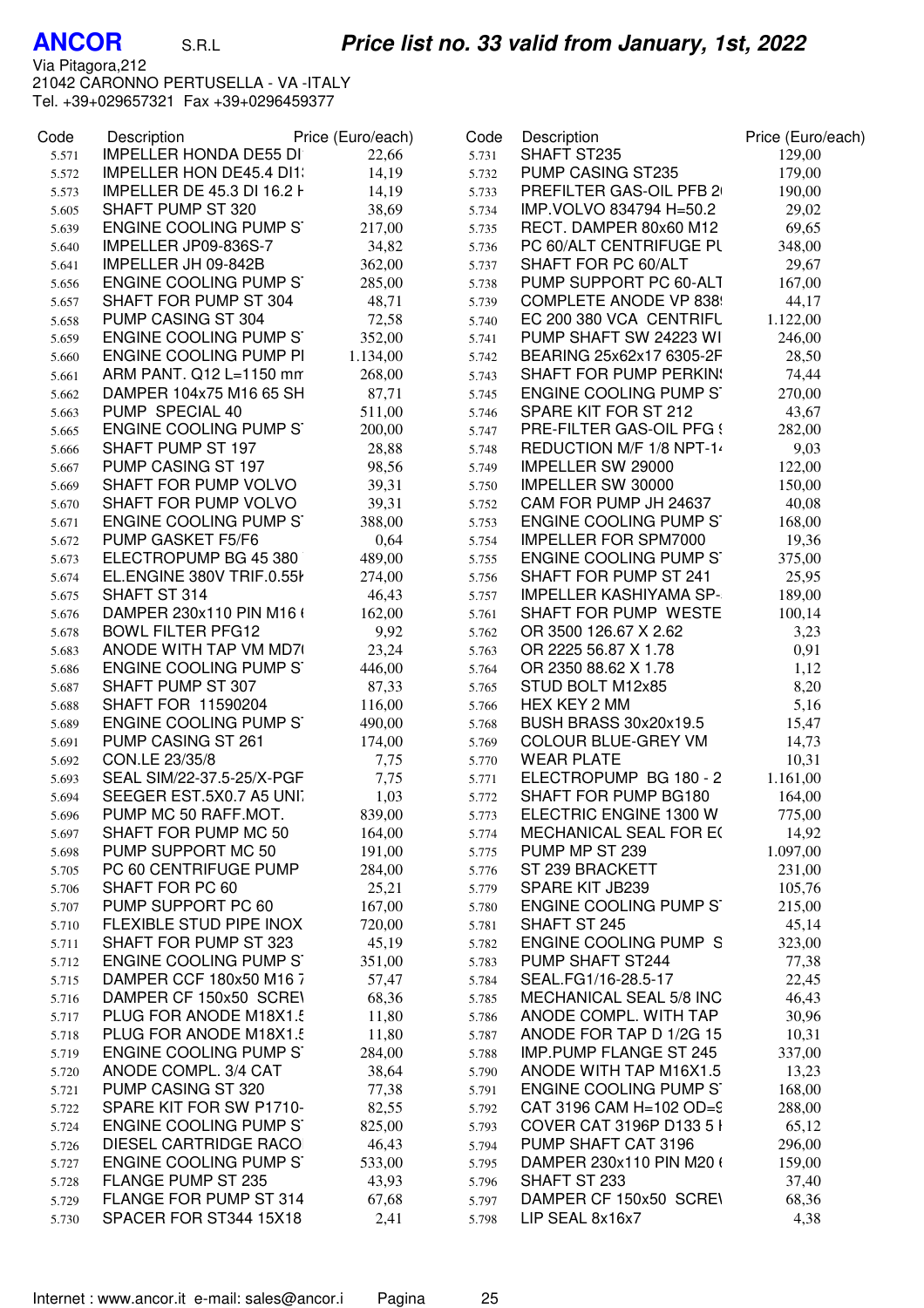| Code           | Description                      | Price (Euro/each) | Code           | Description                   | Price (Euro/each) |
|----------------|----------------------------------|-------------------|----------------|-------------------------------|-------------------|
| 5.799          | MANUAL CLUTCH PUMP PN            | 1.148,00          | 5.871          | PUMP CASING PM 19             | 89,97             |
| 5.800          | <b>COLLAR COUPLING PM42F</b>     | 116,00            | 5.872          | SHAFT FOR PUMP PM 19          | 46,91             |
| 5.802          | SHAFT PUMP PM42F                 | 124,00            | 5.873          | IMP.PUMP ALBIN 022            | 364,00            |
| 5.804          | SHAFT FOR PUMP SR 100            | 75,14             | 5.874          | PUMP NAUTIC 50 OLEODIN        | 1.487,00          |
| 5.805          | PUMP CASING SR 100               | 100,79            | 5.875          | PUMP CASING ALBIN 022         | 23,98             |
| 5.806          | NIPPLE 1/2 GAS-25 MM             | 7,50              | 5.876          | HEAVY SPARE KIT ST 320        | 71,39             |
| 5.807          | SHAFT FOR PUMP PM 40-5           | 116,00            | 5.877          | HEAVY SPARE KIT ST 243        | 73,88             |
| 5.808          | FLEX.STUB CATERPILLAR            | 601,00            | 5.878          | SPRING DF.3 DI 26 LL.40 S     | 3,38              |
| 5.809          | ALBERO FOR JH 24572              | 75,14             | 5.879          | SPARE CARTRIDGE EFC21         | 23,81             |
| 5.810          | <b>GLASS BOWL PFB16</b>          | 21,54             | 5.880          | <b>CARTRIDGE COMPL.EFFC2</b>  | 25,67             |
| 5.811          | ALBERO FOR JH 24070-1            | 75,14             | 5.882          | SCREW 5x50 UNI 5931 INO.      | 1,01              |
| 5.812          | PUMP SHAFT WESTEND               | 75,14             | 5.883          | <b>FLANGE FOR MARINE ENEI</b> | 67,68             |
| 5.813          | ENGINE COOLING PUMP ST           | 464,00            | 5.884          | COOLING PUMP ST 249           | 701,00            |
| 5.814          | PUMP CASING ST 071               | 176,00            | 5.885          | <b>COOLING PUMP ST 349</b>    | 1.124,00          |
| 5.815          | SHAFT FOR PUMP ST 71             | 60,11             | 5.886          | IMPELLER JP 7556 HY SEA!      | 70,83             |
| 5.816          | PUMP SHAFT SW 14159              | 60,11             | 5.887          | PUMP CASING ST 249            | 188,00            |
| 5.818          | <b>COMPLETE PUMP CASING</b>      | 214,00            | 5.888          | ST 249 BRACKETT               | 150,00            |
| 5.819          | ENGINE COOLING PUMP ST           | 552,00            | 5.889          | <b>CAM ST 319</b>             | 61,36             |
| 5.820          | SHAFT FOR PUMP ST 236            | 88,92             | 5.890          | LIP SEAL 15x32x7              | 4,33              |
| 5.822          | PUMP SPECIAL 50                  | 663,00            | 5.891          | ALBERO FOR ST 249             | 75,14             |
| 5.823          | NIPPLES 3/4 GAS-F/F Ni           | 6,01              | 5.892          | SPACER 15.2X24 H=12           | 7,50              |
| 5.824          | PULLEY A 1 RAIL D.180 SPE        | 352,00            | 5.893          | ENGINE COOLING PUMP ST        | 401,00            |
| 5.825          | PREFILTER PFG 50 VCR W           | 338,00            | 5.894          | SHAFT PUMP ST 347             | 40,61             |
| 5.827          | PUMP SUPPORT FOR PM 4            | 234,00            | 5.895          | PUMP CASING FOR ST 347        | 137,00            |
| 5.830          | <b>SCREW M 4x12 UNI 7687 - I</b> | 0,68              | 5.897          | IMPELLER YM148018-42030       | 234,00            |
| 5.831          | LIP SEAL 28x38x7 VITON           | 7,50              | 5.899          | FIBRE GASKET 17x22x1.5        | 0,49              |
| 5.832          | MECHANICAL SEAL 16x42x           | 27,55             | 5.900          | BUCKLE 22x16.7x13 -M5         | 2,49              |
| 5.833          | SEAL S 16x39x12                  | 14,03             | 5.901          | PULLEY FOR ST 249             | 150,00            |
| 5.835          | COOLING PUMP ST144/W             | 302,00            | 5.903          | IMP.PUMP PM 40/FL             | 839,00            |
| 5.836          | PUMP SHAFT ST144 /W              | 59,04             | 5.905          | TANK LITERS 8 - 3/4           | 61,36             |
| 5.838          | INOX CLAMP 68-85 N12S1W          | 5,01              | 5.906          | TANK LITERS 19 - 3/4          | 81,39             |
| 5.839          | SPHERE VALVE F-F 1 1/4 D         | 41,33             | 5.907          | 3/4 CONNECTOR OD=25.4 L       | 15,47             |
| 5.840          | GASKET 8x14x1.5-COPPER           | 0,37              | 5.909          | <b>SHAFT JABSCO PIEDE</b>     | 79,07             |
| 5.841          | COOLING PUMP ST 140/CA           | 280,00            | 5.910          | SHAFT FOR PUMP PM 40/F        | 150,00            |
| 5.842          | <b>IMPELLER KNK BK0132</b>       | 200,00            | 5.911          | PUMP CASING PM 40/FL          | 348,00            |
| 5.843          | SHAFT FOR PUMP VOLVO:            | 52,59             | 5.912          | 3/4 CONNECTOR OD=26 L=        | 16,29             |
| 5.844          | SPACER 17.1X21 H=8.5             | 5,90              | 5.913          | REDUCTION M/F 1 1/2 P-1F      | 7,38              |
| 5.845          | ENGINE COOLING PUMP ST           | 331,00            | 5.914          | IMPELL. LP 25                 | 14,00             |
| 5.846          | SHAFT FOR PUMP ST 440            | 48,43             | 5.920          | SHAFT FOR PUMP IVECO 8        | 137,00            |
| 5.847          | IMPELLER EV 432954/39672         | 31,46             | 5.921          | IMPELLER PUMP LP 25-24\       | 109,00            |
| 5.848          | ENGINE COOLING PUMP ST           | 427,00            | 5.922          | COUNTERFACE LE 14-25.4-       | 3,19              |
| 5.850          | MECHANICAL SEAL ST 160           | 30,06             | 5.923          | COUNTERFACE LE 20.2-35-       | 16,52             |
| 5.851          | SHAFT FOR PUMP JH 2417           | 20,65             | 5.924          | COUNTERFACE LE/1P-41.2        | 16,91             |
| 5.853          | PREFILTER PFG 50 VC WS           | 302,00            | 5.925          | SEAL MEC.FA/12.7-24-16.6      | 7,50              |
| 5.854          | <b>CENTER RING ST 219</b>        | 15,13             | 5.926          | SEAL FG5/8P-28.5-20.2         | 21,79             |
| 5.857          | SPHERE VALVE -1/4                | 16,16             | 5.927          | SEAL FG1/19-36-21.5/C-PG(     | 24,43             |
| 5.858          | PLUG FOR ANODE M18X1.5           | 11,46             | 5.928          | SEAL 25.4x39 P=26.4 1P        | 30,06             |
| 5.859          | O-RING 42x2                      | 1,13              | 5.929          | 1/2 P MEC. SEAL 12.7x31.8x    | 22,08             |
| 5.860          | MECHANICAL SEAL 12X24X           | 13,78             | 5.931          | 3/4 P MECH. SEAL COMPLE       | 43,12             |
| 5.861          | CRANK F/F 2 -1/2 GAS 90°         | 42,07             | 5.932          | <b>1P MECHANICAL SEAL CON</b> | 49,13             |
| 5.862          | SHAFT FOR PUMP JB 21684          | 181,00            | 5.933          | SUBMERSIBLE PUMP P/012        | 701,00            |
| 5.863          | CONNECTOR MALE 2 1/2 D           | 29,15             | 5.935          | PULLEY D120 SPB ALLUMIN       | 72,63             |
| 5.864          | ENGINE COOLING PUMP ST           | 464,00            | 5.936          | PULLEY D90 SPB ALLUMINI       | 65,12             |
|                | COOLING PUMP ST 319 G7           | 426,00            |                | STRONG DESCALING Lt.1         | 12,64             |
| 5.865          | SHAFT PUMP ST 319                | 40,61             | 5.937          | PUMP SPECIAL 30               | 475,00            |
| 5.866          | PUMP CASING ST 319               | 225,00            | 5.938<br>5.939 | PRE-FILTER GASOLINE PFI       | 134,00            |
| 5.867          | ST 319 BRACKETT                  | 200,00            |                | PREFILTRE PFB16V WS - 3/      | 144,00            |
| 5.868<br>5.869 | PRE-FILTER GAS-OIL PFG1          | 144,00            | 5.940<br>5.943 | DAMPER H=30xDe=40 M8x2        | 11,29             |
| 5.870          | <b>IMP.PUMP WITH FOOTSTAI</b>    | 225,00            | 5.946          | ENGINE COOLING PUMP ST        | 388,00            |
|                |                                  |                   |                |                               |                   |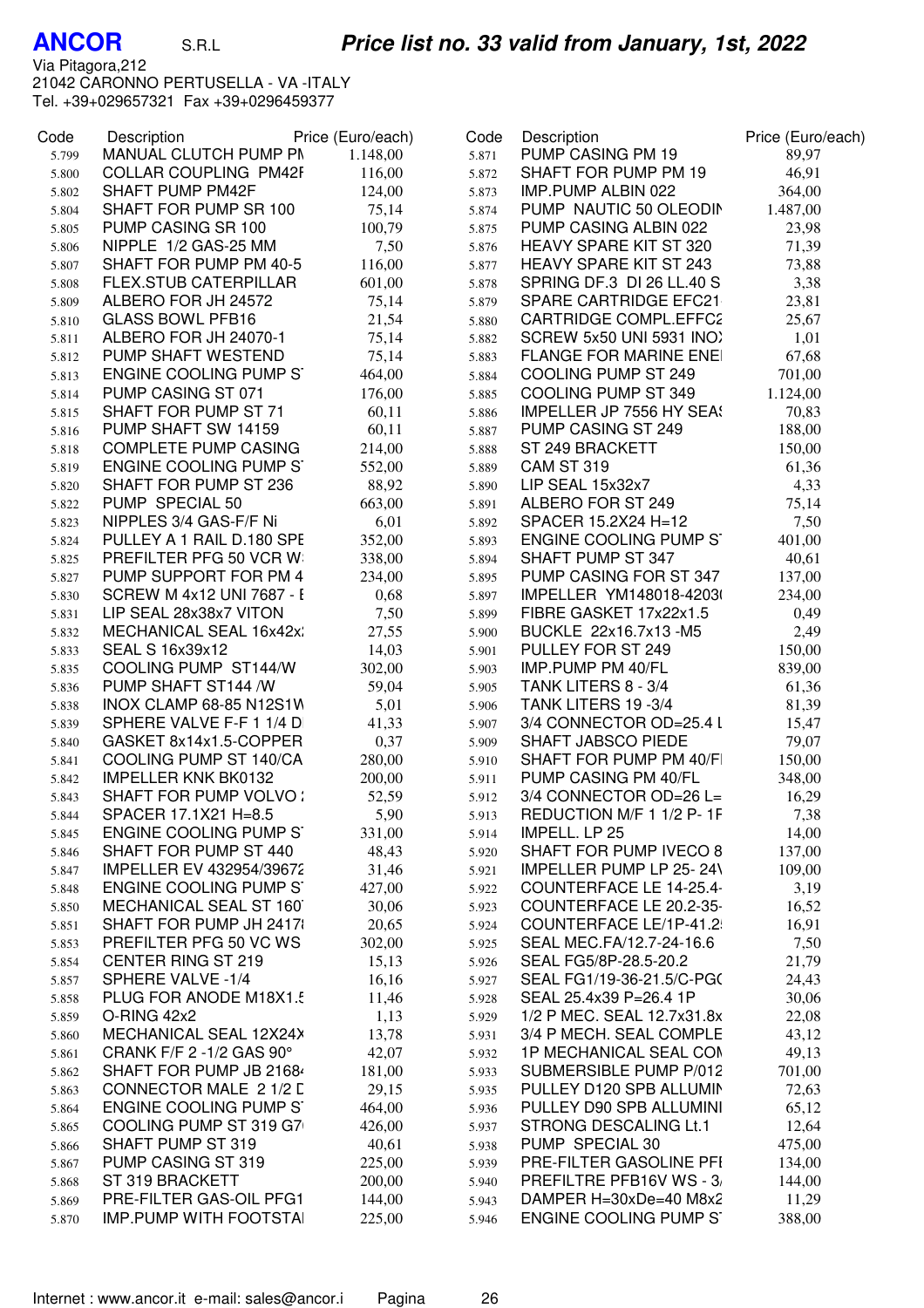| Code           | Description                                           | Price (Euro/each) | Code           | Description                                   | Price (Euro/each) |
|----------------|-------------------------------------------------------|-------------------|----------------|-----------------------------------------------|-------------------|
| 5.947          | SHAFT PUMP ST 346                                     | 74,79             | 6.043          | WINDSH.WIPER 270-350                          | 94,14             |
| 5.953          | IMPELLER JP 8002-01 D705                              | 72,63             | 6.044          | WINDSHIELD WIPER EC270                        | 203,00            |
| 5.955          | <b>GRATED SEA WATER INTA</b>                          | 23,52             | 6.045          | ENGINE COOLING PUMP ST                        | 623,00            |
| 5.956          | <b>GRATED SEA WATER INTA</b>                          | 28,55             | 6.047          | PRE-FILTER GAS-OIL PFG !                      | 282,00            |
| 5.959          | SPARE KIT FOR SUPERLAF                                | 245,00            | 6.048          | <b>IMPELLER TOH 369</b>                       | 12,73             |
| 5.960          | OR 3350 Di 88.57x2.62                                 | 1,08              | 6.049          | <b>IMPELLER TOH 3B2</b>                       | 18,43             |
| 5.961          | DAMP. 144x35 CF 124- PIN I                            | 67,61             | 6.050          | IMPELLER TOH 334                              | 19,43             |
| 5.962          | DAMPER CCF 144x35 M10 6                               | 50,71             | 6.051          | <b>IMPELLER TOH 345</b>                       | 18,04             |
| 5.963          | RECT. SUPPORT 104x75 M                                | 79,27             | 6.052          | <b>IMPELLER TOH 3C8</b>                       | 23,11             |
| 5.966          | LIP SEAL 16x32x7                                      | 4,33              | 6.053          | IMPELLER TOH 3C7-3B7                          | 36,57             |
| 5.967          | RECT. SUPPORT 104x75 M                                | 87,71             | 6.054          | ANODE FOR SEATEK                              | 5,05              |
| 5.968          | COOLING PUMP ST 212/P L                               | 248,00            | 6.055          | COUPLING BOLT PULLEY S                        | 37,56             |
| 5.969          | PUMP PM 33                                            | 451,00            | 6.056          | SHAFT FOR PUMP ST 75                          | 60,11             |
| 5.971          | SHAFT PM 33                                           | 71,07             | 6.057          | ST 75 BRACKETT                                | 200,00            |
| 5.972          | ENGINE COOLING PUMP PI                                | 358,00            | 6.063          | ENGINE COOLING PUMP ST                        | 489,00            |
| 5.973          | ENGINE COOLING PUMP ST                                | 351,00            | 6.064          | SHAFT FOR PUMP ST 160//                       | 41,68             |
| 5.975          | SHAFT FOR PUMP ST 907                                 | 60,11             | 6.065          | SPARE KIT FOR SPECIAL 4                       | 33,73             |
| 5.976          | MALE HOSE CONNECTORS                                  | 30,06             | 6.066          | PUMP SHAFT FOR JH 10-32                       | 60,11             |
| 5.977          | <b>ENGINE COOLING PUMP ST</b>                         | 318,00            | 6.067          | CONNECTOR 1/P M 1/P F                         | 17,57             |
| 5.980          | SHAFT FOR PUMP ST 574                                 | 87,65             | 6.069          | SPARE KIT FOR SPECIAL 5                       | 46,06             |
| 5.981          | PLUG 3/8 GAS D.10 HOLE                                | 8,52              | 6.071          | PRE-FILTER GAS-OIL PFG!                       | 238,00            |
| 5.982          | ANODE D14 L=19.2 D10                                  | 9,26              | 6.072          | 3/4 CONNECTOR OD=32 L=                        | 16,29             |
| 5.984          | GASKET KIT CH100-300 FIL                              | 6,88              | 6.073          | ANODE WITH TAP 1/4 GAS                        | 16,10             |
| 5.985          | <b>GASKET KIT CH 90 FILTER</b>                        | 6,88              | 6.075          | CENTER RING 3272X001                          | 60,11             |
| 5.988          | SPARE KIT PM 15/T                                     | 39,39             | 6.076          | IMPELLER PUMP LP 25-12\                       | 109,00            |
| 5.989          | ENGINE COOLING PUMP ST                                | 262,00            | 6.077          | BEARING 15x42x17 62302-2                      | 62,22             |
| 5.992          | BUSH BRASS 33X20X28 L=                                | 15,47             | 6.078          | RECT. SUPPORT 104x75 M                        | 87,71             |
| 5.993          | SHAFT FOR PUMP ST 370                                 | 73,85             | 6.079          | STUD BOLT M18X2.5X114+I                       | 14,45             |
| 5.994          | FLEXIBLE STUD PIPE INOX                               | 777,00            | 6.080          | KEY 2.5x5x12.5 ML                             | 2,87              |
| 5.996          | <b>WEAR PLATE 60.5X31X1.5</b>                         | 18,87             | 6.081          | HONDA AQUAM.SILVER SP                         | 13,81             |
| 5.997          | PRE-FILTER PFG19V                                     | 236,00            | 6.082          | PUMP CASING ST274                             | 165,00            |
| 5.998          | SPARE KIT CARTRIDGE PF                                | 81,87             | 6.083          | ENGINE COOLING PUMP ST                        | 194,00            |
| 5.999          | ENGINE COOLING PUMP ST                                | 338,00            | 6.084          | PUMP CASING ST 114/SC                         | 72,49             |
| 6.000          | SHAFT FOR PUMP ST 303                                 | 60,11             | 6.085          | PUMP SHAFT VET. P440-P4                       | 60,81             |
| 6.001          | BENDED CONNECTOR 1/4 I                                | 5,84              | 6.086          | SEEGER J 30x1.2 UNI 3654-                     | 3,10              |
| 6.002          | BENDED CONNECTOR 1/4 I<br><b>IMPELLER HONDA BF220</b> | 5,93              | 6.087          | ENGINE 12V 50W FOR PUM<br>IMPELLER JP 7526 HY | 71,04             |
| 6.003          | SPARE KIT CARTRIDGE PF                                | 35,85             | 6.088          | BUSH BRASS 30x20x5 rid.25                     | 68,87             |
| 6.005          | DOWEL M 5x8 UNI 5923 AIS                              | 75,86<br>0,64     | 6.091          | PUMP CASING ST 346- ST 4                      | 13,78<br>181,00   |
| 6.012          | PUMP ST 540 BRACKETT                                  | 351,00            | 6.092<br>6.094 | <b>GIUNTO BORDATO DE 141</b>                  | 320,00            |
| 6.013<br>6.015 | SHAFT FOR PUMP ST447                                  | 60,11             | 6.095          | ENGINE COOLING PUMP ST                        | 358,00            |
| 6.016          | ENGINE 24V 50W FOR PUM                                | 69,84             | 6.096          | ENGINE COOLING PUMP ST                        | 456,00            |
| 6.018          | PUMP CASING FOR ST 447                                | 117,00            | 6.097          | SHAFT FOR PUMP ST 216/V                       | 74,44             |
| 6.019          | PUMP CASING PM 35/1                                   | 166,00            | 6.098          | SHAFT FOR PUMP ST 151/V                       | 100,17            |
| 6.021          | LIP SEAL 10X22X7 INOX SF                              | 2,93              | 6.099          | SHAFT IVECO 8361 SRM                          | 238,00            |
| 6.022          | LIP SEAL 8x18x6 INOX SPF                              | 2,70              | 6.106          | CAM FOR F95B9-10-13248                        | 156,00            |
| 6.024          | ENGINE COOLING PUMP ST                                | 464,00            | 6.107          | MECHANICAL SEAL 35X 63                        | 61,36             |
| 6.028          | ELECTROPUMP BX 45 380V                                | 600,00            | 6.108          | SHAFT PER F95B9-10-XXXX                       | 200,00            |
| 6.030          | PUMP CASING FOR BX 45                                 | 84,75             | 6.109          | CON.LE/38-63-10                               | 15,02             |
| 6.031          | <b>BRACKET BX 45</b>                                  | 240,00            | 6.110          | TEN.MECC.FA/35-60-16/B-P                      | 30,06             |
| 6.032          | <b>LEADING GEAR FOR BX45</b>                          | 25,05             | 6.112          | BRASS WASHER 37 X 48 X                        | 5,16              |
| 6.033          | DRIVEN GEAR FOR BX45                                  | 25,05             | 6.113          | SEEGER A 35 X 1.5 BRONZ                       | 7,50              |
| 6.034          | BEARING 35x62x14-6007 2F                              | 27,92             | 6.114          | ENGINE COOLING PUMP ST                        | 401,00            |
| 6.035          | JOINT ST 471                                          | 22,53             | 6.116          | ENGINE COOLING PUMP ST                        | 777,00            |
| 6.036          | COVER JH 24508-24493                                  | 43,35             | 6.118          | SHAFT FOR PUMP ST 146/M                       | 100,17            |
| 6.037          | PUMP CASING ST 471                                    | 176,00            | 6.119          | COOLING HOSE 1 1/2 45°                        | 21,11             |
| 6.038          | REDUCTION M12X1.5-M10x                                | 8,52              | 6.120          | <b>ELECTRONIC FRICTION 55'</b>                | 526,00            |
| 6.039          | REDUCTION M14x1.5-M10x                                | 9,02              | 6.121          | <b>REDUCER FOR RACOR 3/4</b>                  | 8,91              |
| 6.040          | REDUCTION M16x1.5-M10x                                | 9,76              | 6.122          | RECT. DAMPER 80x60 M10                        | 69,65             |
|                |                                                       |                   |                |                                               |                   |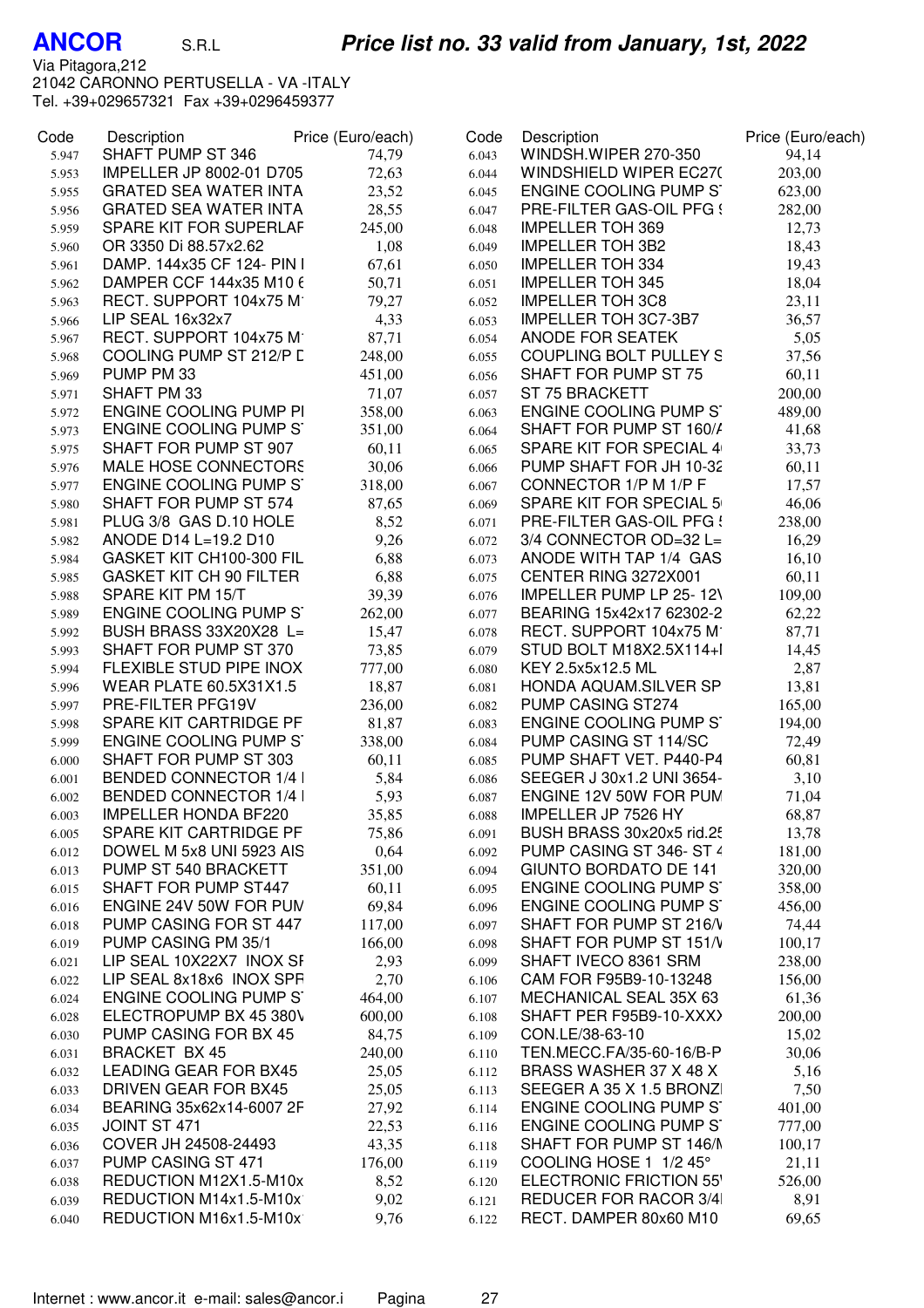| Code  | Description                     | Price (Euro/each) | Code  | Description                     | Price (Euro/each) |
|-------|---------------------------------|-------------------|-------|---------------------------------|-------------------|
| 6.123 | STUD BOLT M10x75+M12x2          | 8,20              | 6.202 | <b>BRACKETT PUMP ST 4239</b>    | 302,00            |
| 6.124 | COLLAR V.P. SERIE S DRIV        | 32,30             | 6.205 | MECHANICAL SEAL 25X40 I         | 40,08             |
| 6.125 | ANODE FOR SHAFT DIAM.           | 42,67             | 6.207 | ANODE FOR CH 8x35.6.25          | 5,05              |
| 6.126 | ANODE KIT YANMAR S DRI'         | 50,83             | 6.208 | ENGINE COOLING PUMP ST          | 446,00            |
| 6.127 | ANODE KIT YANMAR S DRI'         | 54,70             | 6.209 | PUMP SHAFT ST 407               | 60,81             |
| 6.128 | ADAPTER PLATE FOR SPLI          | 40,19             | 6.210 | 3D PUMP MOTOR KIT STL           | 27,55             |
| 6.129 | KIT VOLVO 3 BLADES PROI         | 31,97             | 6.211 | LIP SEAL 6x20x6 INOX SPF        | 2,70              |
| 6.130 | KIT VOLVO 3 BLADES PROI         | 33,06             | 6.212 | MECHANICAL SEAL SH 221          | 77,18             |
| 6.131 | PLATE FAIRLINE SERIES M         | 74,50             | 6.213 | LI SEAL 16x35x7 FOR SH 21       | 61,29             |
| 6.132 | CORK M/F 5/8WSX 1/4 CH30        | 20,03             | 6.214 | SPARE KIT ST 238-123/T          | 52,59             |
| 6.133 | PUMP CASING ST 574              | 168,00            | 6.215 | COVER FOR PUMP D120 5           | 68,24             |
| 6.134 | SPARE KIT ST 249                | 90,59             | 6.216 | <b>IMPELLER NITRILE ALIM.EF</b> | 31,31             |
| 6.135 | CENTRIF. STEIMEL IMPELL         | 464,00            | 6.218 | PART OF ELECT. CLUTCH !         | 226,00            |
| 6.136 | SHAFT FORCENTR. PUMP.           | 162,00            | 6.219 | SHAFT FOR PUMP ST 349           | 87,76             |
| 6.137 | PUMP MID 50 OLEODIN             | 1.227,00          | 6.220 | CAM FOR PUMP JH 24493           | 40,08             |
| 6.138 | ST 414 BRACKETT                 | 351,00            | 6.223 | ENGINE COOLING PUMP ST          | 255,00            |
| 6.139 | STUD BOLT M20x2.5x150           | 15,47             | 6.224 | SHAFT FOR PUMP ST 343           | 100,17            |
| 6.142 | <b>CYLINDRICAL PIN 4X36 UNI</b> | 0,59              | 6.225 | PUMP CASING FOR ST.343          | 105,99            |
| 6.143 | CAM FOR JB 29880                | 156,00            | 6.226 | PUMP CASING ST146/MD            | 188,00            |
| 6.144 | SHAFT FOR PUMP JB 2988(         | 214,00            | 6.227 | CENTERING RING ST343 3(         | 10,03             |
| 6.145 | JB 29880 BRACKETT               | 387,00            | 6.228 | SHAFT FOR YANMAR PUMI           | 162,00            |
| 6.146 | CONNECTOR FOR ST414 N           | 18,79             | 6.229 | <b>WEAR PLATE 56.5X31X1.5</b>   | 11,28             |
| 6.147 | PUMP CASING ST 414              | 180,00            | 6.232 | SHAFT FOR PUMP ST 218           | 36,32             |
| 6.148 | COOLING PUMP ST 449             | 575,00            | 6.234 | COVER 19837 D.133 TH 2 5        | 35,06             |
| 6.150 | SHAFT FOR PUMP ST 449           | 162,00            | 6.235 | COVER 23113 D.151 SP 3 5I       | 42,58             |
| 6.151 | SHAFT PUMP ST 414               | 158,00            | 6.236 | WEAR PLATE 23112                | 31,31             |
| 6.153 | SHAFT FOR PUMP G907/GS          | 77,64             | 6.237 | WEAR PLATE 19836                | 31,31             |
| 6.154 | <b>JOINT ST 75</b>              | 22,53             | 6.238 | <b>WEAR PLATE</b>               | 18,87             |
| 6.155 | SEEGER J 40x1.75 UNI 3654       | 4,64              | 6.239 | BEARING 5/8 -1 3/8 -7/16 2R     | 23,29             |
| 6.156 | FLEXIBLE STUD PIPE OD 2:        | 720,00            | 6.240 | CAM FOR TH=5.2 mm SW 1          | 22,53             |
| 6.157 | <b>GASKET FOR FLANGE DE2</b>    | 22,53             | 6.241 | CAM SW 18271 TH.7 L=73          | 46,96             |
| 6.158 | BEARING 20x52x21 62304-2        | 66,88             | 6.242 | CAM FOR SW 10944 L=41.3         | 24,97             |
| 6.159 | PUMP ST 29880 ENGINE CO         | 2.559,00          | 6.243 | CAM FOR SW 10929 L=41.3         | 24,97             |
| 6.160 | PUMP CASING ST 29880            | 751,00            | 6.244 | CAM SW 18663 TH 4.5 L=22        | 24,97             |
| 6.161 | MECHANICAL SEAL 16/32/1         | 12,44             | 6.245 | PUMP SHAFT SW 11744             | 60,11             |
| 6.162 | 3/4 CONNECTOR OD=27 L=          | 13,78             | 6.246 | CORK FOR IMPELLER d 29.         | 0,51              |
| 6.163 | SEAL MEC.16-36.6-9.7 2A/V       | 18,79             | 6.251 | SHAFT PUMP FORD 1.8 D           | 113,00            |
| 6.165 | ENGINE COOLING PUMP ST          | 368,00            | 6.252 | IMP.PUMP WITH FOOT PM           | 362,00            |
| 6.168 | <b>GASKET FOR FLANGE DE 1</b>   | 20,65             | 6.253 | SHAFT FOR PUMP PM 35/JI         | 81,39             |
| 6.171 | SHAFT FOR PUMP ST 172/N         | 87,65             | 6.254 | <b>HOSES REDUCER 1 1/2</b>      | 9,26              |
| 6.172 | DAMPER CF 180x50 SCRE\          | 86,41             | 6.255 | <b>HOSES REDUCER 1 3/4</b>      | 9,51              |
| 6.173 | STUD BOLT M20x2.5x125+N         | 15,47             | 6.256 | <b>HOSES REDUCER 2 1/4</b>      | 9,80              |
| 6.176 | SCREW M 6x45 UNI 5931 DI        | 1,37              | 6.257 | <b>HOSES REDUCER 3 INCH</b>     | 13,03             |
| 6.178 | SCREW M 6x25 UNI 5739 AI        | 1,07              | 6.258 | <b>HOSES REDUCER 25/28</b>      | 9,38              |
| 6.179 | <b>BRONZE IMPELLER MTU</b>      | 475,00            | 6.259 | <b>HOSES REDUCER 28/32</b>      | 9,47              |
| 6.180 | ANODE D23/D22 MM L=30           | 11,28             | 6.260 | <b>HOSES REDUCER 45/50</b>      | 9,85              |
| 6.181 | IMPELLER PUMP EP 10/AL-:        | 364,00            | 6.261 | SCREW M 6x40 UNI 5931 DI        | 1,24              |
| 6.183 | LIP SEAL 32x42x7                | 5,37              | 6.262 | LIP SEAL 40x72x7                | 5,11              |
| 6.184 | IMP.JB 18777-0001               | 27,75             | 6.263 | MECHANICAL SEAL 35-60-2         | 76,07             |
| 6.185 | SHAFT FOR LOMBARDINI P          | 45,08             | 6.264 | ENGINE COOLING PUMP ST          | 410,00            |
| 6.187 | SHAFT 398                       | 72,63             | 6.265 | PUMP SHAFT ST 374               | 67,63             |
| 6.188 | BUSH FOR 3315 1P-M16x2          | 8,77              | 6.266 | <b>JOINT ST 374 D.46</b>        | 36,12             |
| 6.189 | CAM FOR PUMP JB                 | 14,17             | 6.267 | ENGINE COOLING PUMP ST          | 401,00            |
| 6.190 | MECHANICAL SEAL 15x30.2         | 33,82             | 6.268 | PUMP MC 50/KH RAFF.MOT          | 987,00            |
| 6.194 | ANODE d.14x26 TAP 1/2 G.        | 24,96             | 6.269 | SHAFT PUMP ST 547               | 84,29             |
| 6.195 | STUD BOLT M16X1.5X25+M          | 11,28             | 6.270 | FLANGE PUMP ST 547              | 15,65             |
| 6.196 | JOINT 200 mm 8 E-FLEX           | 530,00            | 6.273 | CAM FOR JP PUMP                 | 156,00            |
| 6.197 | ELECTRONIC CLUTCH 55W           | 451,00            | 6.274 | SHAFT FOR PUMP MC 50/K          | 193,00            |
| 6.198 | ELECT. CLUTCH 55W-12V-F         | 451,00            | 6.275 | NUT 3/4 x 16 UNF AISI 304       | 5,79              |
|       |                                 |                   |       |                                 |                   |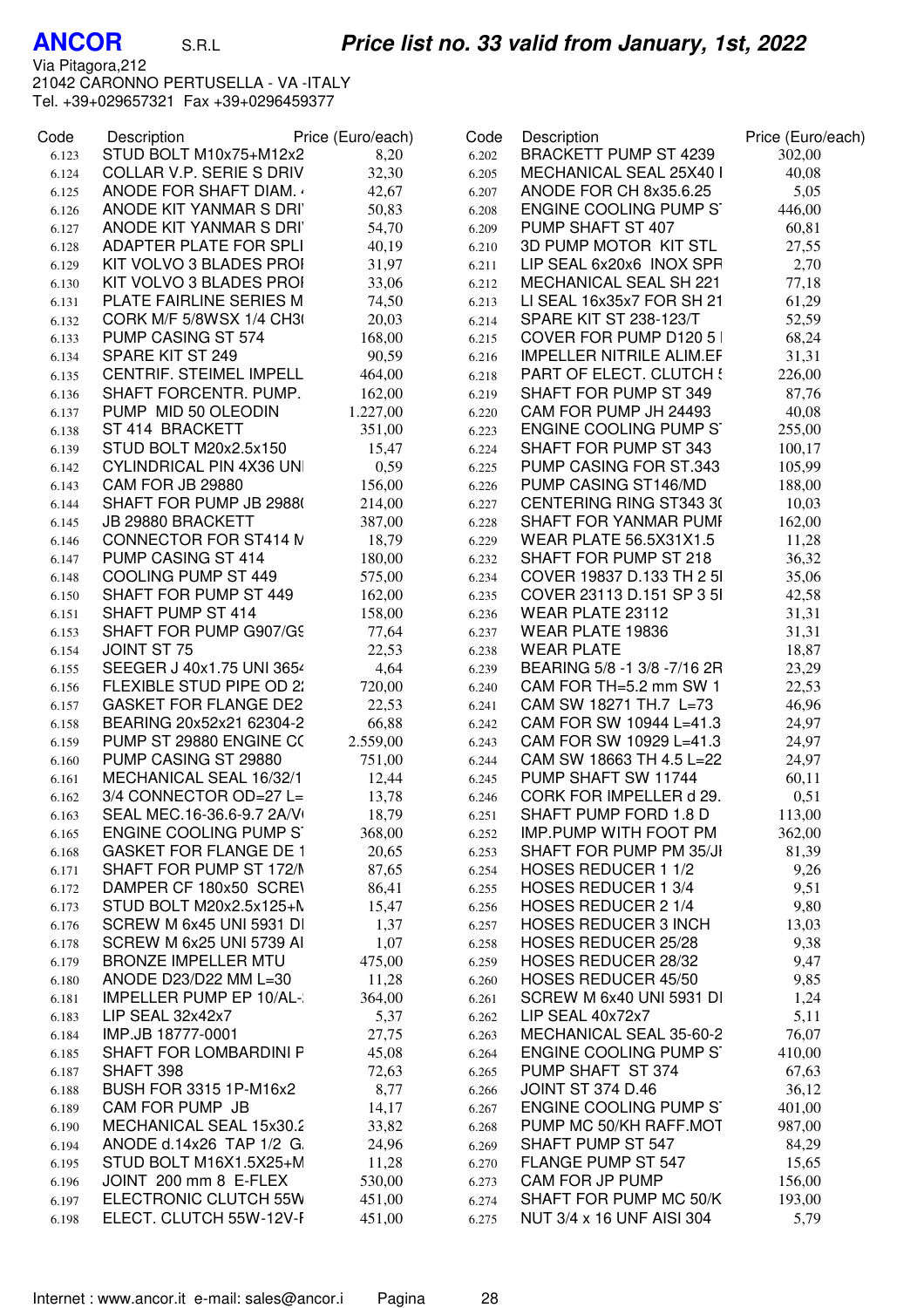| Code           | Description                         | Price (Euro/each) | Code           | Description                               | Price (Euro/each) |
|----------------|-------------------------------------|-------------------|----------------|-------------------------------------------|-------------------|
| 6.276          | ELASTIC CONNECTOR FOF               | 107,00            | 6.351          | L BICON.CONNECTOR 12/1                    | 14,45             |
| 6.277          | ENGINE COOLING PUMP ST              | 542,00            | 6.352          | MECHANICAL SEAL 20X40 I                   | 46,96             |
| 6.279          | SHAFT FOR PUMP ST 644               | 72,25             | 6.358          | ANODE 1/4 UNC D.10 L=50                   | 13,98             |
| 6.280          | <b>BUSH FOR ST 644</b>              | 96,30             | 6.360          | ENGINE COOLING PUMP ST                    | 551,00            |
| 6.281          | COVER F 25 PLEXI                    | 30,59             | 6.361          | ENGINE COOLING PUMP ST                    | 650,00            |
| 6.283          | ENGINE COOLING PUMP ST              | 420,00            | 6.362          | SCREW M16x130 8.8 ZN                      | 4,21              |
| 6.288          | STUD BOLT 3/8 Ww L=225 S            | 26,49             | 6.363          | <b>COVER FOR PUMP WH-187</b>              | 13,28             |
| 6.289          | <b>COVER BRACKET F25</b>            | 11,01             | 6.364          | SHAFT PUMP WH-1870-147                    | 38,54             |
| 6.290          | <b>INOX CLAMP CLIC 175 N11:</b>     | 1,20              | 6.365          | COVER WH 40201270                         | 10,84             |
| 6.291          | <b>INTERNAL BUSH FOR F25</b>        | 6,39              | 6.366          | SHAFT FOR PUMP WH4020                     | 43,35             |
| 6.292          | <b>COVER RING F25</b>               | 21,67             | 6.367          | PUMP CASING ST 350-450                    | 188,00            |
| 6.293          | BRASS PIN d.3x5.5                   | 0,96              | 6.368          | ST 350 BRACKET                            | 293,00            |
| 6.294          | <b>KEY FOR EXTRACTION M1:</b>       | 6,01              | 6.369          | ENGINE COOLING PUMP ST                    | 578,00            |
| 6.295          | MFF 57-PM41EM FLANGE                | 48,96             | 6.370          | SHAFT FOR PUMP ST 350                     | 58,21             |
| 6.296          | <b>COOLING PUMP ST 549</b>          | 475,00            | 6.371          | PULLEY A TYPE A D. 165                    | 68,13             |
| 6.298          | SPARE KIT MFF57(IF321585            | 145,00            | 6.374          | PUMP CASING WH-1870-14                    | 131,00            |
| 6.299          | LIP SEAL 25x52x7 I.S. VITOI         | 8,66              | 6.378          | SCREW 1/4 -20-UNC INOX                    | 1,09              |
| 6.301          | ENGINE COOLING PUMP ST              | 189,00            | 6.379          | CAM 2421 SCREW M6X1                       | 33,71             |
| 6.302          | SHAFT FOR PUMP ST 335               | 38,23             | 6.380          | ANODE M12 LEFT D30 H15                    | 16,86             |
| 6.304          | SHAFT PUMP JB (2)3430-14            | 74,79             | 6.381          | <b>COVER FOR PUMP CAT C1</b>              | 33,71             |
| 6.306          | RECT. SUPPORT 104x75 M              | 87,71             | 6.382          | <b>CAM VT</b>                             | 217,00            |
| 6.307          | ANODE 3/8 UNC CAT. C7 C             | 10,39             | 6.384          | SHAFT 5N4858                              | 255,00            |
| 6.309          | COVER FOR PUMP D121 DV              | 68,24             | 6.385          | SHAFT FOR PUMP 6I2072                     | 81,87             |
| 6.310          | SHAFT FOR PUMP JB 12600             | 293,00            | 6.386          | SHAFT FOR PUMP VT 903                     | 293,00            |
| 6.311          | <b>WATER INTAKE 2 INCH</b>          | 65,74             | 6.387          | PUMP CASING WH 4020127                    | 131,00            |
| 6.312          | COOLING PUMP ST 649                 | 575,00            | 6.389          | <b>HOSES REDUCER 46/57</b>                | 11,20             |
| 6.313          | COOLING PUMP ST 749                 | 575,00            | 6.390          | SUPPORT FORBG ONE                         | 66,17             |
| 6.314          | CAM FOR PUMP ST 749                 | 40,08             | 6.391          | TUBE OT 10X12 FOR BG OI                   | 3,37              |
| 6.315          | LIP SEAL 24x47x7                    | 6,70              | 6.392          | TUBE OT 10X12 FOR BG OI                   | 4,21              |
| 6.318          | COVER FOR JB 29880                  | 130,00            | 6.393          | TIE ROD FOR EP 18DS                       | 7,83              |
| 6.319          | SHAFT FOR PUMP ST 649               | 162,00            | 6.394          | FITTING 3/8 -1/4 FOR EP 18                | 31,31             |
| 6.320          | LIP SEAL 35x72x7                    | 5,41              | 6.395          | FITTING 3/8 FOR EP 18DS                   | 28,90             |
| 6.322          | ENGINE COOLING PUMP ST              | 407,00            | 6.397          | TWO WAYS COCK 3/8 F/F                     | 10,84             |
| 6.323          | FILLING GEAR PUMP BG OI             | 650,00            | 6.403          | SPACER d 20.2x28x24.6 SHI                 | 8,57              |
| 6.324          | FILLING GEAR PUMP BG OI             | 650,00            | 6.405          | MALE HOSE CONNECTOR                       | 3,19              |
| 6.325          | CAM FOR 29880/ SP9                  | 180,00            | 6.406          | MALE HOSE CONNECTOR                       | 3,37              |
| 6.326          | PRE-FILTER PFG23 DOPPIC             | 539,00            | 6.407          | SHAFT FOR PUMP ST 549                     | 162,00            |
| 6.327          | COVER BG ONE<br>PUMP CASING PM 36/S | 66,17             | 6.408          | SEAL 20X40 P=19<br>PUMP SPECIAL 30 WITHOU | 46,96             |
| 6.328          | SHAFT FOR PUMP SW 2512              | 179,00            | 6.409          | CONNECTOR KIT SPECIAL                     | 457,00            |
| 6.330          | JOINT FOR ST 202                    | 81,87<br>48,16    | 6.410          | SHAFT SW 24223 NO BALL.                   | 43,35<br>205,00   |
| 6.331          | ANODE M12 LEFT D35 H20              | 18,06             | 6.411          | PUMP PM 41- EM-24V D.178                  | 1.787,00          |
| 6.332<br>6.333 | ANODE V.P. 875805 Mg                | 21,60             | 6.412<br>6.413 | PUMP CASING ST 491                        | 114,00            |
| 6.334          | BAR V.P.832598 Mg                   | 29,04             | 6.414          | ENGINE COOLING PUMP ST                    | 397,00            |
| 6.335          | ANODE KIT VOLVO 280 Mg              | 64,62             | 6.416          | SHAFT PUMP ST 170-270                     | 50,57             |
| 6.336          | ANODE KIT VOLVO DP 280              | 59,74             | 6.417          | JOINT ST 491                              | 33,71             |
| 6.337          | ANODE KIT VOLVO 290 Mg              | 64,62             | 6.418          | PUMP SHAFT ST 491                         | 60,81             |
| 6.338          | ANODE KIT VOLVO DP 290              | 51,43             | 6.419          | ENGINE COOLING PUMP ST                    | 358,00            |
| 6.339          | ANODE KIT VOLVO SX Mg-              | 112,00            | 6.420          | COOLING PUMP ST 174/L                     | 357,00            |
| 6.340          | BOLT ON OVAL SERIES Mg              | 30,35             | 6.421          | ENGINE COOLING PUMP ST                    | 310,00            |
| 6.341          | BOLT ON OVAL SERIES Mg              | 50,83             | 6.422          | SHAFT PUMP ST 182                         | 74,37             |
| 6.342          | BOLT ON OVAL SERIES Mg              | 59,24             | 6.423          | SHAFT PUMP ST 451                         | 84,29             |
| 6.343          | <b>WEAR PLATE ST29880</b>           | 40,94             | 6.426          | <b>SCREW M 10x40 UNI 5739</b>             | 2,04              |
| 6.345          | CON.LE 26-40-7.5                    | 23,48             | 6.427          | PLUG M18x1.5 -Di M10 THR                  | 10,41             |
| 6.346          | SEAL FG1/25-41-23                   | 29,26             | 6.428          | KIT EXTRACTOR FOR 6424                    | 5,90              |
| 6.347          | SHAFT PUMP ST 154                   | 69,87             | 6.430          | ENGINE COOLING PUMP ST                    | 464,00            |
| 6.348          | FITTING EXTENSION D12 1             | 36,63             | 6.431          | <b>COVER FOR PUMP JH 10-1:</b>            | 25,59             |
| 6.349          | <b>BG ONE BRACKET</b>               | 12,04             | 6.433          | PUMP ST 180/ALTI                          | 929,00            |
| 6.350          | STR. BICON.CONNECTOR 1              | 9,03              | 6.437          | PUMP CASING ST 551                        | 168,00            |
|                |                                     |                   |                |                                           |                   |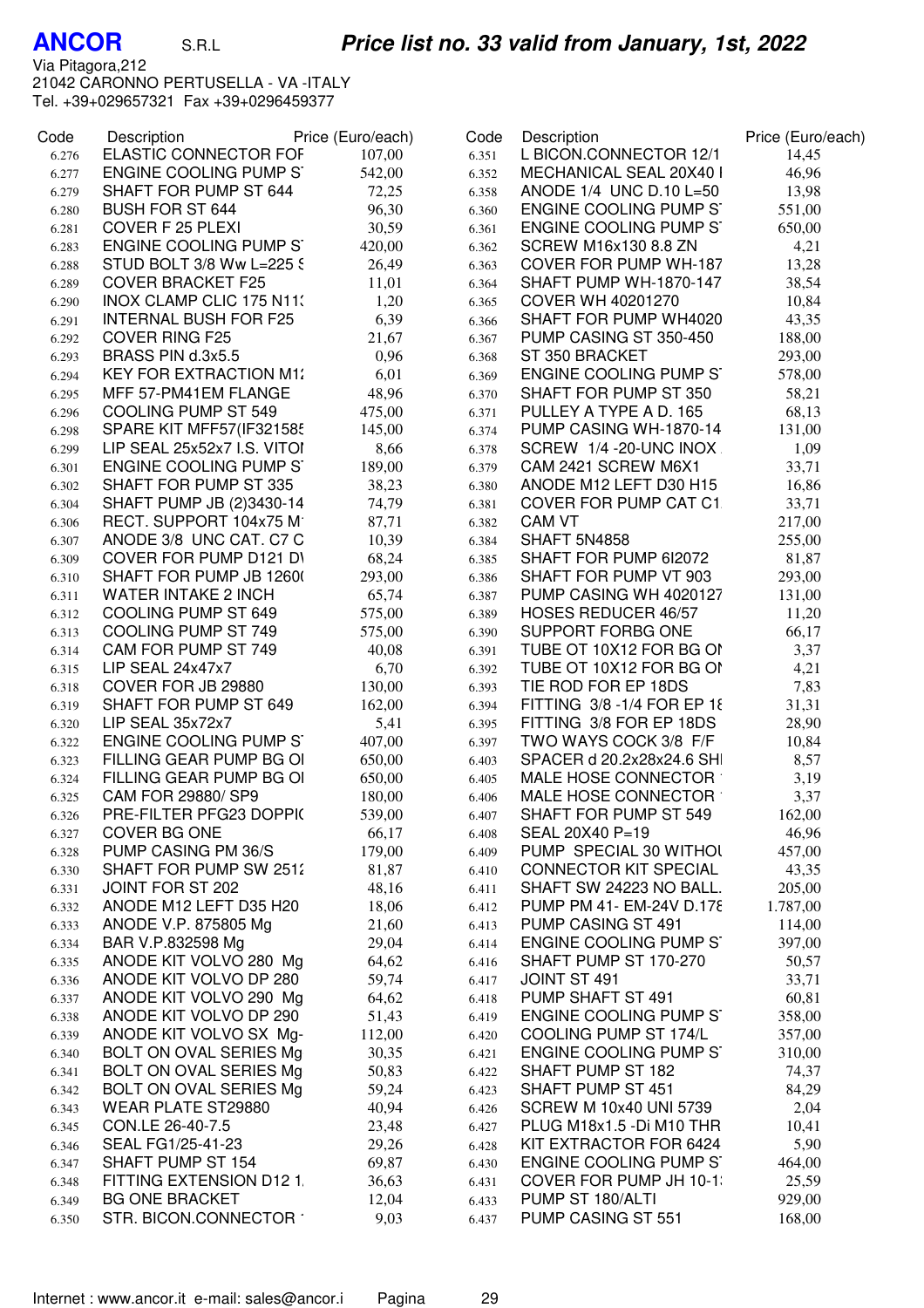| Code  | Description                    | Price (Euro/each) | Code  | Description                    | Price (Euro/each) |
|-------|--------------------------------|-------------------|-------|--------------------------------|-------------------|
| 6.440 | ENGINE COOLING PUMP ST         | 467,00            | 6.509 | SHAFT VOLVO 2040 SEEGE         | 52,59             |
| 6.441 | PUMP CASING ST474              | 165,00            | 6.511 | PUMP SHAFT ST 282              | 67,63             |
| 6.442 | SHAFT PUMP ST 474              | 87,33             | 6.512 | <b>CUP FOR MECH.SEAL</b>       | 7,69              |
| 6.443 | SHAFT FOR PUMP WH4020          | 43,35             | 6.513 | CENTERING RING ST 282          | 6,97              |
| 6.445 | ST 85 BRACKETT                 | 200,00            | 6.515 | ENGINE COOLING PUMP ST         | 207,00            |
| 6.448 | COVER YM 104211-42060          | 11,64             | 6.516 | PUMP CASING ST 218             | 76,02             |
| 6.449 | FITTING S75 CON. D.50 1P1      | 86,70             | 6.517 | FITTING 3/8 De 15-Di 12        | 2,85              |
| 6.450 | FILLING GEAR PUMP BG TV        | 699,00            | 6.518 | FITTING 3/8 - De 19-Di 12      | 7,70              |
| 6.451 | FILLING GEAR PUMP BG TV        | 699,00            | 6.519 | FITTING De 18-Di 15.25         | 7,70              |
| 6.452 | L BICON.CONNECTOR 12/1         | 12,28             | 6.521 | ENGINE COOLING PUMP ST         | 224,00            |
| 6.453 | SPACER RIB. 12x30/22x8.3       | 11,37             | 6.522 | LIP SEAL 8x22x7 SILICON F      | 16,25             |
| 6.455 | <b>GORI PROPELLER NUT L.21</b> | 20,19             | 6.523 | CAM FOR PUMP SP. 5.25 L=       | 16,86             |
| 6.456 | SHAFT FOR JB XX                | 132,00            | 6.524 | CAM FOR PUMP SP. 4 L=50        | 16,86             |
| 6.457 | LIP SEAL 12x20x5               | 3,50              | 6.525 | CAM FOR PUMP SP. 3 L=50        | 16,86             |
| 6.458 | LIP SEAL 17x40x7               | 5,90              | 6.526 | ANODE d.10 x 5                 | 10,25             |
| 6.459 | <b>SHIM RING 12x18x0.5</b>     | 0,83              | 6.527 | BEARING 16101-2RS-12x30:       | 37,35             |
| 6.460 | RUBBER HOSE VP 3807890         | 23,84             | 6.528 | <b>WEAR PLATE</b>              | 18,87             |
| 6.461 | ENGINE COOLING PUMP ST         | 542,00            | 6.529 | LIP SEAL 16x35x7 INOX SPI      | 4,40              |
| 6.462 | DAMPER - PIN 92x45 M14x1.      | 74,65             | 6.530 | CON.LI/20-32-9                 | 16,86             |
| 6.463 | STUD BOLT M16X2X25+M14         | 6,02              | 6.532 | MECHANICAL SEAL 20x40 F        | 57,80             |
|       | CAM SW TH 4.5 L=22.1           | 24,97             |       | BRASS PIN d.5x5.8              | 0,96              |
| 6.464 | PUMP SUPP. PM 41 EM-24V        |                   | 6.533 | <b>HOSE 14.5 L 90GR</b>        |                   |
| 6.465 | PULLEY D130 TYPE A             | 253,00            | 6.536 |                                | 13,25             |
| 6.466 |                                | 72,52             | 6.537 | SHAFT PUMP SC1                 | 72,25             |
| 6.469 | ENGINE COOLING PUMP ST         | 470,00            | 6.539 | GASKET FOR SH 15000            | 2,17              |
| 6.470 | ENGINE COOLING PUMP ST         | 207,00            | 6.540 | SHAFT FOR PUMP JB AIFO         | 45,75             |
| 6.471 | <b>SPARE KIT WH 40201270</b>   | 102,74            | 6.541 | <b>ELECTRONIC FRICTION 55'</b> | 526,00            |
| 6.472 | <b>SPARE KIT WH 40201470</b>   | 102,74            | 6.542 | RECT. SUPPORT 230x112 N        | 145,00            |
| 6.473 | SPARE KIT 40201870             | 102,74            | 6.543 | DAMPER CCFS144816-60 S         | 162,00            |
| 6.474 | LIP SEALV RING 10.5x3x5.5      | 2,29              | 6.545 | SHAFT PUMP ST 895              | 257,00            |
| 6.476 | SHAFT FOR PUMP ST 744          | 72,25             | 6.547 | PLUG FOR ANODE 1 1/4 C.        | 42,14             |
| 6.477 | PUMP CASING ST 318/T           | 76,02             | 6.548 | PUMP MP 75 RAFF.MOT.           | 987,00            |
| 6.480 | ENGINE COOLING PUMP ST         | 302,00            | 6.549 | FITTING 1 GAS-De 30            | 6,43              |
| 6.481 | ANODE FLANGE D.190 H60         | 542,00            | 6.550 | FITTING 3/8 GAS-De 12          | 2,39              |
| 6.482 | O-RING 10.5x1.5                | 0,43              | 6.551 | FITTING 3/8 GAS-De 14          | 3,65              |
| 6.483 | SHAFT FOR PUMP ST 339/1        | 72,25             | 6.552 | ELECTROPUMP BG 120 22          | 1.301,00          |
| 6.484 | SPARE KIT LIGHT ST 339/T       | 52,98             | 6.553 | PUMP CASING WH-4020167         | 131,00            |
| 6.485 | SPARE KIT HEAVY ST 339/1       | 116,00            | 6.554 | SHAFT FOR PUMP MP 75           | 164,00            |
| 6.487 | EC 200 220 VCA CENTRIFL        | 1.122,00          | 6.556 | ENGINE PUMP ST 129/SC          | 209,00            |
| 6.488 | <b>WEAR PLATE FOR WH4020</b>   | 6,74              | 6.557 | GEAR FOR ST 551                | 178,00            |
| 6.489 | SEAL SIMPLEX 18-32.5-24        | 13,63             | 6.559 | SCREW M 10x25 UNI 5739 /       | 2,53              |
| 6.490 | MECHANICAL SEAL 18 X 30        | 31,81             | 6.560 | SHAFT ST 139                   | 28,73             |
| 6.491 | PUMP SHAFT VET. WH480          | 60,81             | 6.561 | PLUG 1/2 GAS - 1/2BSPT         | 20,47             |
| 6.492 | ELECTROPUMP EUROPUM            | 127,00            | 6.566 | SPARE CLEAR BOWL PFG1          | 23,40             |
| 6.493 | COOLING HOSE 7/8               | 14,45             | 6.567 | PUMP ST 280 ENGINE COO         | 879,00            |
| 6.494 | SEEGER A 55 x 2 UNI3653        | 8,78              | 6.568 | PLATE FLAPS 150x60x25 N        | 65,66             |
| 6.495 | SCREW M 4x8 DIN 933 AISI       | 1,02              | 6.569 | PLATE FAIRLINE 200x65x40       | 49,69             |
| 6.496 | FLEXIBLE STUD PIPE OD=1        | 807,00            | 6.570 | CONICAL PROP.NUT RADIC         | 12,67             |
| 6.497 | PLUG M10 x 1                   | 7,50              | 6.571 | CONICAL PROP.NUT RADIC         | 15,29             |
| 6.498 | WEAR PLATE FOR WH 4020         | 6,74              | 6.572 | CONICAL PROP.NUT RADIC         | 21,89             |
| 6.499 | COLLAR V.P. SERIE 250-270      | 21,59             | 6.573 | ANODE FOR SHAFT D.45 M         | 28,34             |
| 6.500 | 6339COLLAR V.P. DUO PRC        | 25,49             | 6.574 | ANODE IN PAIR Mg               | 17,71             |
| 6.501 | KIT ALPHA ONE GEN1 Mg-N        | 97,71             | 6.575 | <b>GORI PROPELLER NUT D.1</b>  | 18,76             |
| 6.502 | <b>SHORT SKEG MERCURY 5(</b>   | 30,85             | 6.576 | ENGINE COOLING PUMP ST         | 326,00            |
| 6.503 | KIT VOLVO 3 BLADES PROI        | 36,53             | 6.577 | SHAFT PUMP ST 315              | 30,61             |
| 6.504 | <b>GASKET FOR FLANGE DE 1</b>  | 30,70             | 6.578 | GASKET KIT PFG 14-15           | 6,38              |
| 6.505 | <b>WEAR PLATE WH 40209023</b>  | 6,74              | 6.579 | PUMP CASING WH 4040187         | 131,00            |
| 6.506 | ANODE GP D12x60 - d.9x10       | 19,26             | 6.580 | <b>SHAFT PUMP KUB FRESH \</b>  | 60,20             |
| 6.507 | BAR GP 50 x 60 x 140 2F        | 193,00            | 6.581 | SPARE KIT ST 160/T             | 122,00            |
| 6.508 | IMPELLER JP 7500 DW            | 46,96             | 6.583 | SHAFT PUMP ST 302              | 48,15             |
|       |                                |                   |       |                                |                   |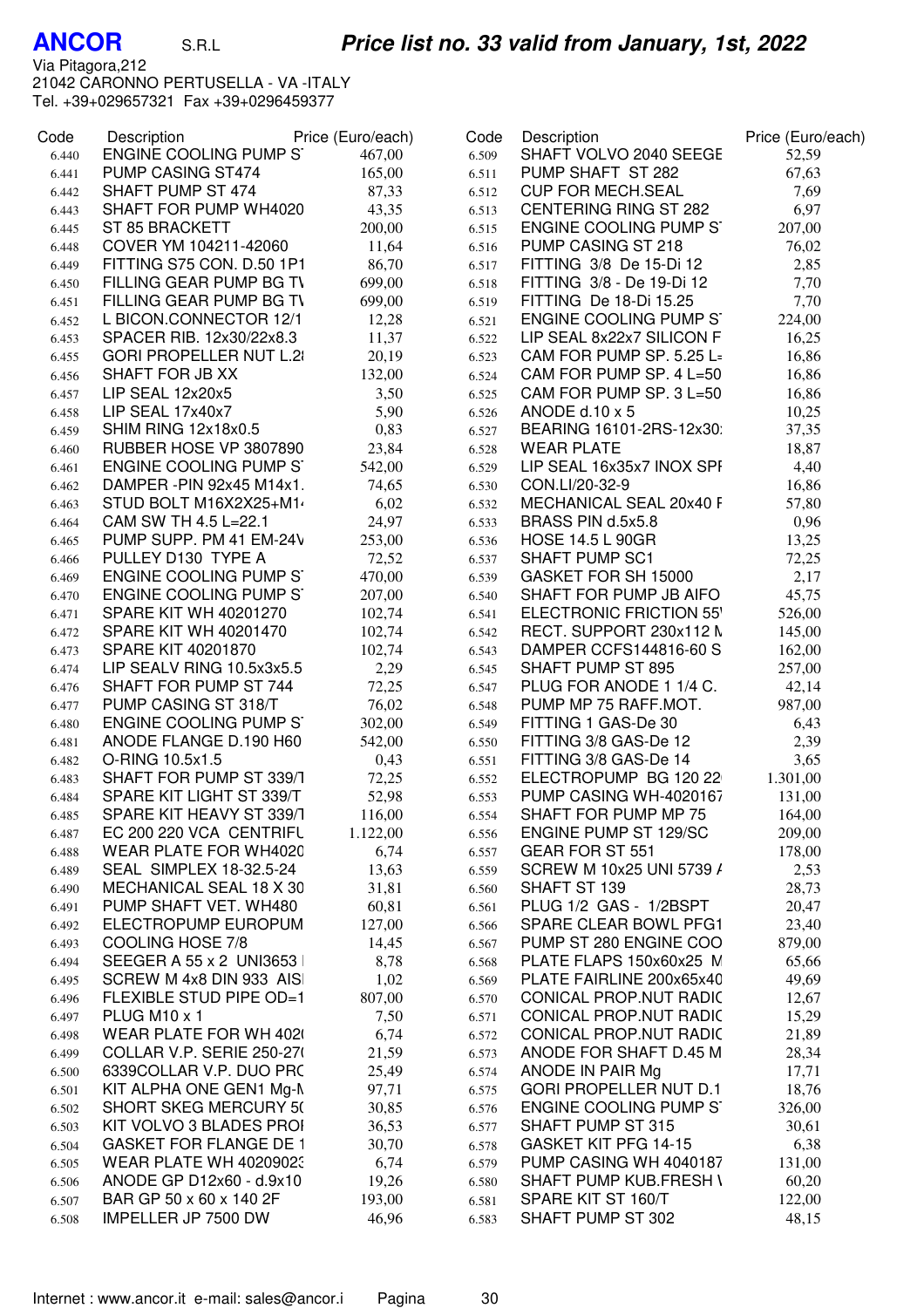| Code           | Description                                 | Price (Euro/each) | Code           | Description                                     | Price (Euro/each) |
|----------------|---------------------------------------------|-------------------|----------------|-------------------------------------------------|-------------------|
| 6.584          | SPARE KIT ST 350                            | 101,15            | 6.663          | CONNECTOR 1/2 -De 25-Di                         | 6,85              |
| 6.585          | SHAFT PUMP DOUBLE CAS                       | 578,00            | 6.664          | RUBBER PROFILE U 4X5 L=                         | 4,72              |
| 6.587          | PUMP CASING ST 801                          | 166,00            | 6.666          | FITTING 3/8 - De 18-Di 12                       | 6,25              |
| 6.588          | SHAFT FOR PUMP ST 801                       | 59,07             | 6.667          | IMP.PUMP PM 15/T/S                              | 149,00            |
| 6.593          | SPARE KIT JB 50200                          | 176,00            | 6.668          | PUMP SHAFT PM 15 T/S                            | 23,98             |
| 6.594          | SHAFT PUMP WH-40401870                      | 38,54             | 6.669          | FITTING 3/8 - De 20-Di 12                       | 6,61              |
| 6.596          | SHAFT PUMP JB OFF2000                       | 578,00            | 6.670          | IMP.JB 50461-1001                               | 39,74             |
| 6.597          | CENTRIF. BRASS IMPELL. [                    | 1.806,00          | 6.671          | PRE-FILTER GAS-OIL PFG!                         | 238,00            |
| 6.598          | <b>CAM OF2000</b>                           | 422,00            | 6.672          | TEN.MECC. 25/47/14                              | 27,16             |
| 6.599          | HOSE 50 MID Z17-Z14                         | 90,20             | 6.673          | MECHANICAL SEAL 25X50X                          | 42,50             |
| 6.600          |                                             | 24,88             | 6.674          | CAM FOR PUMP YM                                 | 61,39             |
| 6.601          | SHIM RING 10x16x1                           | 0,60              | 6.678          | SHAFT FOR CAT 3304                              | 213,00            |
| 6.602          | ENGINE COOLING PUMP ST                      | 288,00            | 6.679          | PUMP CASING ST 064                              | 108,00            |
| 6.603          | SHAFT PUMP ST 340                           | 50,57             | 6.680          | SHAFT PUMP ST 064                               | 49,78             |
| 6.604          | KEY 4x4x6.5 UNI 6606                        | 2,18              | 6.681          | INOX CLAMP 265-280 W26                          | 20,26             |
| 6.605          | ENG.COOLING PUMP MP 5                       | 890,00            | 6.682          | ANODE D35 x 20 M12 x 25                         | 46,03             |
| 6.606          | PUMP CASING MP 57                           | 342,00            | 6.683          | ANODE D30 x 20 M12 x 25                         | 46,03             |
| 6.610          | MECHANICAL SEAL 22 x 35                     | 55,07             | 6.684          | BEARING 30X72X19-6306-S                         | 30,93             |
| 6.611          | ENGINE PUMP ST150-4                         | 393,00            | 6.685          | SHAFT PUMP FOR MAN CLI                          | 284,00            |
| 6.612          | FITTING 3/8 De 20-Di 13                     | 7,70              | 6.686          | SHAFT PERKINS JABSCO                            | 79,07             |
| 6.613          | ELASTIC CONN.6 HOL. D.25                    | 457,00            | 6.687          | ENGINE COOLING PUMP ST                          | 446,00            |
| 6.615          | <b>COOLING PUMP ST 849</b>                  | 531,00            | 6.688          | PUMP CASING ST 691                              | 114,00            |
| 6.616          | PULLEY 21 T5 Z 40                           | 47,70             | 6.689          | SHAFT CAT 6.6                                   | 130,00            |
| 6.617          | PULLEY 21 T 5 Z 27                          | 67,44             | 6.690          | COVER FOR PUMP VW064                            | 14,17             |
| 6.618          | PULLEY 21 T 5 Z 27                          | 67,44             | 6.691          | PLUG Q 1/4 G 1/4UNC                             | 18,63             |
| 6.619          | CAM H=41.4 Sp=6 mm D62.                     | 26,40             | 6.692          | PLUG Q 1/2 G 3/8-16 UNC                         | 22,00             |
| 6.620          | CAM L.88.5 R45.2 SP.7.6 N                   | 39,33             | 6.693          | PLUG Q 3/8 G 3/8UNC                             | 21,86             |
| 6.621          | PULLEY 21 T 5 Z 27                          | 67,44             | 6.695          | SHAFT FOR YM PUMP 1195                          | 200,00            |
| 6.622          | <b>COVER FOR DD 23507475</b>                | 92,07             | 6.696          | SPARE KIT FOR PO PUMP                           | 120,00            |
| 6.623          | SHAFT FOR PUMP SW 1970                      | 73,94             | 6.697          | SPARE KIT FOR PO PUMP I                         | 131,00            |
| 6.625          | SHAFT JH JH F95B 9 10-132                   | 210,00            | 6.698          | SHAFT PUMP DAEWOO JEI                           | 343,00            |
| 6.626          | ENGINE COOLING PUMP ST                      | 284,00            | 6.699          | PLUG CH ESA 1/4 G 1/4 UN                        | 21,07             |
| 6.627          | JOINT ST 309                                | 17,18             | 6.700          | ELECTROPUMP EUROPUM                             | 115,00            |
| 6.628          | SHAFT FOR PUMP ST 309                       | 25,95             | 6.701          | ENGINE COOLING PUMP ST                          | 357,00            |
| 6.630          | PUMP CASING ST 309                          | 72,49             | 6.702          | SHAFT FOR PUMP ST 450                           | 58,21             |
| 6.632          | <b>GASKET KIT FOR SPECIAL</b>               | 25,39             | 6.703          | ENGINE COOLING PUMP ST                          | 448,00            |
| 6.633          | MECHANICAL SEAL SPECI.                      | 89,46             | 6.705          | SHAFT FOR PUMP ST 751                           | 79,50             |
| 6.634          | CAM FOR $Sp=6$ mm $H=63$                    | 33,05             | 6.706          | SPARE KIT FOR ST 323                            | 41,69             |
| 6.635          | 19661 PIN d 8x56 AISI 316                   | 3,07              | 6.707          | PUMP SHAFT SW 24470 L=                          | 112,00            |
| 6.636          | SHAFT FOR PUMP 4LHA                         | 87,65             | 6.708          | 1 INCH CONNECTOR OD 45                          | 15,47             |
| 6.637          | SHAFT FOR PUMP 4JH4                         | 60,09             | 6.709          | SHAFT FOR PUMP ST 471                           | 60,11             |
| 6.638          | SHAFT PUMP SH 25119                         | 87,33             | 6.710          | ENGINE COOLING PUMP ST                          | 375,00            |
| 6.640          | SHAFT PUMP F9B-9-03-243                     | 225,00            | 6.711          | IMP.PUMP ST 065                                 | 579,00            |
| 6.641          | PUMP ST 380 ENGINE COO<br>COVER HP RETT. 4F | 783,00            | 6.712          | PUMP CASING ST 214-PM4                          | 180,00            |
| 6.644          | ENGINE COOLING PUMP ST                      | 16,52<br>448,00   | 6.714          | MECH.SEAL 16x32x24<br>PLUG M14x1.5 - 1/4- BRASS | 37,78             |
| 6.645          | <b>WEAR PLATEOVAL D54.5</b>                 |                   | 6.715          | ANODE D20 L35 1/4                               | 57,84             |
| 6.646          | <b>WEAR PLATEOVAL D62</b>                   | 16,52<br>16,52    | 6.716          | SHAFT FOR ST065                                 | 11,80<br>94,43    |
| 6.647          | SHAFT FOR PUMP AIFO                         | 267,00            | 6.717          | FITTING FOR ST 065                              | 23,61             |
| 6.649          | SHAFT FOR PUMP ST 146/E                     | 66,10             | 6.718          | SHAFT FOR PUMP SW P10                           | 47,67             |
| 6.650          | MEC.SEAL FA/22-42-13                        | 25,97             | 6.719          | COVER FOR JB 29885                              | 130,00            |
| 6.651          | SHAFT ASSY SH 25119                         | 127,00            | 6.720          | <b>WEAR PLATE ST29886</b>                       | 40,94             |
| 6.652          | SPACER d 20.2x28x18                         | 8,57              | 6.721          | CAM HYU TH. 6 H=75.5                            | 57,84             |
| 6.653          | TOOTHED BELT 505 T5/480                     | 30,69             | 6.722          | WEAR PL. HYU DE 75.9 DI 3                       | 18,87             |
| 6.655<br>6.656 | ENGINE COOLING PUMP ST                      | 352,00            | 6.723<br>6.724 | SHAFT PUMP HYU V. INV                           | 130,00            |
| 6.658          | SHAFT FOR PUMP MODIF.                       | 111,00            | 6.725          | COVER FOR HYU D106 5 H                          | 82,64             |
| 6.660          | ANODE M14X1.5-D25 L70                       | 34,23             | 6.726          | ENGINE COOLING PUMP ST                          | 351,00            |
| 6.661          | SPARE NET FILTER FOR F                      | 41,32             | 6.727          | SHAFT FOR PUMP ST 908                           | 39,31             |
| 6.662          | PIN d 4x40 ELASTIC INOX                     | 2,25              | 6.728          | ST 908 BRACKETT                                 | 200,00            |
|                |                                             |                   |                |                                                 |                   |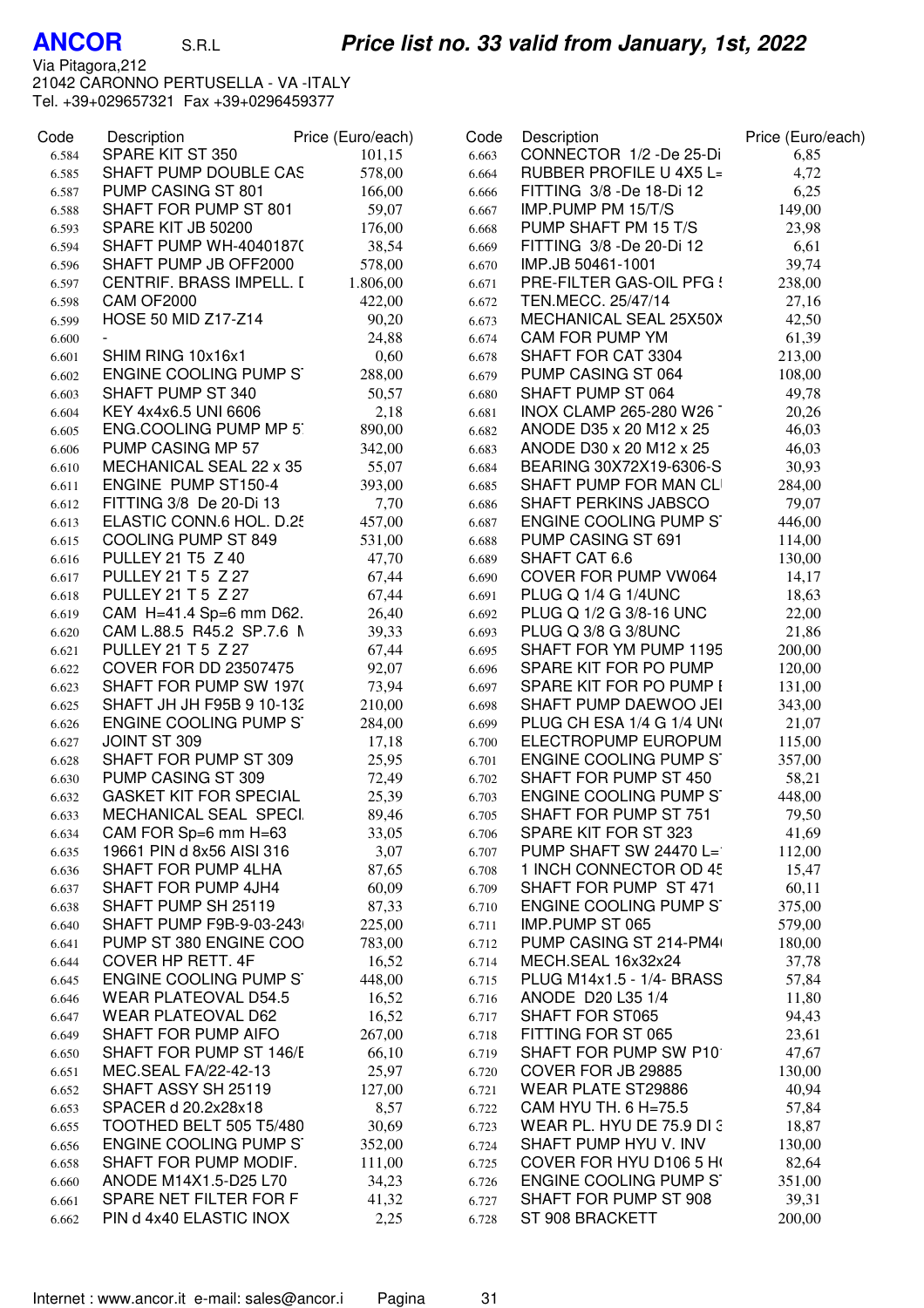| Code  | Description                    | Price (Euro/each) | Code  | Description                | Price (Euro/each) |
|-------|--------------------------------|-------------------|-------|----------------------------|-------------------|
| 6.730 | COVER D120 5 HOLES FOR         | 68,24             | 6.801 | ANODE FOR CORK D15 X 5     | 11,92             |
| 6.731 | SHAFT FOR PUMP JD L=20         | 105,06            | 6.802 | ANODE FOR CORK D15 X 6     | 13,05             |
| 6.732 | PUMP SHAFT JD L=186            | 111,00            | 6.803 | ANODE CORK D15 X 50 7/8    | 12,71             |
| 6.733 | ENGINE COOLING PUMP ST         | 443,00            | 6.807 | SHAFT FOR PUMPST 840       | 85,13             |
| 6.734 | SHAFT FOR PUMP ST 740          | 90,80             | 6.809 | SHAFT FOR ST 380           | 112,00            |
| 6.735 | PUMP CASING ST 740             | 108,00            | 6.812 | SHAFT FOR PUMP JH 2453!    | 108,00            |
| 6.736 | SHAFT PUMP GEN 1               | 108,00            | 6.813 | COOLING PUMP MP 85         | 1.124,00          |
| 6.737 | PRE-FILTER GAS-OIL PFG2        | 539,00            | 6.814 | ANODE M18X1.5-D20+FRES     | 23,84             |
| 6.738 | ENGINE COOLING PUMP ST         | 772,00            | 6.816 | SHAFT PUMP YM 1 GM         | 43,13             |
| 6.739 | SHAFT ST 446                   | 176,00            | 6.817 | FITTING FOR PUMP ST 349    | 205,00            |
| 6.741 | MECHANICAL SEAL ST 160         | 31,78             | 6.818 | ANOD D.20 L=80 M 10        | 24,97             |
| 6.742 | SHAFT FOR PUMP GEN 2           | 136,00            | 6.820 | CENTERING RING 20 X 40 >   | 6,44              |
| 6.743 | <b>ENG.COOLING PUMP MP 58</b>  | 1.016,00          | 6.821 | PUMP SHAFT ST 174/L        | 79,46             |
| 6.744 | SHAFT FOR PUMP MP58            | 214,00            | 6.822 | ENGINE COOLING PUMP ST     | 476,00            |
| 6.745 | SHAFT FOR PUMP AN 01           | 88,53             | 6.823 | ENGINE COOLING PUMP ST     | 329,00            |
| 6.746 | PUMP CASING ST 949             | 148,00            | 6.824 | SHAFT FOR PUMP ST 443/1    | 73,78             |
| 6.747 | ENGINE COOLING PUMP ST         | 282,00            | 6.826 | <b>BRACKET FOR WH PUMP</b> | 71,09             |
| 6.748 | CONNECTOR 1/2 -De26-Di         | 7,38              | 6.827 | PULLEY 21 T5 Z 36          | 37,46             |
| 6.749 | SHAFT FOR PUMP ACL1            | 78,32             | 6.828 | O-RING 38 X 1              | 1,43              |
| 6.750 | <b>COVER VL 3856564/PD</b>     | 38,59             | 6.829 | IMPELLER YH/MARINER 6/8    | 25,89             |
| 6.752 | LIP SEAL 35x50x7               | 5,56              | 6.830 | SHAFT FOR PUMP PIST1       | 306,00            |
| 6.753 | SHAFT FOR PUMP MTU L=2         | 375,00            | 6.832 | PUMP CASING ST443/T        | 136,00            |
|       | CAM MTU H=88.7 D=100.3         | 386,00            | 6.833 | TOOTHED BELT 460 T5 10     | 31,19             |
| 6.754 | WEAR PLATE MTU D.99 TH         | 62,42             | 6.834 | SPACER 12X15X6-BRASS       | 3,40              |
| 6.755 | SHAFT FOR PUMP JB 2343(        | 87,76             |       | PUMP CASING ST 151/1201    | 205,00            |
| 6.756 | ENGINE COOLING PUMP ST         | 310,00            | 6.835 | BUSH FOR 2040 M18 X 1.51   | 4,54              |
| 6.757 | <b>CENTER RING ST 949</b>      | 15,59             | 6.836 | PUMP ST 551/INGR WITH G    | 590,00            |
| 6.759 |                                |                   | 6.837 |                            |                   |
| 6.760 | PLATE FOR ENGINE SX DR         | 47,06             | 6.838 | SPARE KIT MAN              | 209,00            |
| 6.761 | KIT ANODES BRAVO II-III M      | 108,00            | 6.841 | SPARE KIT MFF57 WITH SF    | 375,00            |
| 6.762 | PLATE FOR ENGINES Magn         | 16,29             | 6.842 | STUB PIPED 190 H=165       | 476,00            |
| 6.763 | SHAFT PUMP ST 949              | 90,80             | 6.844 | MECHANICAL SEAL 1 1/8      | 34,84             |
| 6.764 | PLUG FOR ANODE M 16x1.         | 9,82              | 6.845 | ENG.COOLING PUMP MP 5      | 1.091,00          |
| 6.765 | RECT. SUPPORT 104x75 M         | 87,71             | 6.846 | SHAFT FOR PUMP MP571       | 205,00            |
| 6.766 | <b>SHAFT FOR PUMP PERKIN!</b>  | 87,65             | 6.848 | Q-LIP SEAL 110x3.75        | 31,78             |
| 6.767 | SHAFT GEN 3                    | 255,00            | 6.849 | LIP SEAL 16x30x7 INOX SPI  | 5,10              |
| 6.768 | PUMP PM 36/JP WITH FOO.        | 400,00            | 6.850 | ST 222/T PUMP              | 405,00            |
| 6.770 | <b>SHAFT FOR PUMP 23430-16</b> | 96,48             | 6.851 | BEARING 30x55x13 6006 2F   | 29,51             |
| 6.771 | O-RING Di 32.1x1.6             | 1,39              | 6.852 | SEEGER A 28 x1.5 UNI 3653  | 10,22             |
| 6.772 | ENGINE COOLING PUMP ST         | 363,00            | 6.853 | ANODO CL1 D14 L=20 d10 l   | 9,08              |
| 6.773 | PUMP F40 NAUTIC MANUAL         | 828,00            | 6.854 | INOX CLAMP 420-440         | 75,67             |
| 6.774 | COVER D130 TH. 6 6 HOLE!       | 111,00            | 6.856 | PUMP SHAFT ST 174/SMT      | 67,63             |
| 6.775 | SHAFT YM 129573-42501          | 136,00            | 6.857 | SHAFT PUMP JBYYY           | 102,15            |
| 6.776 | RUBBER HOSE VP 3852352         | 20,43             | 6.858 | LIP SEALV RING 20x27x7     | 2,29              |
| 6.777 | <b>WEAR PLATE</b>              | 10,31             | 6.859 | IMP.PUMP PM 40/SAE         | 1.022,00          |
| 6.778 | BEARING 15x42x13 6302 SK       | 8,16              | 6.860 | SHAFT FOR PUMP PM 40/S     | 136,00            |
| 6.779 | SHAFT FOR PUMP YM YSM          | 79,46             | 6.861 | SPARE KIT ST 907 WITH SF   | 168,00            |
| 6.782 | FITTING FOR ST 064             | 23,61             | 6.863 | SHAFT FOR GEN 4            | 114,00            |
| 6.784 | <b>GASKET KIT PFG 10</b>       | 11,15             | 6.864 | SPARE KIT VW 061 WITH S    | 126,00            |
| 6.786 | ENGINE COOLING PUMP ST         | 387,00            | 6.865 | ENGINE COOLING PUMP ST     | 214,00            |
| 6.788 | ELECTROPUMP EP35-380V          | 552,00            | 6.866 | SHAFT PUMP ST 312          | 24,60             |
| 6.790 | ENGINE COOLING PUMP ST         | 190,00            | 6.868 | CON. 17-32-8               | 14,58             |
| 6.792 | SHAFT ST 814                   | 23,30             | 6.869 | <b>REAR FLANGE MP571</b>   | 170,00            |
| 6.794 | SPARE KIT MFF57 LIGHT          | 142,00            | 6.870 | CON.LI /17-32-7            | 15,26             |
| 6.795 | SHAFT FOR PUMP NL 25-11        | 54,48             | 6.871 | SEAL 17-25-32-5.5          | 15,26             |
| 6.796 | <b>COVER NORTH.LIGHT 25-1</b>  | 36,33             | 6.873 | PUMP CASING ST 123/A       | 131,00            |
| 6.797 | ENGINE COOLING PUMP ST         | 275,00            | 6.874 | ENGINE COOLING PUMP ST     | 357,00            |
| 6.798 | SHAFT ST 137/T                 | 27,81             | 6.875 | GUARN.PORTAG. CZE 200      | 5,56              |
| 6.799 | ROUND ANODE CASTOLDI           | 28,22             | 6.877 | IMPELLER 119593-42202-20   | 38,63             |
| 6.800 | COOLING PUMP SUN 338           | 2.611,00          | 6.880 | ENG.COOLING PUMP MP 6      | 1.091,00          |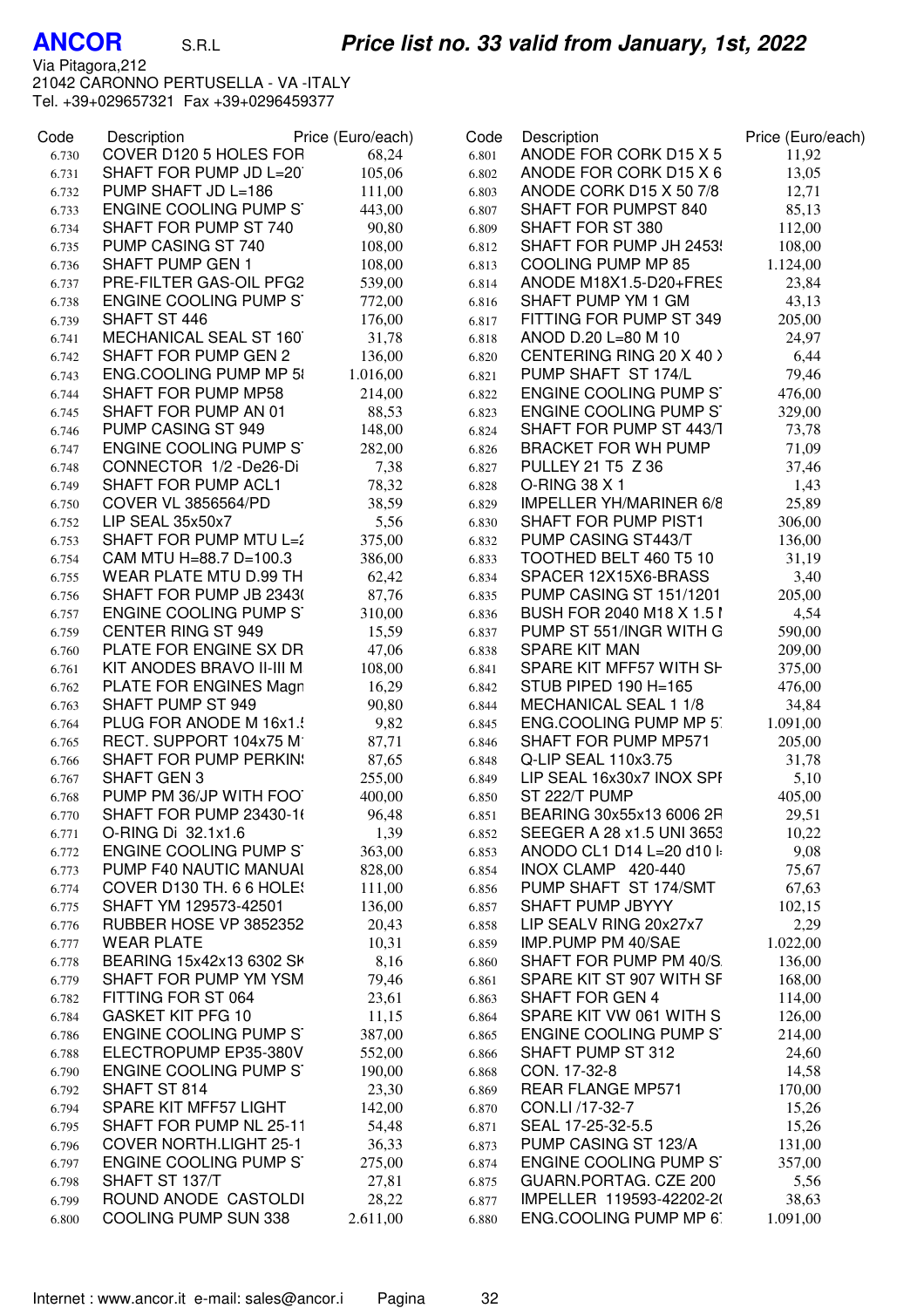| Code  | Description                               | Price (Euro/each) | Code  | Description                      | Price (Euro/each) |
|-------|-------------------------------------------|-------------------|-------|----------------------------------|-------------------|
| 6.881 | PUMP CASING ST 222/T                      | 226,00            | 6.961 | SHAFT FOR PUMP ST606             | 43,35             |
| 6.882 | ENGINE COOLING PUMP ST                    | 318,00            | 6.962 | ENGINE COOLING PUMP ST           | 504,00            |
| 6.883 | SHAFT FOR PUMP ST 333                     | 60,11             | 6.963 | FLANGE PUMP ST 250               | 125,00            |
| 6.884 | COVER FOR PUMP 2GM 3 (                    | 15,89             | 6.964 | SHAFT FOR PUMP ST 250            | 85,45             |
| 6.887 | SEAL 22-42-13                             | 13,63             | 6.965 | ENGINE COOLING PUMP ST           | 768,00            |
| 6.888 | <b>CASE SIDE MEC.SEAL 26-4</b>            | 16,04             | 6.966 | PLUG CH ESA 1/2 UNF 1/4 l        | 21,07             |
| 6.889 | SEAL KIT BG20-BG45                        | 11,15             | 6.967 | <b>WEAR PLATE 62.5x31x1.5 II</b> | 13,35             |
| 6.892 | SPARE KIT FOR ST 180 NO                   | 125,00            | 6.968 | SHAFT 29470-2531                 | 34,50             |
| 6.893 | ENGINE COOLING PUMP ST                    | 197,00            | 6.969 | ENGINE COOLING PUMP ST           | 439,00            |
| 6.894 | ANODE GHI1                                | 17,02             | 6.970 | DAMPER WITH PIN M22              | 145,00            |
| 6.896 | <b>COVER FOR PUMPJH 1316!</b>             | 77,18             | 6.971 | STUD BOLT M22+M18 H160           | 17,80             |
| 6.897 | ENGINE COOLING PUMP ST                    | 280,00            | 6.972 | SCREW M 6x30 UNI 5931 DI         | 1,14              |
| 6.898 | SHAFT FOR PUMP FOR ST                     | 60,09             | 6.973 | NUT M22 UNI 5588 - Fe ZIN        | 1,78              |
| 6.899 | PUMP CASING ST 253                        | 103,81            | 6.974 | <b>NUT M22 UNI5589</b>           | 3,34              |
|       | DOUBLE PFG 90 VI SWITCH                   | 1.124,00          | 6.975 | INDENTED WASHER d. 22            | 0,89              |
| 6.900 | SHAFTJB 10770-XXXX                        |                   |       | ENG.COOLING PUMP MP 7            |                   |
| 6.903 | ST 24140 BRACKETT                         | 194,00            | 6.976 | <b>BRACKETFOR MP771</b>          | 1.102,00          |
| 6.904 |                                           | 351,00            | 6.977 |                                  | 334,00            |
| 6.905 | SHAFT FOR PUMP ST 2414                    | 85,13             | 6.981 | RECT. SUPPORT 104x75 M           | 92,36             |
| 6.906 | COOLING PUMP MP 55                        | 1.567,00          | 6.983 | WEAR PLATE 29866                 | 31,16             |
| 6.907 | SHAFT FOR PUMP MP 55                      | 193,00            | 6.987 | SHAFT FOR PUMP MP57SL            | 267,00            |
| 6.908 | <b>IMPELLER MITSUB 6.5 INCH</b>           | 432,00            | 6.988 | ENG.COOLING PUMP MP 5            | 1.558,00          |
| 6.909 | COVER SW P1016                            | 48,97             | 6.989 | PUMP BRACKET MP57/SL             | 768,00            |
| 6.910 | ENGINE COOLING PUMP ST                    | 407,00            | 6.990 | ENGINE COOLING PUMP ST           | 393,00            |
| 6.912 | <b>COVER FOR PUMP 2GM20</b>               | 15,89             | 6.991 | WEAR PLATE 38X13X1.5             | 5,46              |
| 6.914 | ENGINE COOLING PUMP ST                    | 193,00            | 6.992 | WEAR PLATE FOR SH 1016           | 31,31             |
| 6.916 | ENGINE COOLING PUMP PI                    | 533,00            | 6.993 | <b>CONTROF.TENUTA SH 101</b>     | 66,77             |
| 6.917 | SHAFT FOR PUMP PM 56                      | 74,44             | 6.994 | SHAFT PUMP VEM1                  | 96,81             |
| 6.918 | IMP.PUMP ST 260                           | 670,00            | 6.995 | TOOTHED BELT 500 T5              | 28,93             |
| 6.920 | KIT LOMBARDINI ED008150                   | 11,13             | 6.997 | SEAL MEC.15-36.6-9.7 2A/V        | 22,03             |
| 6.921 | PUMP CASING ST 914                        | 72,49             | 6.998 | ENGINE COOLING PUMP ST           | 401,00            |
| 6.923 | ENG.COOLING PUMP MP 6.                    | 890,00            | 6.999 | SHAFT PUMP ST 341                | 50,08             |
| 6.924 | SHAFT FOR OBERDORFER                      | 111,00            | 7.165 | WINDSH.WIPER W 800 12V           | 688,00            |
| 6.925 | ENG.COOLING PUMP MP 60                    | 1.016,00          | 7.166 | WINDSH.WIPER W 800 24V           | 688,00            |
| 6.926 | MP 60 BRACKETT                            | 387,00            | 7.270 | <b>COUPLING ST 065</b>           | 22,53             |
| 6.927 | SHAFT FOR PUMP MP60                       | 214,00            | 7.271 | PREFILTRE PFG17V WS - 3          | 144,00            |
| 6.929 | PLUG M14x1.5 - HOLE M18 x                 | 30,64             | 7.272 | SCREW M 5x10 DIN 933 AIS         | 1,09              |
| 6.930 | BEARING1/2-1 1 1/8 - 5/16 2               | 23,29             | 7.273 | PAPER CARTRIDGE KIT FP           | 25,27             |
| 6.931 | CHIAVETTA 5x4.75x12 UNI (                 | 2,28              | 7.275 | WEAR PLATE 55X24X1.5-S(          | 15,58             |
| 6.933 | SHAFT FOR PUMP VL 21380                   | 111,00            | 7.277 | SPARE KIT FOR ST 303             | 41,63             |
| 6.934 | SAILDRIVE MEMBRANE YM                     | 39,73             | 7.278 | <b>GASKET FOR BOWL FP167</b>     | 3,75              |
| 6.935 | <b>SHAFT 1325/S</b>                       | 262,00            | 7.279 | <b>GASKET FOR BOWL FP167</b>     | 1,11              |
|       | <b>ENGINE COOLING PUMP ST</b>             | 382,00            | 7.282 | MECHANICAL SEAL JB 9608          | 122,00            |
| 6.937 | PUMP CASING ST 163/THR                    |                   |       | BEARING 16X35X11 2RS 62          |                   |
| 6.938 |                                           | 174,00            | 7.284 |                                  | 12,24             |
| 6.939 | PULLEY 21 T5 Z 36<br>WEAR PLATE 62.5X32X2 | 47,70             | 7.286 | PUMP CASING MFF60                | 342,00            |
| 6.941 |                                           | 20,43             | 7.288 | LIP SEAL 30x62x7                 | 10,02             |
| 6.943 | ENGINE COOLING PUMP PI                    | 501,00            | 7.291 | PUMP CASING ST 423               | 131,00            |
| 6.944 | PUMP PM 646 BRACKETT                      | 351,00            | 7.292 | ENGINE COOLING PUMP ST           | 221,00            |
| 6.945 | JOINT ST 480                              | 44,51             | 7.293 | SHAFT FOR PUMP ST 423            | 45,19             |
| 6.947 | PUMP ST 480 ENGINE COO                    | 783,00            | 7.294 | SHAFT FOR PUMP ALP1              | 156,00            |
| 6.948 | SHAFT FOR ST 480                          | 112,00            | 7.295 | BUSH 16 x 20 L=16 SINT.B         | 4,68              |
| 6.949 | PUMP CASING ST374                         | 165,00            | 7.296 | ENGINE COOLING PUMP ST           | 256,00            |
| 6.950 | SHAFT FOR PUMP GEN 2                      | 66,77             | 7.297 | <b>COMPLETE SPARE KIT ST!</b>    | 80,12             |
| 6.952 | <b>SPARE KIT MP50</b>                     | 188,00            | 7.298 | <b>COVER PUMP ST 550</b>         | 49,28             |
| 6.953 | PUMP SUPPORT                              | 191,00            | 7.299 | LIP SEAL Di12.29x3.53 OR 4       | 0,20              |
| 6.954 | ASSY FITTING 3/8 D10 L                    | 13,35             | 7.300 | SHAFT SPARE KIT ST 550           | 26,71             |
| 6.955 | <b>COVER VMF7</b>                         | 42,29             | 7.301 | PUMP CASING ST 550               | 89,02             |
| 6.956 | SHAFT VMF7                                | 134,00            | 7.302 | SPARE KIT SHAFT ST 114           | 30,05             |
| 6.957 | <b>CENTRAL RING ST.1341</b>               | 8,20              | 7.303 | SPARE KIT SHAFT ST 160           | 45,62             |
| 6.960 | PUMP CASING ST606                         | 131,00            | 7.304 | SPARE KIT ST 138-ST 423 L        | 32,27             |